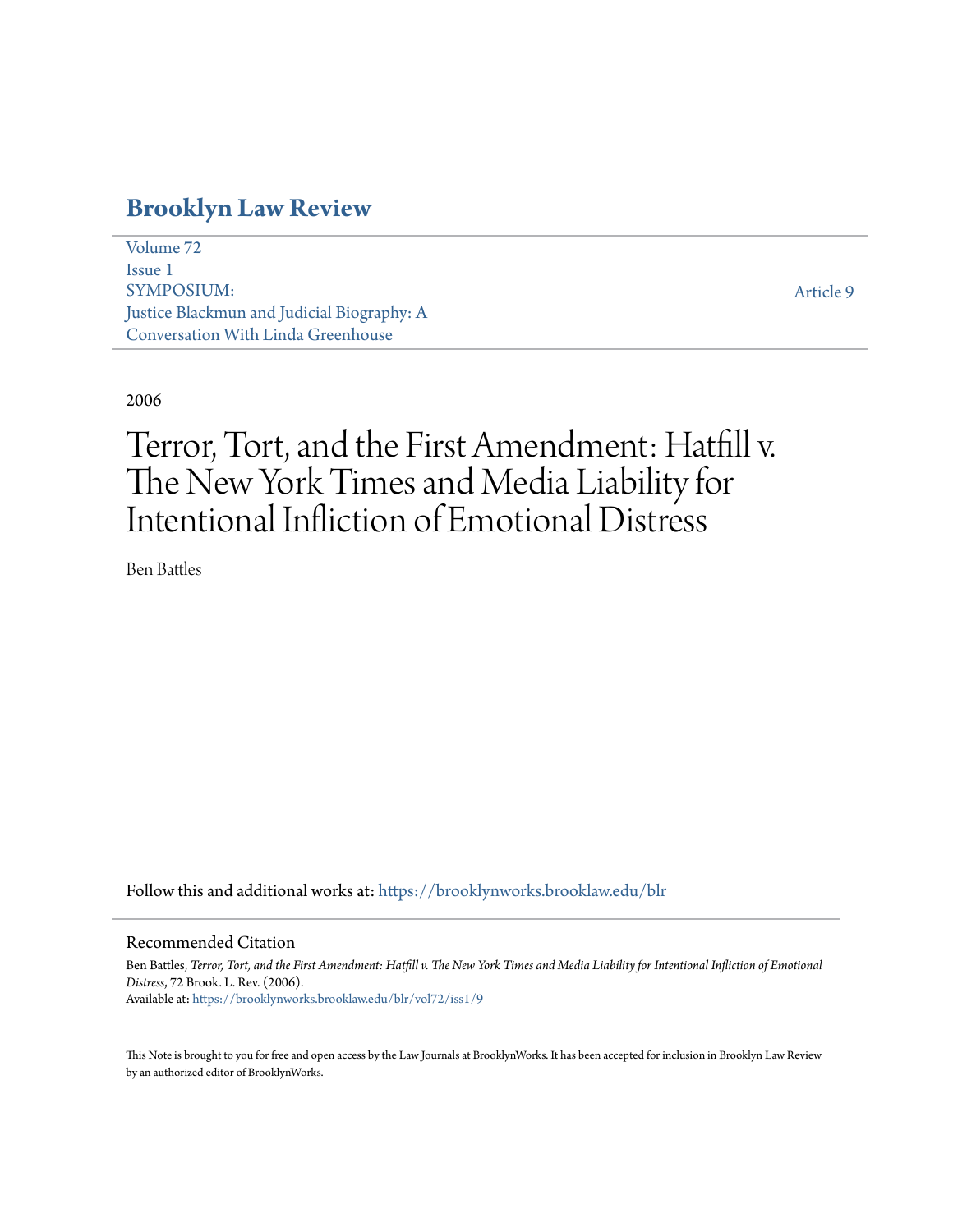# NOTES

# Terror, Tort, and the First Amendment

# *HATFILL V. NEW YORK TIMES* AND MEDIA LIABILITY FOR INTENTIONAL INFLICTION OF EMOTIONAL DISTRESS

"Someone must have been telling lies about Joseph K., for without having done anything wrong he was arrested one fine morning."[1](#page-1-0)

# I. INTRODUCTION

 $\overline{a}$ 

On the morning of August 6, 2002, CBS's "The Early Show" and NBC's "Today" broadcast a statement read by Attorney General John Ashcroft naming Dr. Steven Jay Hatfill a "person of interest" to the Department of Justice ("DOJ") and the Federal Bureau of Investigation ("FBI") in their investigation into the 2001 anthrax attacks.<sup>2</sup> While Dr. Hatfill was never arrested in connection with the "Amerithrax" investigation, the accusations against him nevertheless drastically impacted his life.[3](#page-1-2) The federal government repeatedly interrogated, monitored, and searched Dr. Hatfill, the press made him the subject of numerous news stories, and the DOJ caused him to lose a lucrative and prominent position in the bio-defense field. $4$  In a public statement on August 25,

<span id="page-1-3"></span>transcript *available at* http://transcripts.cnn.com/TRANSCRIPTS/0208/25/le.00.html. Before the accusations, Dr. Hatfill held a position at Louisiana State University paying

<span id="page-1-0"></span><sup>1</sup> FRANZ KAFKA, THE TRIAL 1 (Willa Muir et al. trans., Schocken Books 1995) (1937). 2 Hatfill v. Ashcroft, 404 F. Supp. 2d 104, 108 (D.D.C. 2005).

<span id="page-1-2"></span><span id="page-1-1"></span><sup>3</sup> Scott Shane, *In 4-Year Anthrax Hunt, F.B.I. Finds Itself Stymied, and Sued*, N.Y. TIMES, Sept. 17, 2005, at A1. The investigation into the 2001 anthrax attacks was named "Amerithrax" by the FBI. Amerithrax Links Page, http://www.fbi.gov/anthrax/amerithraxlinks.htm (last visited Sept. 18, 2006). 4 *Late Edition with Wolf Blitzer* (CNN television broadcast Aug. 25, 2002),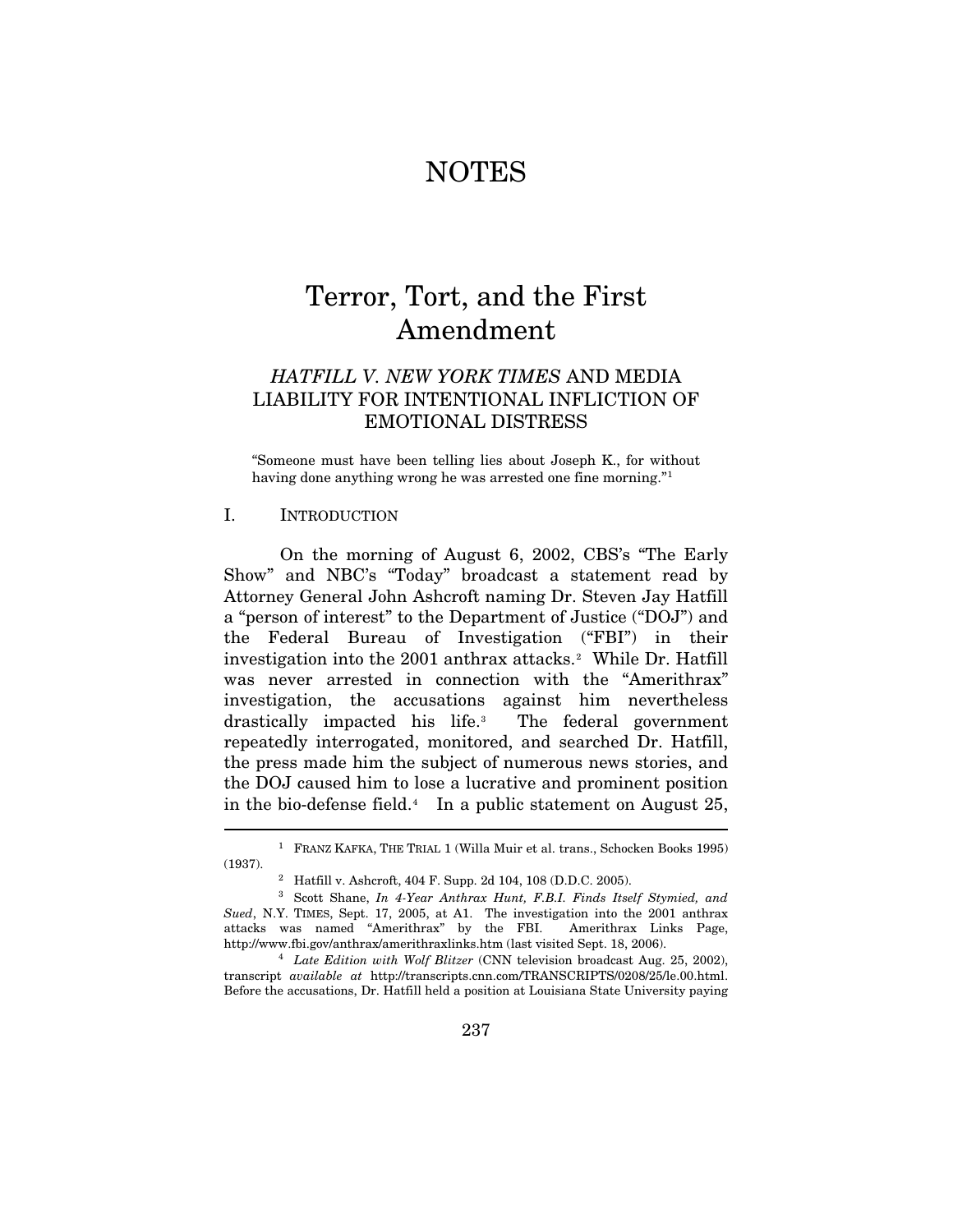2002, Dr. Hatfill expressed his considerable frustration: "My life is being destroyed by arrogant government bureaucrats who are peddling groundless innuendo and half information about me to gullible reporters who, in turn, repeat this  $\dots$  under the guise of news."<sup>[5](#page-2-0)</sup> One reporter in particular drew Dr. Hatfill's wrath—Nicholas D. Kristof of the *New York Times* ("*Times*").[6](#page-2-1) Kristof wrote a series of columns spanning from May to August 2002, harshly criticizing the FBI for, among other things, not thoroughly investigating Dr. Hatfill, whom he named "Mr. Z."[7](#page-2-2) Dr. Hatfill blamed Kristof and his allegedly irresponsible reporting in large part for his ordeal, which he likened in its absurdity to that of "Joseph K." in Kafka's *The Trial*.<sup>[8](#page-2-3)</sup> Dr. Hatfill wholeheartedly maintained his innocence throughout and eventually turned to the courts to vindicate his name, filing two lawsuits—one against Kristof and the *Times* claiming defamation and intentional infliction of emotional distress ("IIED"),<sup>[9](#page-2-4)</sup> and another against John Ashcroft, the FBI, and the DOJ claiming violations of his rights under the First and Fifth Amendments and the Privacy Act.[10](#page-2-5) This Note focuses on the first suit, specifically the claim of IIED, the dismissal of that claim by the United States District Court for the Eastern District of Virginia, $11$  its reinstatement

<sup>\$150,000</sup> per year. The Justice Department, however, funded this position and they, apparently, were reticent to continue lining the pockets of their "person of interest." *See* Marilyn W. Thompson, *The Persuit* [sic] *of Steven Hatfill*, WASH. POST, Sept. 14,

<span id="page-2-1"></span><span id="page-2-0"></span><sup>2003,</sup> at W6. 5 *Late Edition with Wolf Blitzer*, *supra* note 4. 6 *Id.* ("Why is it necessary, right or fair, Mr. Kristoff [sic], for you to write these things?"). 7 Nicholas D. Kristof, *Connecting Deadly Dots*, N.Y. TIMES, May 24, 2002, at

<span id="page-2-2"></span>A25 [hereinafter Kristof, *Connecting Deadly Dots*]; Nicholas D. Kristof, *Anthrax? The F.B.I. Yawns*, N.Y. TIMES, July 2, 2002, at A21 [hereinafter Kristof, *The FBI Yawns*]; Nicholas D. Kristof, *The Anthrax Files*, N.Y. TIMES, July 12, 2002, at A19 [hereinafter Kristof, *The Anthrax Files I*]; Nicholas D. Kristof, *Case of the Missing Anthrax*, N.Y. TIMES, July 19, 2002, at A17 [hereinafter Kristof, *Case of the Missing Anthrax*]; Nicholas D. Kristof, *The Anthrax Files*, N.Y. TIMES, Aug. 13, 2002, at A19 [hereinafter Kristof, *The Anthrax Files II*]. 8 *Late Edition with Wolf Blitzer*, *supra* note 4. Dr. Hatfill even sarcastically

<span id="page-2-3"></span>suggested that *The Trial* was Kristof's inspiration for dubbing him "Mr. Z." *Id*. <sup>9</sup> Hatfill v. New York Times Co., 33 Media L. Rep. (BNA) 1129 (E.D. Va.

<span id="page-2-4"></span><sup>2004),</sup> *rev'd*, 416 F.3d 320 (4th Cir. 2005), *cert. denied*, 126 S. Ct. 1619 (2006). 10 Hatfill v. Ashcroft, 404 F. Supp. 2d 104, 106 (D.D.C. 2005). Hatfill also

<span id="page-2-6"></span><span id="page-2-5"></span>sued Vassar professor and handwriting expert Donald Foster because of an article written by Foster in *Vanity Fair* expressing the conclusion, based largely on his analysis of the handwriting on the anthrax letters, that the FBI should focus its investigation on Hatfill. *See generally* Hatfill v. Foster, 372 F. Supp. 2d 725 (S.D.N.Y. 2005). 11 *Hatfill*, 33 Media L. Rep. (BNA) 1129.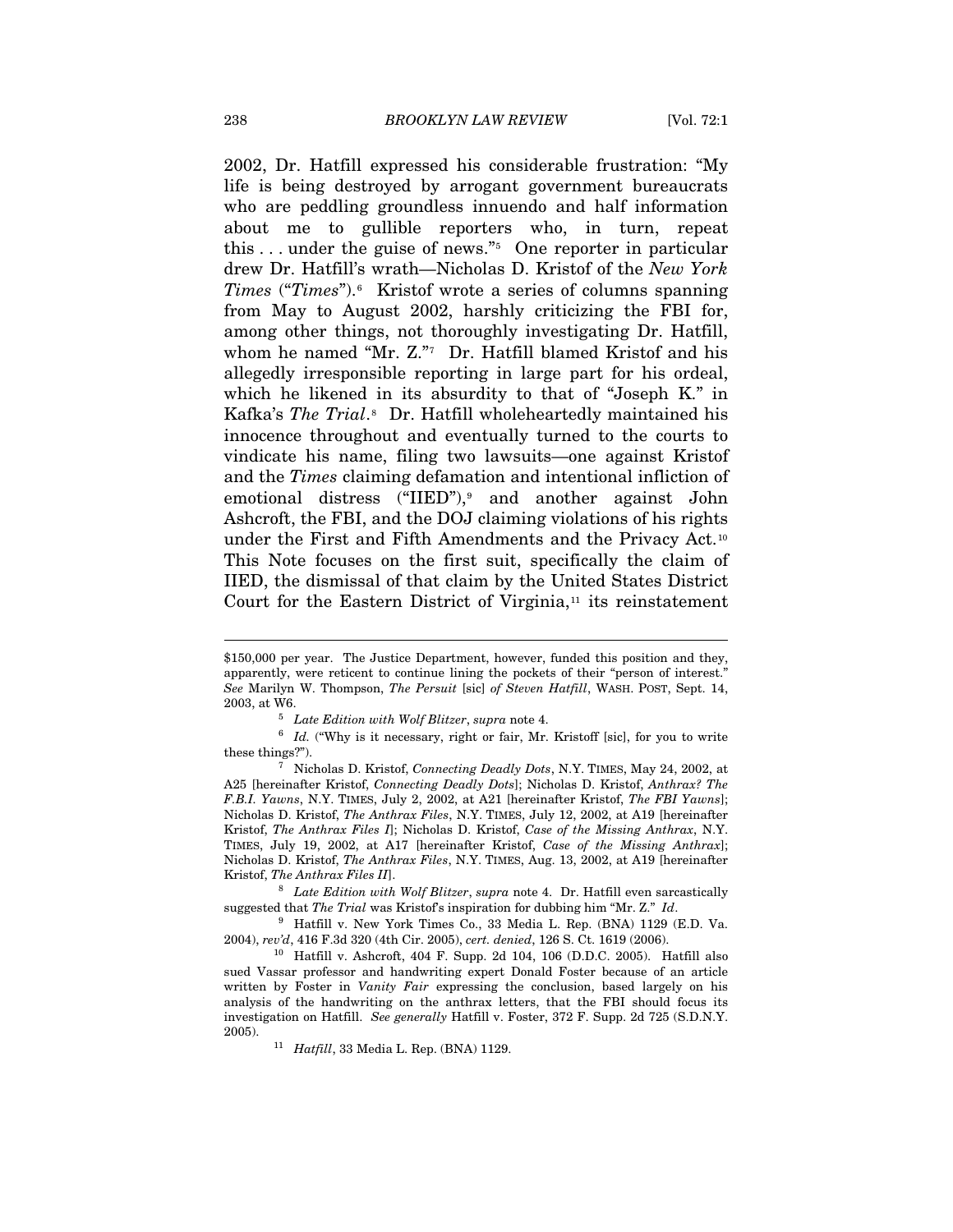and denial of rehearing by the United States Court of Appeals for the Fourth Circuit, $12$  and the implications presented by allowing such claims to proceed against the press pursuant to their coverage of the paramount issues of the day.

After developing the factual landscape that gave rise to the *Times* lawsuit in Part II, Part III discusses the procedural history of *Hatfill v. New York Times.* Part IV briefly surveys the development of the tort of IIED before focusing on the tort's application against media defendants, paying special attention to the First Amendment problems that arise when plaintiffs use the tort to punish speech on matters of legitimate public concern. Part V maintains that these problems require courts to adopt a newsworthiness defense to IIED, applicable at the pleading stage, which would account for tort law's remedial objectives in compensating emotional damages while ensuring that the press will be free to responsibly report on public issues without fear of reprisal. This Note concludes by demonstrating that the application of such a defense in *Hatfill* would have required the Fourth Circuit to affirm the district court's dismissal.

II. FACTS

 $\overline{a}$ 

#### *A. The Anthrax Attacks*

In late 2001, while the nation was still reeling from the terrorist attacks in New York City and Washington D.C., a subtle but insidious threat revealed itself in South Florida. On October 4, the public learned that a photo editor named Robert Stevens lay dying in a West Palm Beach hospital from acute inhalational anthrax disease, caused by exposure to anthrax, one of the world's deadliest known pathogens[.13](#page-3-1) Mr. Stevens died the following day, and within two days, his friend and coworker Ernesto Blanco—a mailroom employee at the Boca

<span id="page-3-0"></span><sup>12</sup> Hatfill v. New York Times Co., 416 F.3d 320 (4th Cir. 2005), *cert. denied*, 126 S. Ct. 1619 (2006). 13 Laurie Garrett, *Questions Linger; Unknown Dominates Probe a Year After* 

<span id="page-3-1"></span>*Deadly Anthrax Mailings*, NEWSDAY, Oct. 7, 2002, at A7 [hereinafter Garrett, *Questions Linger*].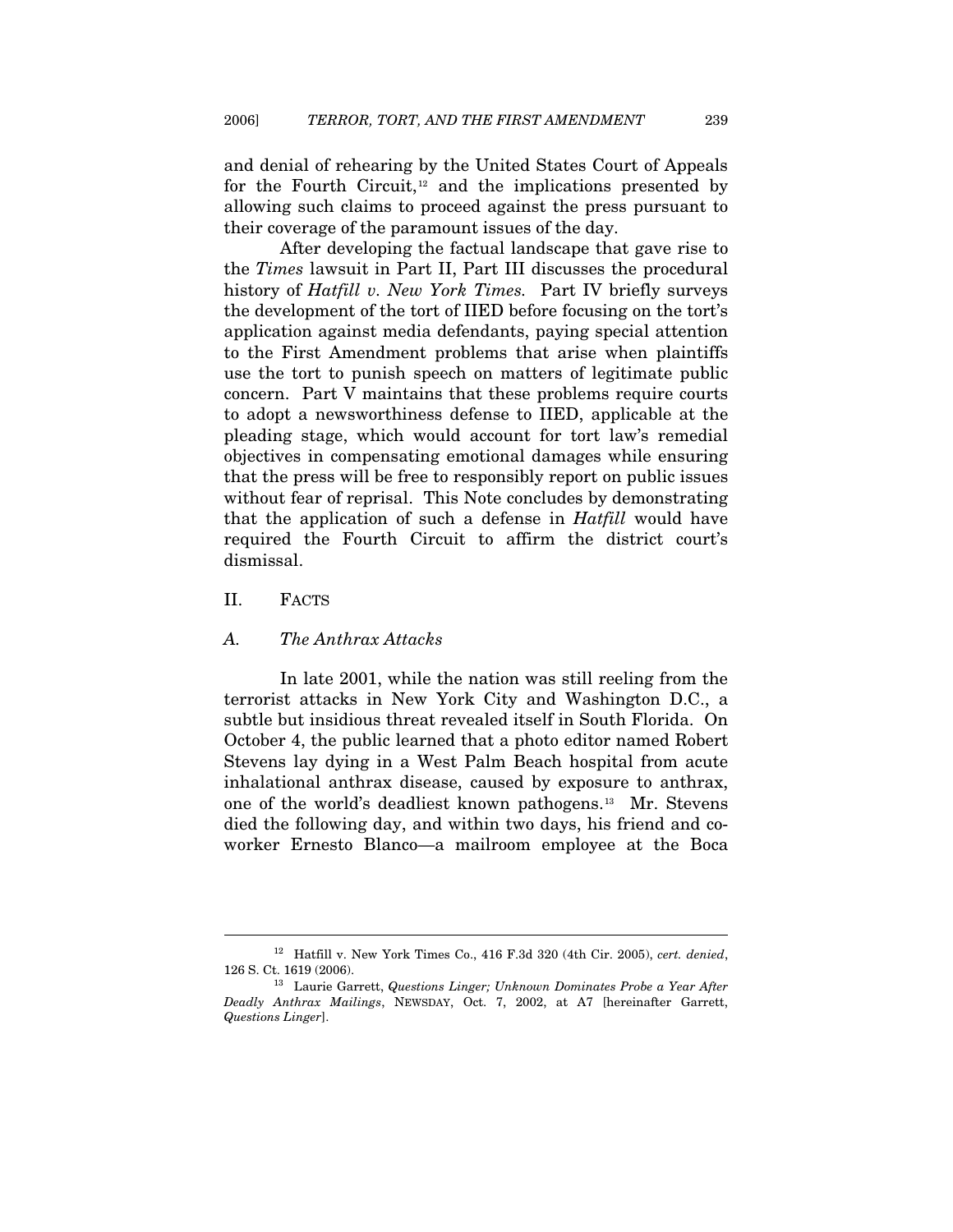Raton headquarters of American Media, Inc.[14](#page-4-0)—fell ill from the same anthrax-induced affliction.<sup>[15](#page-4-1)</sup>

In the weeks that followed, a series of anthrax-laden letters surfaced in several conspicuous places in a manner clearly geared to garner public attention. The first such letter, addressed to broadcaster Tom Brokaw, was discovered in the office of his assistant at the Manhattan headquarters of NBC News.[16](#page-4-2) Shortly thereafter, two more contaminated envelopes appeared, one addressed to the "Editor" of the *New York Post*, and then on October 15, another addressed to Senator Tom Daschle at his Washington D.C. office.<sup>[17](#page-4-3)</sup> Following the discovery of the Daschle letter, the FBI placed a large quantity of mail from Capitol Hill in quarantine.[18](#page-4-4) Amongst this sequestered mail, agents discovered another letter teeming with anthrax spores and addressed to Senator Patrick Leahy on November 16, 2001.[19](#page-4-5)

<span id="page-4-2"></span>*Threaded Its Way to Diagnosis Despite Initial CDC Uncertainty*, NEWSDAY, Oct. 8, 2002, at A37 [hereinafter Garrett, *The Anthrax Crisis*]. As the events in Florida unfolded, Tom Brokaw's assistant, Erin O'Connor became certain that she had been exposed to anthrax. She recalled opening an envelope addressed to Mr. Brokaw on September 25 and noticing a white powder within. Several days later, she developed a painless, but unsightly sore on her collarbone. Initial testing of the suspected envelope and Ms. O'Connor's skin tissue was negative, but a Center for Disease Control (CDC) lab in Atlanta eventually concluded that her sore was the result of anthrax exposure. On October 12, New York City Mayor Rudy Giuliani informed the city and nation of the CDC's determination. Later that day, another envelope addressed to Mr. Brokaw was discovered in Ms. O'Connor's desk and was delivered to a city health department lab by the NYPD where it not only tested positive for anthrax, but contaminated the

<span id="page-4-3"></span>entire lab, causing the lab to be sealed shut for months following the incident. *Id*. 17 Shane, *supra* note 3; Susan Schmidt, *Only One Barrel of Congress Mail Tainted; Officials Say Batch Included Letter to Leahy, Now Under Analysis for Anthrax*, WASH. POST, Nov. 18, 2001, at A6. *See also* Press Release, FBI, Photos of Anthrax Letters to NBC, Senator Daschle, and NY Post (Oct. 23, 2001), *available at* 

<span id="page-4-5"></span><span id="page-4-4"></span>http://www.fbi.gov/pressrel/pressrel01/102301.htm.<br><sup>18</sup> Schmidt, *supra* note 17.<br><sup>19</sup> *Id*.; Opening of the Letter: An Interview with Van A. Harp, Asst. Dir. of the Washington field office, FBI, http://www.fbi.gov/anthrax/vanharp/transcript.htm (last visited Oct. 4, 2005) [hereinafter An Interview with Van A. Harp]. The letters to NBC and the New York Post were postmarked September 18, while the letters to the two Senators were postmarked October 9 and their return address indicated they were mailed by a fourth grader from a fictitious "Greendale School" in Franklin Park, New Jersey. Thompson, *supra* note 4; Schmidt, *supra* note 17; Press Release, *supra* note 17. The letter to Senator Daschle was dated "9-11-01" and contained a message scrawled in childish handwriting:

<sup>14</sup> American Media, Inc. publishes the *National Enquirer*. Thompson, *supra* 

<span id="page-4-1"></span><span id="page-4-0"></span>note 4. 15 *Id.* The source of the anthrax that killed Mr. Stevens and sickened Mr. Blanco was never determined, although Mr. Stevens' office mail slot and computer keyboard later tested positive for contamination. *Id*.; Garrett, *Questions Linger*, *supra* note 13. 16 Laurie Garrett, *The Anthrax Crisis; How a Suspected Case in NYC*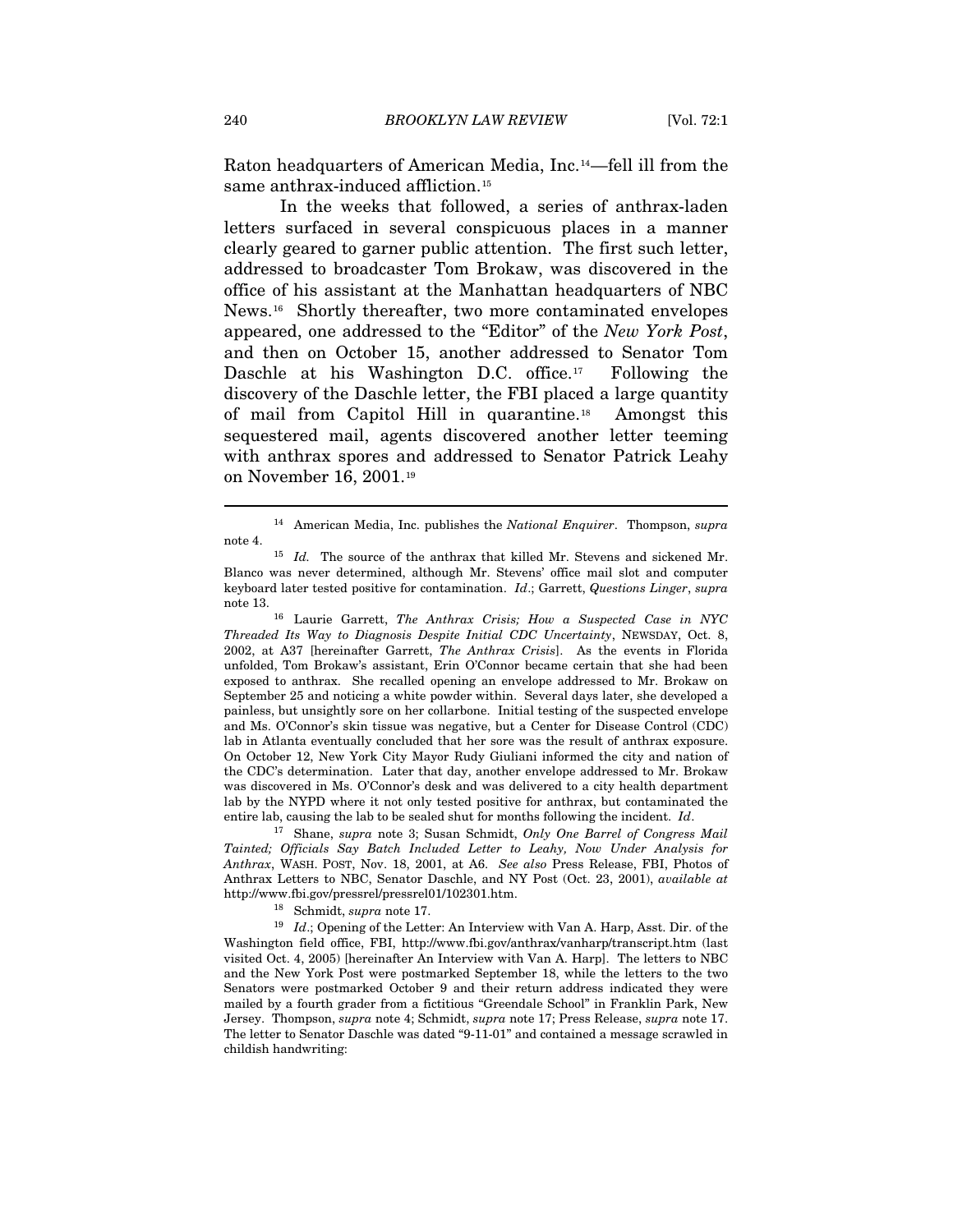All four letters bore postmarks from Trenton, New Jersey.[20](#page-5-0) Before arriving at Capitol Hill, the letters addressed to the two Senators passed through the massive Brentwood postal distribution center in Northeast D.C. and, as a result, caused the deaths of two postal workers there—Joseph Curseen and Thomas Morris  $Jr^{21}$  $Jr^{21}$  $Jr^{21}$  By the time the threat subsided, the anthrax attacks claimed the lives of five people and sickened seventeen others.<sup>[22](#page-5-2)</sup> Evidence of anthrax spores surfaced not only in New York, New Jersey, Washington D.C., and Florida, but also in places as seemingly far removed from the attacks as Kansas City, Missouri, and the United States Embassy in Vilnius, Lithuania.[23](#page-5-3)

# *B. The FBI's Investigation, Nicholas Kristof's Articles, and Dr. Steven Hatfill's "Emergence" as a Person of Interest*

Before the struggle in Florida for Robert Stevens' life had ended, the FBI's investigation into the source of his affliction had begun.<sup>[24](#page-5-4)</sup> After discovering the letters in New

YOU CAN NOT STOP US. WE HAVE THIS ANTHRAX. YOU DIE NOW. ARE YOU AFRAID? DEATH TO AMERICA. DEATH TO ISRAEL. ALLAH IS GREAT.

 $\overline{a}$ 

Press Release, *supra* note 17. Senator Leahy's letter contained a nearly identical message. Opening of the Letter, Amerithrax: Seeking Information, FBI, http://www.fbi.gov/anthrax/vanharp/introleahy.htm (last visited Jan. 3, 2006). While the envelopes addressed to Mr. Brokaw and the New York Post were without a return address, the letters within were also dated "9-11-01" and their message, in the same handwriting, was similar:

THIS IS NEXT TAKE PENACILIN [sic] NOW DEATH TO AMERICA DEATH TO ISRAEL ALLAH IS GREAT

- 
- 

<span id="page-5-2"></span><span id="page-5-1"></span><span id="page-5-0"></span>Press Release, *supra* note 17.<br><sup>20</sup> Schmidt, *supra* note 4.<br><sup>21</sup> Thompson, *supra* note 4.<br><sup>22</sup> Shane, *supra* note 3. The deaths of an elderly Connecticut woman, Ottilie Lundgren, and a hospital worker from the Bronx, Kathy Nguyen, were also determined to have been caused by anthrax exposure, but how they came into contact with the pathogen remains a mystery. Garrett, *The Anthrax Crisis*, *supra* note 16.<br><sup>23</sup> Thompson, *supra* note 4.<br><sup>24</sup> Before he died, samples of Mr. Stevens' blood were taken to a laboratory at

<span id="page-5-4"></span><span id="page-5-3"></span>Northern Arizona University in Flagstaff to be analyzed by Paul Keim, a specialist in bacterial evolution and caretaker of a collection of genetic variants of anthrax. Keim's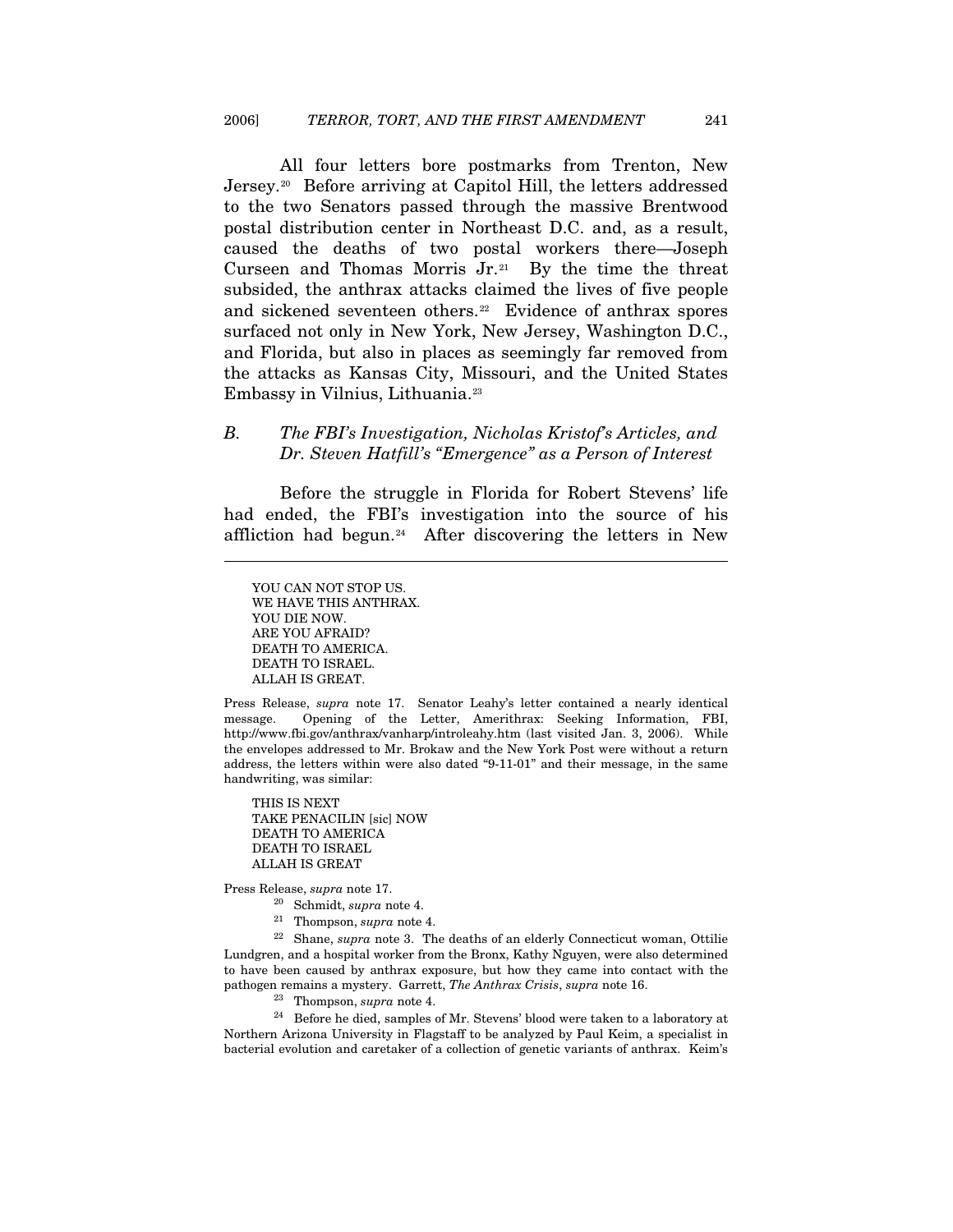York, the FBI revealed that a variant of anthrax known as the "Ames" strain was being used in the attacks.[25](#page-6-0) Although it was initially unclear where the Ames strain originated, $26$  the FBI knew that it resembled a strain of anthrax commonly used in American bio-defense research and held at several military facilities, including the U.S. Army Medical Research Institute for Infectious Diseases ("USAMRIID") at Fort Detrick, Maryland.<sup>[27](#page-6-2)</sup>

The USAMRIID facility quickly became an important base of operations in the FBI's investigation, dubbed "Amerithrax."[28](#page-6-3) USAMRIID had long been a leader in the study of deadly biological agents; both defensively, in creating vaccines and treatments and also prior to 1969, offensively, in engineering military uses for them.[29](#page-6-4) Due to this amassed expertise, the FBI naturally turned to the facility to aid in its investigation and brought the letters addressed to Senators Daschle and Leahy there to be studied.<sup>[30](#page-6-5)</sup> As the Fort Detrick scientists opened and examined these letters, it became apparent that the anthrax mailer had used sophisticated methods to weaponize his anthrax and make it optimal for inhalation.<sup>[31](#page-6-6)</sup>

Based in part on these findings, the FBI offered a tentative outline of some of the characteristics they believed

lab studied the Stevens sample, quickly identified it as the "Ames" strand and relayed the information to the FBI. Debora MacKenzie, *The Insider*, NEW SCIENTIST, Feb. 9, 2002, at 88 [hereinafter MacKenzie, *The Insider*]. 25 *Id.*

<span id="page-6-1"></span><span id="page-6-0"></span><sup>&</sup>lt;sup>26</sup> *Id.* In an earlier article, MacKenzie had opined that the Ames strand identified by Keim and the FBI referred to a variant of anthrax developed under a USAMRIID weapons program that was terminated in 1969. Debora MacKenzie, *Trail of Terror*, NEW SCIENTIST, Oct. 27, 2001, at 44. The Department of Agriculture later identified the Ames strand as being isolated from a Texas cow in 1981. It was named Ames after a veterinary lab in Ames, Iowa that was on the return address of the envelopes that were used to post the sample to army scientists. MacKenzie, *The Insider*, *supra* note 24. 27 Shane, *supra* note 3; MacKenzie, *The Insider*, *supra* note 24. 28 *See* Shane, *supra* note 3. *See also* Martin Enserink, *On Biowarfare's* 

<span id="page-6-3"></span><span id="page-6-2"></span>*Frontline: Heightened Fears of Bioterrorism Have Shone the Spotlight on the Army's Biodefense Lab—and Pulled its Researchers out of Their Isolation*, SCIENCE, June 14,

<span id="page-6-6"></span><span id="page-6-5"></span><span id="page-6-4"></span><sup>2002,</sup> at 1954. 29 Enserink, *supra* note 28. 30 *See id.* 31 MacKenzie, *The Insider*, *supra* note 24; An Interview with Van A. Harp, *supra* note 19. The anthrax particles in the letter were of a uniform size, highly concentrated with no debris, coated to prevent clumping and had been treated with an unusual form of silica to facilitate the drying process. MacKenzie, *The Insider*, *supra* note 24.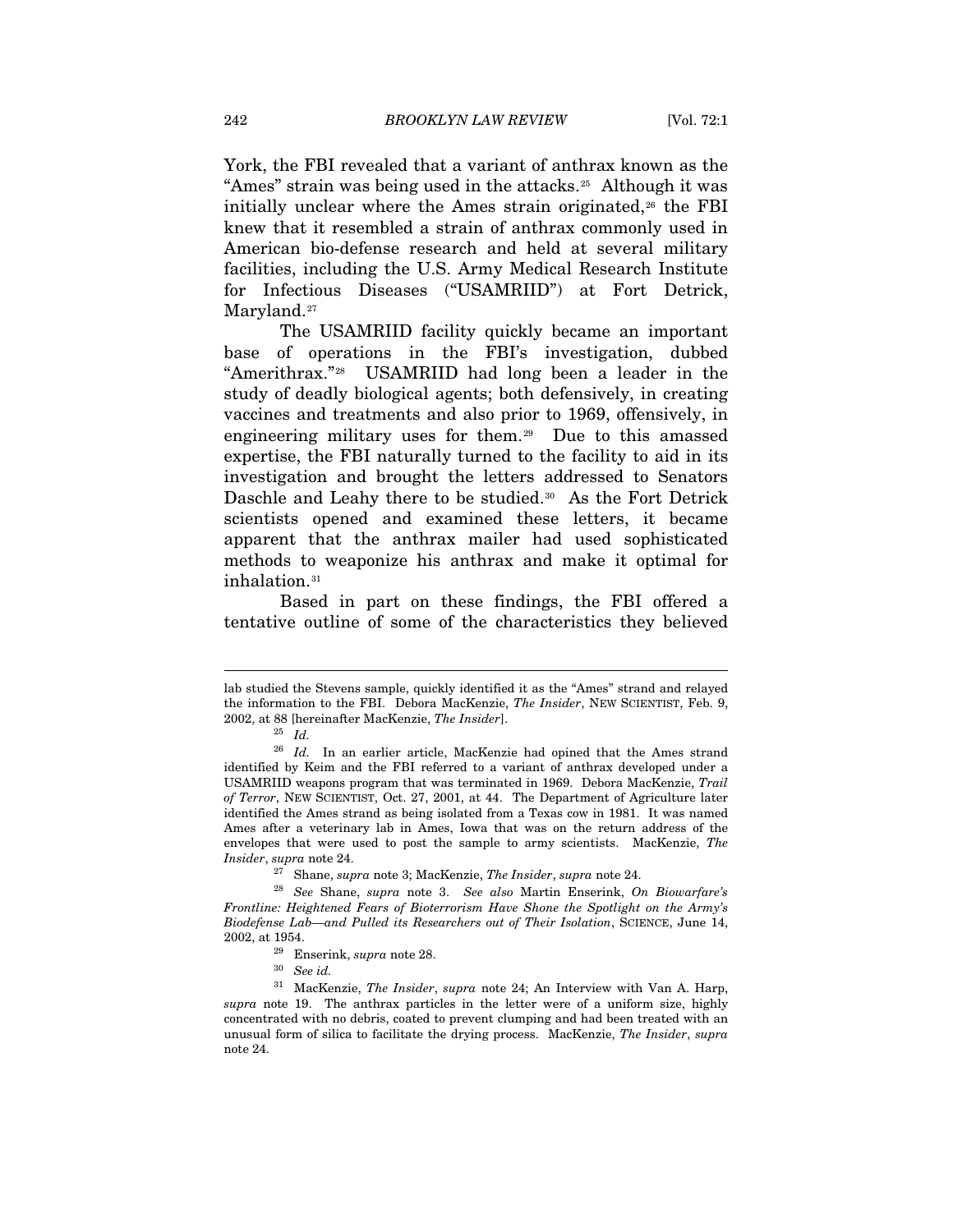the suspect possessed in a January 29, 2002 letter to the Members of the American Society for Microbiology:

[A] single person is most likely responsible for these mailings. . . . Based on his or her selection of the Ames strain of Bacillus anthracis one would expect that this individual has or had legitimate access to select biological agents at some time. This person has the technical knowledge and/or expertise to produce a highly refined and deadly product.<sup>[32](#page-7-0)</sup>

Because of USAMRIID's expertise, history and inventory of Ames anthrax, some of its scientists clearly had the access and technical knowledge described in the FBI's profile.[33](#page-7-1) These scientists seemed all the more suspicious because of Fort Detrick's allegedly questionable security, specifically its reported loss of anthrax, ebola, and other pathogen samples during the early 1990's.<sup>[34](#page-7-2)</sup> Thus, it was not surprising that the lab and its researchers, in addition to being a vital tool in the Amerithrax investigation, quickly became its prominent focus.[35](#page-7-3)

It was this attention on Fort Detrick that first led investigators to Dr. Hatfill. Dr. Hatfill worked at USAMRIID from 1997 to 1999 on a fellowship studying Ebola and related viruses.[36](#page-7-4) Prior to that, he spent a good portion of his adult life in Africa pursuing various degrees and affiliating himself with the militaries of several countries.[37](#page-7-5) After his fellowship at USAMRIID expired, Hatfill landed a job at Science Applications International Corporation ("SAIC"), a huge government contractor that works closely with the CIA and other government agencies. $38$  In the summer of 2001, while working at SAIC, Hatfill applied for a heightened security clearance to work with the CIA, which required him to pass a

<span id="page-7-0"></span><sup>32</sup> Letter from Van Harp, Asst. Dir. Washington Field Office, FBI, to Members of the American Society for Microbiology (Jan. 29, 2002), *available at*

<span id="page-7-3"></span><span id="page-7-2"></span><span id="page-7-1"></span>http://www.fas.org/bwc/news/anthraxreport.htm. 33 *See* Enserink, *supra* note 29. 34 *Id*. 35 *Id*. The only other government lab that received comparable attention to USAMRIID at the early stages of the investigation was the Army's Dugway Proving Ground in Utah, which was revealed to have secretly weaponized anthrax after the USAMRIID program was stopped by President Nixon in 1969. *Id*.; MacKenzie, *supra*

<span id="page-7-6"></span><span id="page-7-5"></span><span id="page-7-4"></span>note 24. 36 David Tell, *The Hunting of Steven J. Hatfill*, WKLY. STANDARD, Sept. 16, 2002, at 21.  $\frac{37}{10}$  Thompson, *supra* note 4.  $\frac{38}{10}$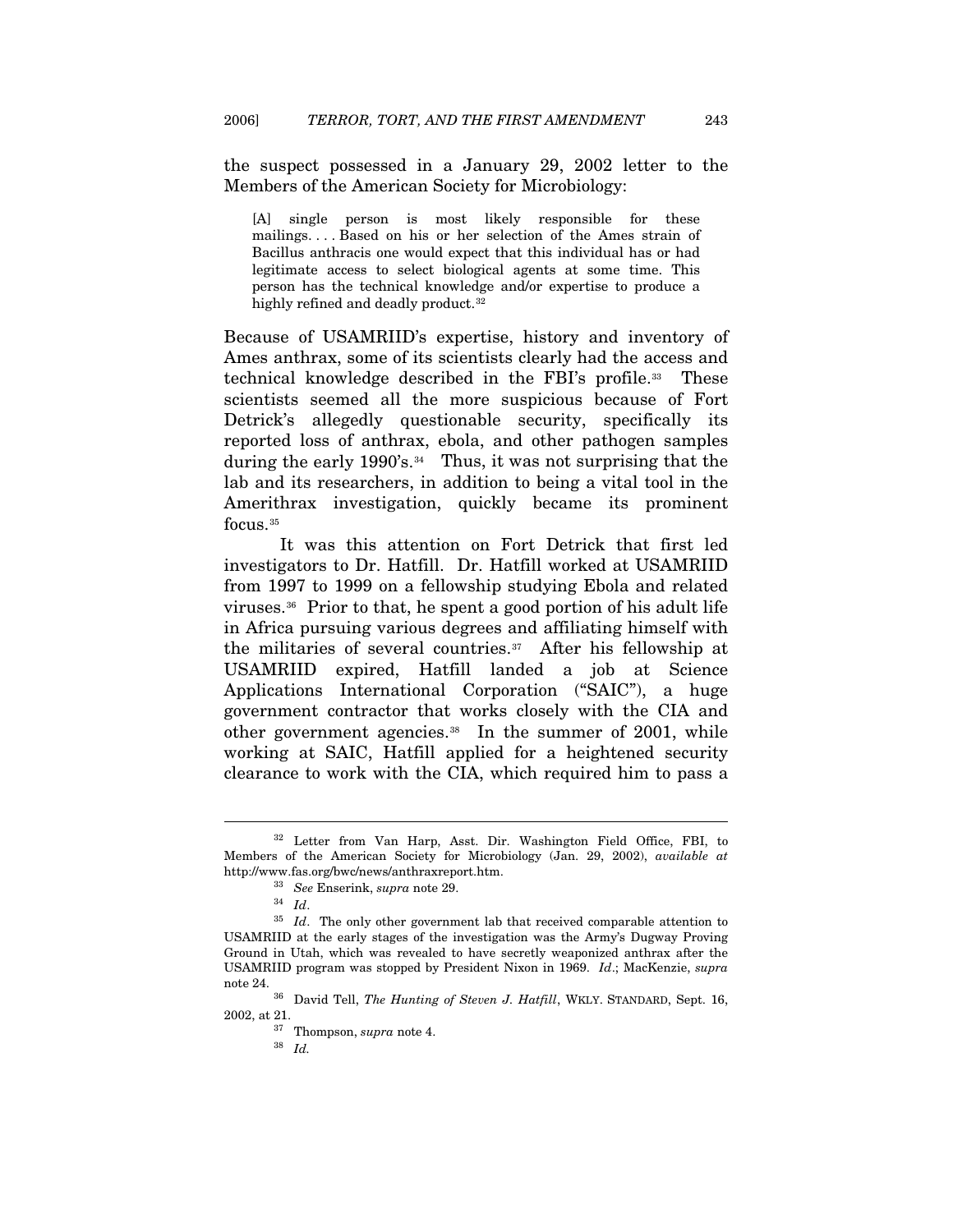polygraph.[39](#page-8-0) Reportedly, the results of this polygraph were less than satisfactory and the CIA denied Hatfill's application for upgraded clearance in August 2001.[40](#page-8-1) Shortly thereafter, the Department of Defense revoked his regular security clearance.[41](#page-8-2) Rightly or wrongly, Hatfill's eccentric past, his connections to Fort Detrick, and the perception that he might be angry at the government over his security clearance placed him in the unenviable position of being on the FBI's short list of possible suspects.[42](#page-8-3)

In the beginning of 2002, Barbara Hatch Rosenberg, a college professor and bio-defense expert, became frustrated at the pace of the FBI's investigation and began collecting available evidence and posting her detailed analysis of it online.[43](#page-8-4) After earlier posting her belief that the anthrax killer was likely a USAMRIID scientist, she wrote on February 5, 2002, that "[f]or more than three months now the FBI has known that the perpetrator of the anthrax attacks is American. This conclusion must have been based on the perpetrator's evident connection to the US biodefense program."[44](#page-8-5) On February 25, 2002, White House Press Secretary Ari Fleischer addressed Ms. Rosenberg's allegations in a press briefing when a reporter asked if there had been a suspect for three months and if it was an American scientist from Fort Detrick. After explaining that the FBI was still investigating several possible suspects, Mr. Fleischer responded, "[a]ll indications are that the source of the anthrax is domestic... [a]nd I just can't go beyond that."[45](#page-8-6)

On May 24, 2002, writing in his regular column on the *Times*' editorial page, Nicholas Kristof did go beyond Mr.

<span id="page-8-0"></span> $\overline{a}$ 

<span id="page-8-5"></span>Anthrax Attacks, Commentary: Is the FBI Dragging its Feet? (Feb. 5, 2002), *available at* http://www.fas.org/bwc/news/anthraxreport.htm. Ms. Rosenberg went on to analyze how characteristics of the initial anthrax letters and subsequent hoax letters allowed for "a more refined estimate of the perpetrator's motives. He must be angry at some biodefense agency or component, and he is driven to demonstrate, in a spectacular way, his capabilities and the government's inability to respond." *Id*. <sup>45</sup> Press Briefing, Ari Fleischer, White House Press Secretary (Feb. 25, 2002),

<span id="page-8-6"></span>*available at* http://www.whitehouse.gov/news/releases/2002/02/20020225-16.html#12.

<sup>39</sup> *Id.* 40 *Id.* 41 *Id.* 42 *Id.*

<span id="page-8-4"></span><span id="page-8-3"></span><span id="page-8-2"></span><span id="page-8-1"></span><sup>43</sup> Thompson, *supra* note 4. Ms. Rosenberg is a professor of biology and environmental studies at the State University of New York (SUNY) at Purchase and affiliated with the Federation of American Scientists. *Id*.; SUNY at Purchase Environmental Studies Faculty, http://www.ns.purchase.edu/envsci/faculty.htm. 44 Barbara Hatch Rosenberg, Federation of American Scientists, Analysis of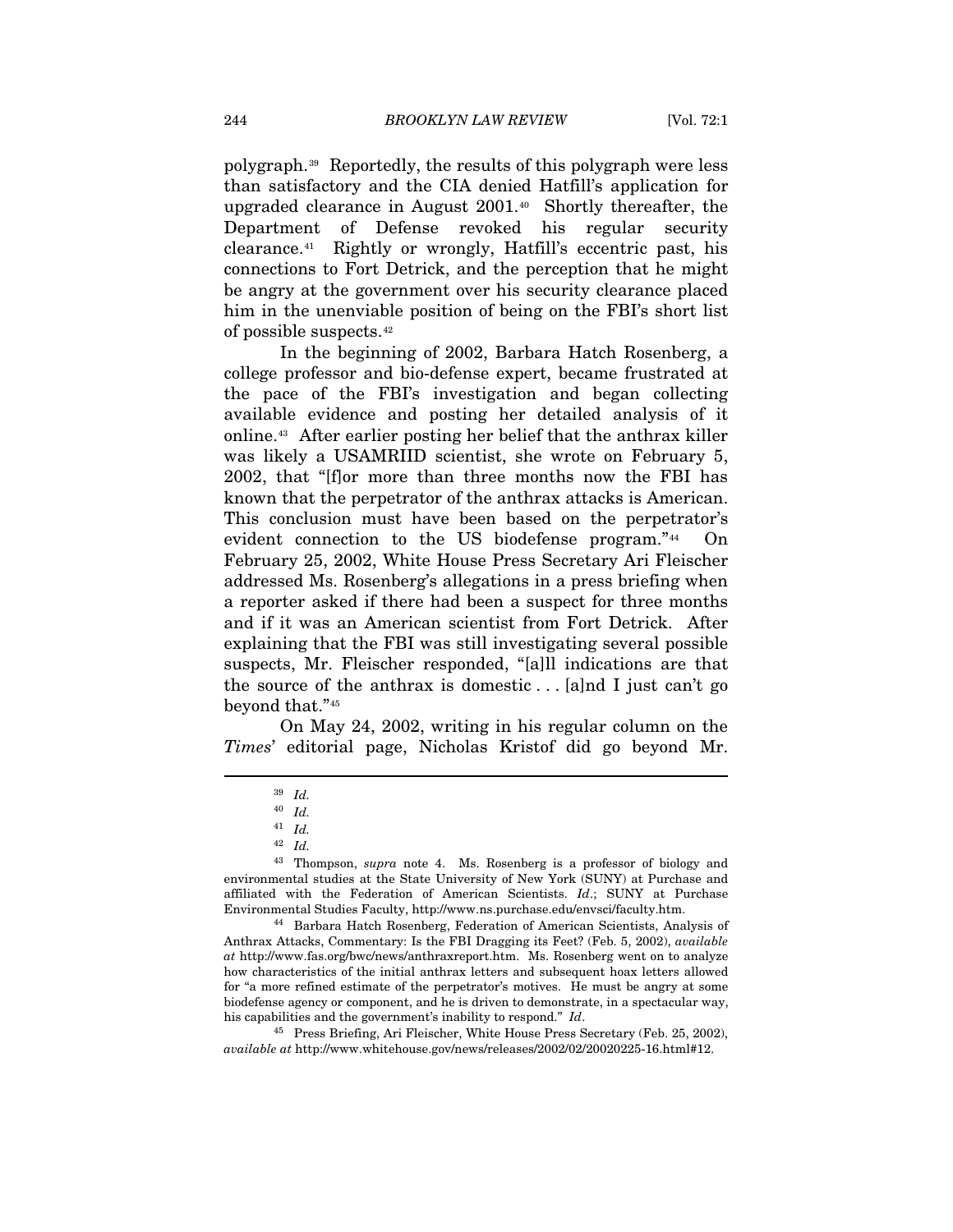Fleischer's description. With the stated goal of "light[ing] a fire under the F.B.I. in its investigation of the anthrax case," Kristof wrote:

Experts in the bioterror field are already buzzing about a handful of individuals who had the ability, access and motive to send the anthrax. These experts point, for example, to one middle-aged American who has worked for the United States military bio-defense program and had access to the labs at Fort Detrick, Md. His anthrax vaccinations are up to date, he unquestionably had the ability to make first-rate anthrax, and he was upset at the United States government in the period preceding the anthrax attacks.[46](#page-9-0)

One month later, on June 24, 2002, Barbara Rosenberg and several FBI officials attended a closed meeting before the Senate Judiciary Committee, which was then chaired by anthrax letter recipient Senator Patrick Leahy.[47](#page-9-1) The following day, federal agents sought and received permission from Dr. Hatfill to conduct the first of several searches of his Frederick, Maryland apartment.<sup>[48](#page-9-2)</sup>

Shortly thereafter on July 2, 2002, the *Times* published another of Kristof's columns criticizing the FBI's investigation and calling attention to the national security threats posed by the bureau's "lackadaisical ineptitude in pursuing the anthrax killer."[49](#page-9-3) The column read:

Almost everyone who has encountered the F.B.I. anthrax investigation is aghast at the bureau's lethargy. Some in the biodefense community think they know a likely culprit, whom I'll call Mr. Z. Although the bureau has polygraphed Mr. Z, searched his home twice and interviewed him four times, it has not placed him under surveillance or asked its outside handwriting expert to compare his writing to that on the anthrax letters. . . . He denies any wrongdoing, and his friends are heartsick at suspicions directed against a man they regard as a patriot. Some of his polygraphs show evasion, I hear, although that may be because of his temperament.

If Mr. Z were an Arab national, he would have been imprisoned long ago. But he is a true-blue American with close ties to the U.S. Defense Department, the C.I.A. and the American biodefense program. On the other hand, he was once caught with a girlfriend in a biohazard "hot suite" at Fort Detrick, surrounded only by blushing germs. . . . [I]t's time for the F.B.I. to make a move: either it should

<span id="page-9-0"></span><sup>46</sup> Kristof, *Connecting Deadly Dots*, *supra* note 7.

<span id="page-9-3"></span>

<span id="page-9-2"></span><span id="page-9-1"></span><sup>47</sup> Thompson, *supra* note 4. 48 *Id.* 49 Kristof, *The F.B.I. Yawns*, *supra* note 7.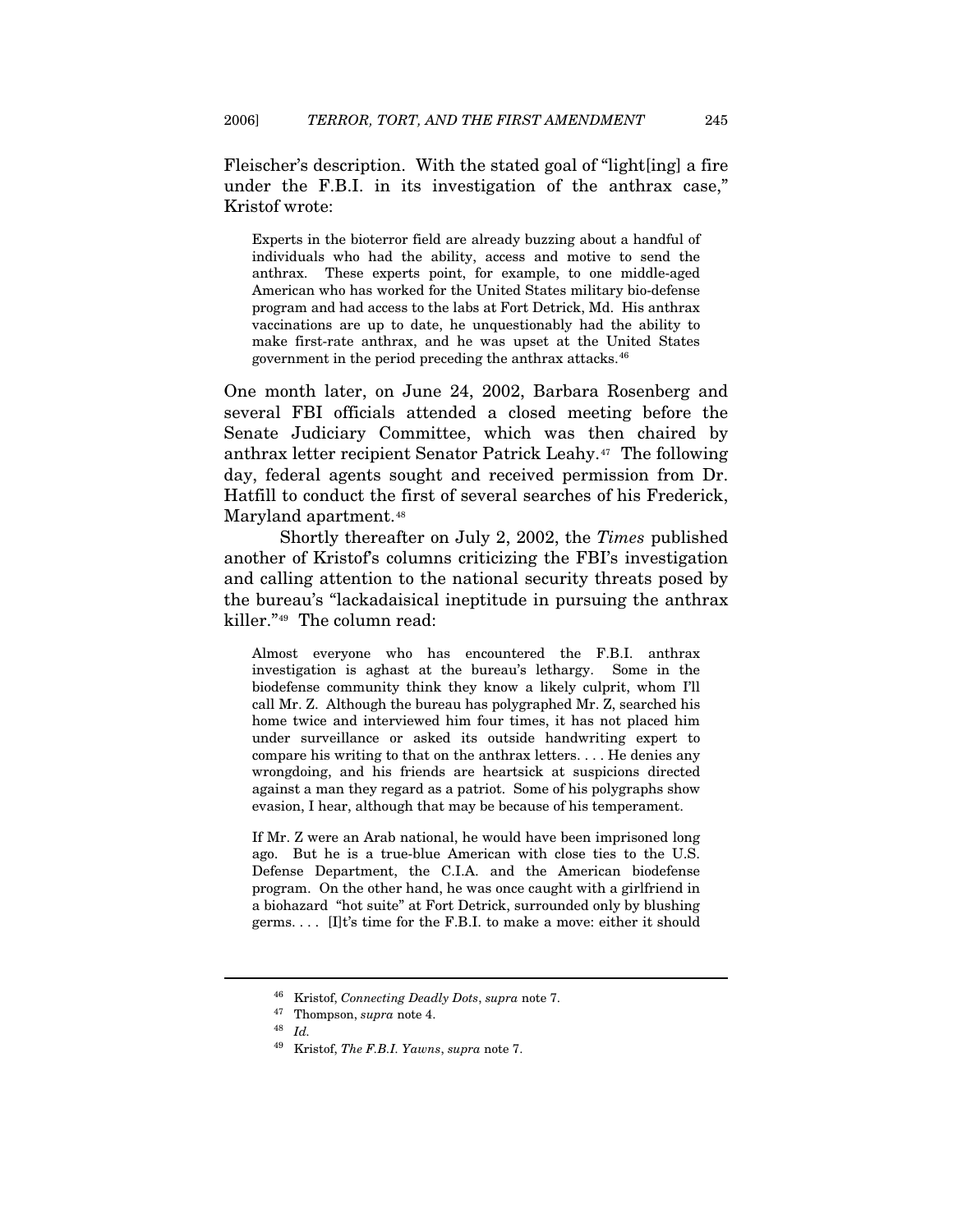go after him more aggressively . . . or it should seek to exculpate him and remove this cloud of suspicion.<sup>[50](#page-10-0)</sup>

#### Kristof then went on to pose a series of questions to the FBI:

Do you know how many identities and passports Mr. Z has and are you monitoring his international travel? . . . Why was his top security clearance suspended ... less than a month before the anthrax attacks began? . . . Have you searched the isolated residence that he had access to last fall? The F.B.I. . . . knows that Mr. Z gave Cipro to people who visited it. . . . Have you examined whether Mr. Z has connections to the biggest anthrax outbreak among humans ever recorded . . . in Zimbabwe in 1978-90? There is evidence that the anthrax was released by the white Rhodesian Army . . . Mr. Z has claimed that he participated in the white army's much feared Selous Scouts. . . . Mr. Z's resume also claims involvement in the former South African Defense Force; all else aside, who knew that the U.S. Defense Department would pick an American who had served in the armed forces of two white-racist regimes to work . . . with some of the world's deadliest germs?<sup>[51](#page-10-1)</sup>

Kristof's next column appeared on July 12 and it discussed the possibility that earlier anthrax hoaxes in 1997 and 1999 may have been connected to the 2001 attacks.<sup>[52](#page-10-2)</sup> Much of the column criticized the FBI's failure to look to these earlier incidents to aid in their current investigation.<sup>[53](#page-10-3)</sup> However, Kristof did mention Mr. Z again, this time in connection with a 1997 anthrax scare in Washington D.C.[54](#page-10-4) Kristof noted that the incident occurred on the same day as a terrorism seminar held in the D.C. area. According to Kristof, "Mr. Z seemed peeved that neither he nor any other bio-defense expert had been included as a speaker."[55](#page-10-5) Kristof quoted a letter that Dr. Hatfill apparently sent to the organizer of the seminar in which he wrote that he was "rather concerned" at the omission.[56](#page-10-6) Without mentioning specifics, Kristof also wrote that Dr. Hatfill subsequently used the 1997 incident "to underscore the importance of his field and his own status within it," and to demonstrate how future attacks might occur.[57](#page-10-7)

<sup>50</sup> *Id.*

<span id="page-10-1"></span><span id="page-10-0"></span><sup>51</sup> *Id.*

<sup>52</sup> Kristof, *The Anthrax Files I*, *supra* note 7. 53 *Id.*

<span id="page-10-6"></span><span id="page-10-5"></span><span id="page-10-4"></span><span id="page-10-3"></span><span id="page-10-2"></span>

 $\begin{array}{cc} 54 & Id. \\ 55 & Id. \end{array}$ 

<span id="page-10-7"></span><sup>55</sup> *Id.* 56 *Id.*

<sup>57</sup> *Id.*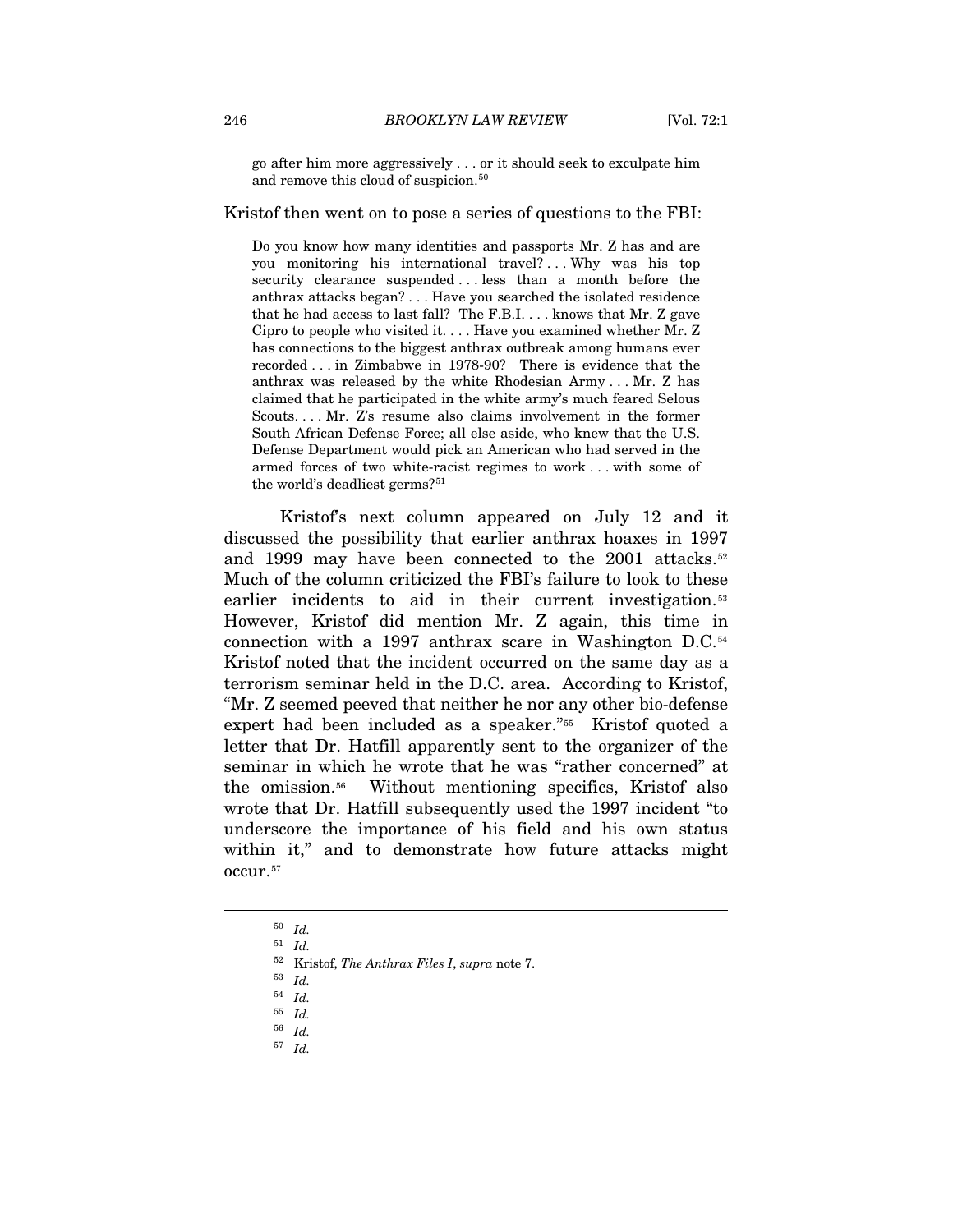The column also explained that the 1997 hoax involved a fake anthrax gelatin, while a series of letters sent to a combination of media and government targets in 1999 had used fake anthrax powder.[58](#page-11-0) Kristof found this interesting because "Mr. Z apparently learned about powders during those two years. His 1999 resume adds something missing from the 1997 version: 'working knowledge of wet and dry BW [biological warfare] agents  $\dots$ ."<sup>[59](#page-11-1)</sup> The column concluded by again chastising the FBI for failing to properly investigate these earlier incidents for links to the 2001 attacks. $60$ 

The *Times* published Kristof's next column dealing with the anthrax attacks one week later on July 19, but it was primarily limited to discussing the reported security breaches at the USAMRIID labs at Fort Detrick. Mr. Z was mentioned in passing, but only to explain "what piqued [Kristof's] interest in U[SAMRIID] in the first place."[61](#page-11-3) Kristof did not write of Mr. Z again until after the Attorney General identified Dr. Hatfill as a "person of interest" on August 6, 2002 and Dr. Hatfill himself held a press conference disavowing his guilt on August 11.[62](#page-11-4) On August 13, 2002, when Kristof next wrote about the anthrax attacks, he focused exclusively on Dr. Hatfill.<sup>[63](#page-11-5)</sup>

Kristof began the August 13 column by "com[ing] clean on 'Mr. Z'" and identifying him as Dr. Hatfill, but urging his readers to maintain a presumption of innocence because "[i]t must be a genuine assumption that he is an innocent man caught in a nightmare. There is not a shred of traditional . . . evidence linking him to the attacks."[64](#page-11-6) Much of the rest of the column reiterated the circumstantial evidence already compiled, however, Kristof did add several new bits of information. Among this was the only physical evidence against Hatfill—Kristof reported that specially trained bloodhounds, which had been given scent packets taken from the anthrax letters "responded strongly to Dr. Hatfill, to his apartment, to his girlfriend's apartment and even to his former

<sup>58</sup> Kristof, *The Anthrax Files I*, *supra* note 7. 59 *Id.*<sup>60</sup> *Id.* 61 Kristof, *Case of the Missing Anthrax*, *supra* note 7.

<span id="page-11-6"></span><span id="page-11-5"></span><span id="page-11-4"></span><span id="page-11-3"></span><span id="page-11-2"></span><span id="page-11-1"></span><span id="page-11-0"></span><sup>62</sup> For the text of Hatfill's initial press conferences see Text of Hatfill's Statement (Aug. 11, 2002), http://www.foxnews.com/printer\_friendly\_story/0,3566, 60124,00.html. 63 Kristof, *The Anthrax Files II*, *supra* note 7*.*

<sup>64</sup> *Id.*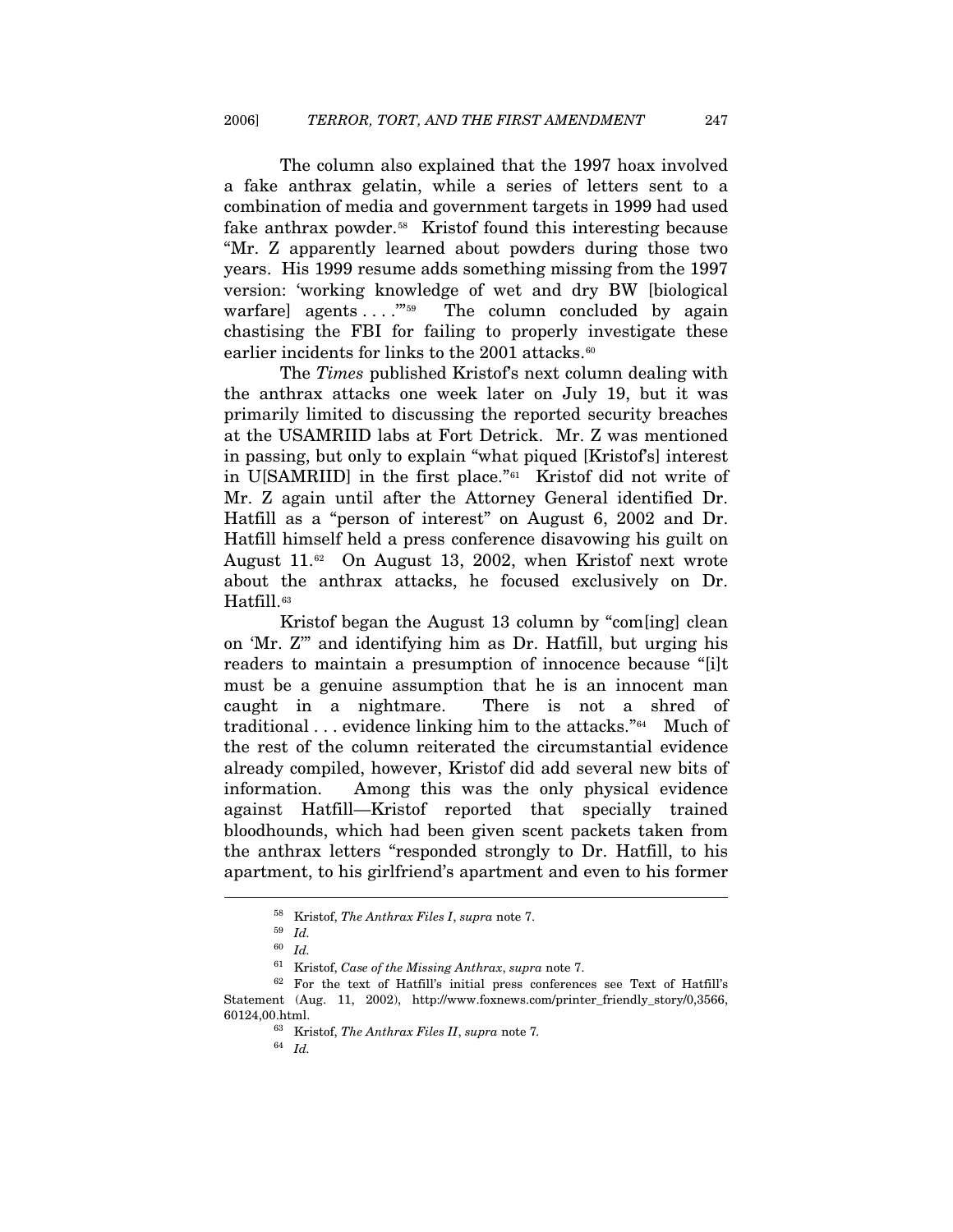girlfriend's apartment, as well as to restaurants that he had recently entered . . . . The dogs did not respond to other people, apartments or restaurants."[65](#page-12-0)

Kristof went on to question why it took the FBI so long to bring in the bloodhounds, or to read Hatfill's unpublished novel, "Emergence," which depicts a biological attack on Congress.[66](#page-12-1) Kristof also called attention to several apparently false claims on Hatfill's resume, namely, "a Ph.D. degree, work with the U.S. Special Forces [and] membership in Britain's Royal Society of Medicine."[67](#page-12-2) The column concluded by crediting the FBI for "pick[ing] up its pace" and noting that "[p]eople very close to Dr. Hatfill are now cooperating with the authorities, information has been presented to a grand jury, and there is reason to hope that the bureau may soon be able to end this unseemly limbo by either exculpating Dr. Hatfill or arresting him."[68](#page-12-3) Despite Kristof's optimistic prediction, the Amerithrax investigation remains unsolved and the FBI has yet to arrest Dr. Hatfill or anyone else in connection with it.[69](#page-12-4)

# III. HISTORY OF *HATFILL V. NEW YORK TIMES*

On June 18, 2003, shortly before the statute of limitations was to run with respect to Kristof's July 2002 columns, Dr. Hatfill filed a complaint in Virginia state court against Kristof and the *Times* claiming that the four columns from July and August 2002 defamed him. Taking advantage of Virginia's tolling statute, Dr. Hatfill preserved the viability of his claims but never proceeded with his state action, instead taking a voluntary non-suit in March  $2004$ <sup>[70](#page-12-5)</sup> He then commenced an action in the United States District Court for the Eastern District of Virginia on July 13, 2004.[71](#page-12-6)

<span id="page-12-0"></span><sup>&</sup>lt;sup>65</sup> *Id.* The bloodhounds apparently made a positive identification of Dr. Hatfill's scent after smelling the decontaminated anthrax letters. Dr. Hatfill explained that the only identification was a friendly reaction that one dog had when Dr. Hatfill reached down to pet him. Thompson, *supra* note 4. 66 Kristof, *The Anthrax Files II*, *supra* note 7*.* For a more detailed discussion

<span id="page-12-2"></span><span id="page-12-1"></span>of Dr. Hatfill's novel, see Ted Bridis, *Hatfill Novel Depicts Terror Attack*, ASSOCIATED PRESS, Aug. 14, 2002, *available at* http://www.ph.ucla.edu/epi/bioter/ hatfillnovelterror.html. 67 Kristof, *The Anthrax Files II*, *supra* note 7*.*

<sup>68</sup> *Id.*

<sup>69</sup> *See* Editorial, *The Anthrax Metaphor*, WASH. POST, Sept. 22, 2005, at A24. 70 Hatfill v. New York Times Co., 33 Media L. Rep. (BNA) 1129, 1132 (E.D.

<span id="page-12-6"></span><span id="page-12-5"></span><span id="page-12-4"></span><span id="page-12-3"></span>Va. 2004), *rev'd*, 416 F.3d 320 (4th Cir. 2005), *cert. denied*, 126 S. Ct. 1619 (2006). 71 *Id*.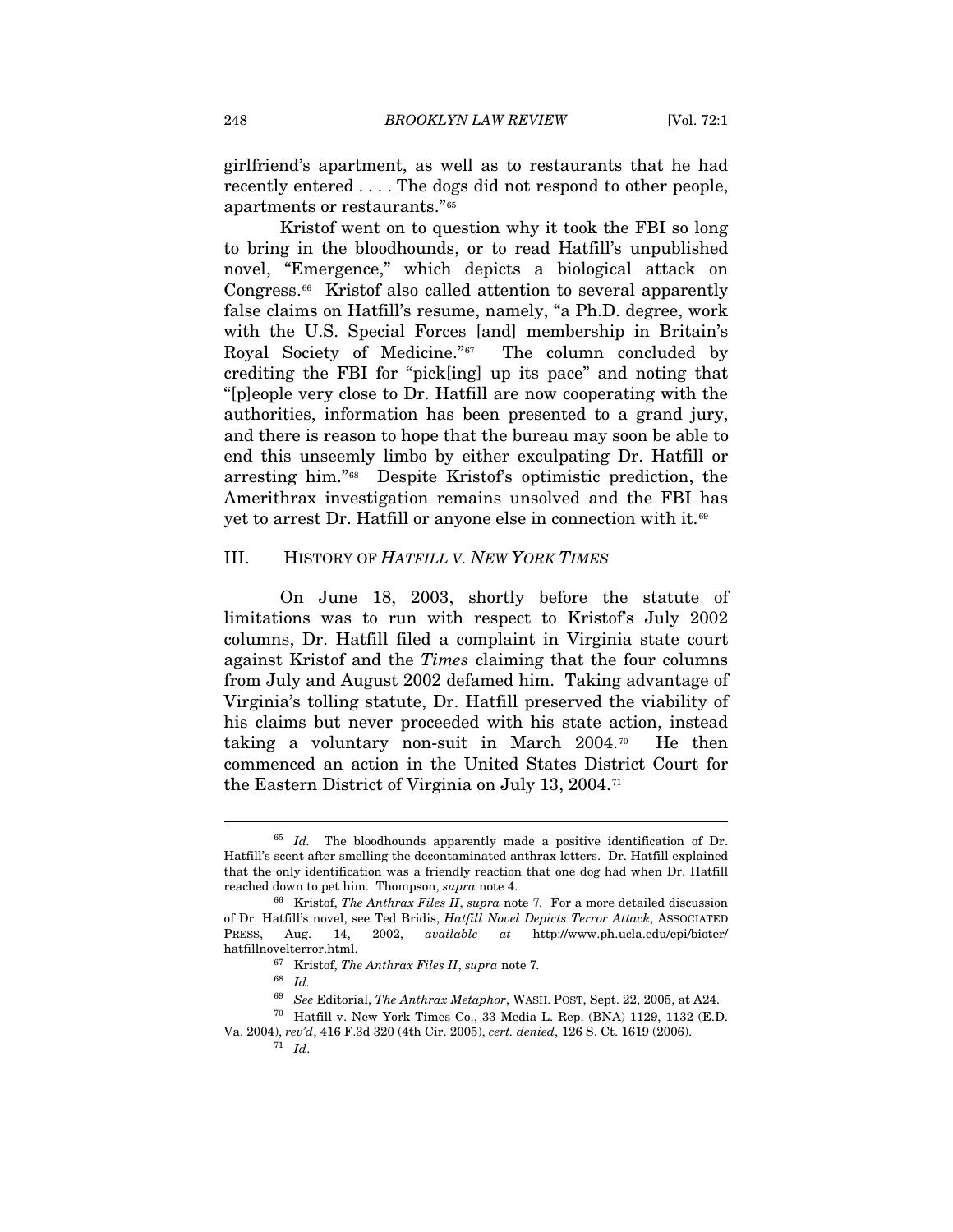#### *A. Dismissal by the District Court*

Dr. Hatfill's federal complaint purported to state three causes of action against both Kristof individually and the *Times*. Count I claimed that Kristof's five columns, taken as a whole, stated or implied that Dr. Hatfill was responsible for the anthrax mailings, thereby falsely imputing to him homicidal conduct, and that Kristof and the *Times* intended the columns to convey this message.[72](#page-13-0) Count II asserted an independent claim of libel based on a number of "discrete untruths" purportedly contained in Kristof's columns.[73](#page-13-1) Count III of the complaint claimed IIED.[74](#page-13-2) After being served, Kristof and the *Times* moved the court, pursuant to Rule 12(b), to dismiss the complaint for failure to state a claim upon which relief can be granted, and as to Kristof, because the court lacked personal jurisdiction over him.[75](#page-13-3) As to Count I, the court framed the issue before it as:

[W]hether the challenged columns reasonably can be read to accuse Hatfill of actually being the anthrax mailer, based upon consideration of the full content of the columns and upon the context in which they were published, i.e., as a series of opinion pieces appearing on the Op-Ed page of a national newspaper.[76](#page-13-4)

Despite the fact that Kristof's columns raised a number of questions about Dr. Hatfill and accurately described him "as the overwhelming focus of the [FBI's] investigation," the court failed to find that they endorsed a belief in his guilt.<sup>[77](#page-13-5)</sup> Nor did it find that a reasonable reader would have viewed the columns as intending to defame Dr. Hatfill.<sup>[78](#page-13-6)</sup> "Because the columns specifically and repeatedly disavow[ed] any conclusion of guilt," the court rejected Dr. Hatfill's contention that they were written in such a manner as to impute his responsibility for the

 $\frac{72}{73}$  *Id.* 

<sup>73</sup> *Id.* 74 *Id.*

<span id="page-13-3"></span><span id="page-13-2"></span><span id="page-13-1"></span><span id="page-13-0"></span><sup>75</sup> *Id.* at 1130. Kristof argued that he had insufficient contacts with the state of Virginia to allow a court sitting in that state to exercise jurisdiction over him without violating his constitutional right of due process.  $Id$ . at 1137-38.<br><sup>76</sup>  $Hatfill$ , 33 Media L. Rep. (BNA) at 1133.<br><sup>77</sup>  $Id$ . at 1134.<br><sup>78</sup>  $Id$ . (citing White v. Fraternal Order of Police, 909 F.2d 512, 519 (D.C. Cir.

<span id="page-13-6"></span><span id="page-13-5"></span><span id="page-13-4"></span><sup>1990) (</sup>citations omitted)). The court required a finding of such intent because innuendo, rather than a direct accusation, supported the claim of defamation. *Id.* (citing Chapin v. Knight-Ridder, Inc*.*, 993 F.2d 1087, 1110 (4th Cir. 1993)).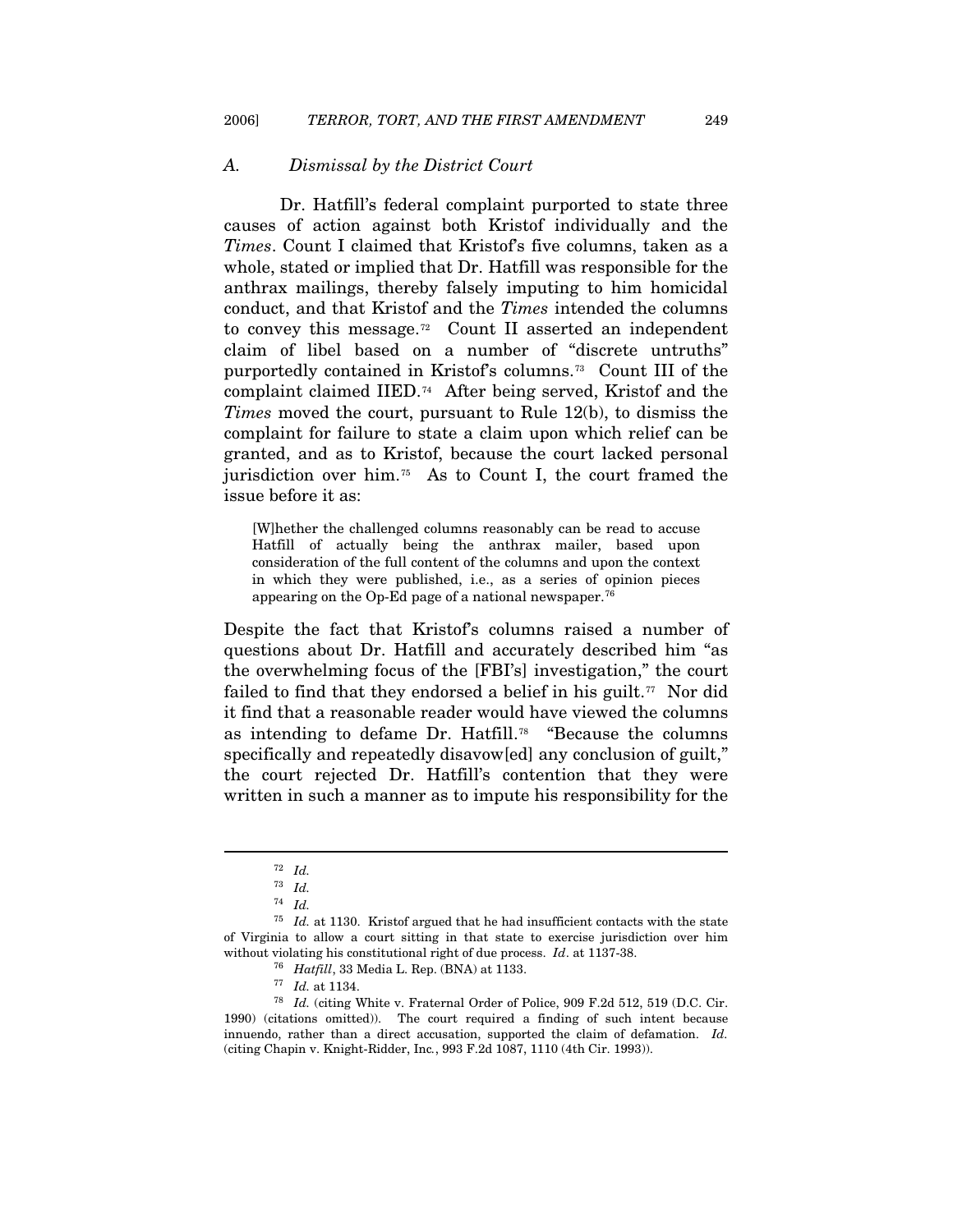anthrax mailings in the minds of reasonable readers.[79](#page-14-0) Based on these findings, the court dismissed Count I of the complaint.[80](#page-14-1)

Having found that Kristof's columns collectively failed to be capable of defamatory meaning, the district court had little difficulty in ruling that each of the several "discrete untruths" alleged by Dr. Hatfill independently failed to convey such meaning.<sup>[81](#page-14-2)</sup> Since even according to the complaint, the allegedly false statements "simply reinforce[d] the purported inference that Hatfill is the anthrax mailer," the court dismissed Count II, ruling as a matter of law that such statements could not independently support a separate claim for libel.<sup>[82](#page-14-3)</sup>

The court began its analysis of Count III by noting that Virginia law considered IIED to be a traditionally disfavored claim.[83](#page-14-4) Although the court did not elaborate on why this was so, it cited to *Barret v. Applied Radiant Energy Corp.*, which explains that Virginia courts disfavor IIED and similar torts because of their speculative nature and tendency to presume harm.<sup>[84](#page-14-5)</sup> The court continued by explaining that in order to state a claim for IIED under Virginia law, a plaintiff must both plead and prove by clear and convincing evidence four distinct elements: (1) that the defendant acted intentionally or recklessly; (2) that the conduct complained of was outrageous and intolerable; (3) that such conduct caused plaintiff emotional distress; and (4) that the emotional distress suffered

 $\overline{a}$ 

<span id="page-14-3"></span><sup>82</sup> Id. As an additional ground for dismissing Count II, the court held that the claim was barred by Virginia's one year statute of limitations. Noting that the second cause of action was not alleged in Dr. Hatfill's original state court complaint, the court determined that Dr. Hatfill was unable to take advantage of Virginia's tolling statute as to that claim, and was thus barred from bringing it in federal court after the

<span id="page-14-4"></span>one year statute of limitations had run. *Id.* at 1135.<br><sup>83</sup> *Id.* at 1136 (citing Ruth v. Fletcher, 377 S.E.2d 412, 415 (Va. 1989); Barrett v. Applied Radiant Energy Corp., 240 F.3d 262, 269 (4th Cir. 2001)).

<span id="page-14-5"></span><sup>84</sup> 240 F.3d at 269 (citing Ruth v. Fletcher, 377 S.E.2d 412, 415 (Va. 1989); Bowles v. May, 166 S.E. 550, 555 (Va. 1932)). *See also infra* Part IV.

<sup>79</sup> *Id.* at 1134-35. 80 *Id.* 

<span id="page-14-2"></span><span id="page-14-1"></span><span id="page-14-0"></span><sup>81</sup> *Hatfill*, 33 Media L. Rep. at 1135-36. The allegedly false statements in question were that Hatfill had the "ability to access and motive to send the anthrax"; that he had access to an "isolated residence" around the time of the attacks and "gave Cipro . . . to people who visited the [residence]"; that he had "up to date" anthrax vaccinations; that he "failed 3 successive polygraph examinations"; that he was "upset with the United States Government for a period preceding the anthrax attack"; and that he "was once caught with a girlfriend in a biohazard 'hot suite' at Fort Detrick... surrounded only by blushing germs."  $Id$ . at 1136.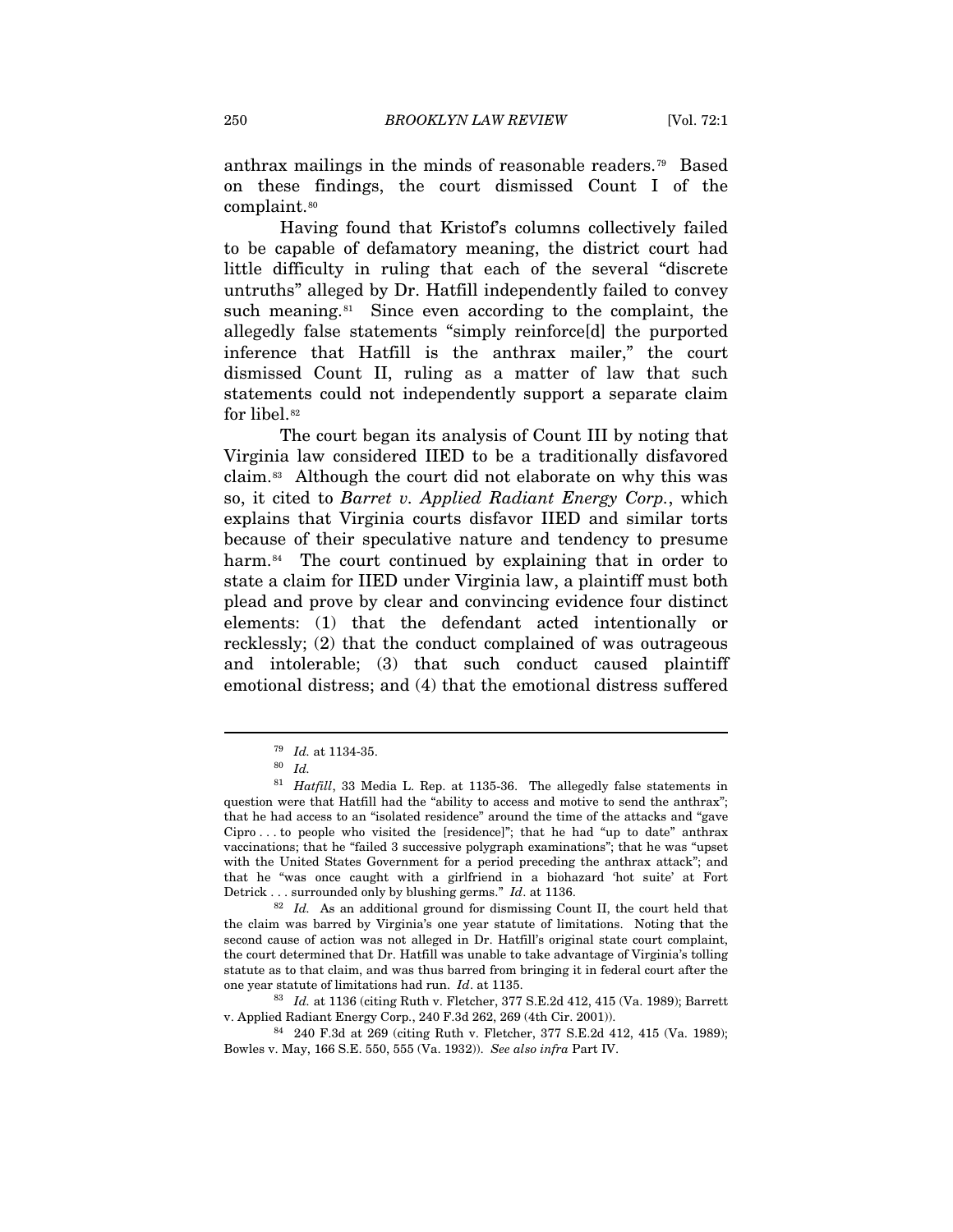was severe.<sup>[85](#page-15-0)</sup> Finding that Dr. Hatfill's pleading failed to prove outrageous conduct and severity of harm, as well as that the IIED claim was duplicative of the defamation claim, the court dismissed Count III as well.<sup>[86](#page-15-1)</sup>

Hatfill's complaint failed to satisfy the district court regarding two of the four elements required to state a claim for IIED. First, and most significantly, the court declined to find that the defendants' conduct was outrageous and intolerable.<sup>[87](#page-15-2)</sup> Drawing on Virginia precedent, the court explained that for it to make such a finding, the conduct in question must be "so outrageous in character, and so extreme in degree, as to go beyond all possible bounds of decency, and to be regarded as atrocious, and utterly intolerable in a civilized community."[88](#page-15-3) The court held that the publication of news or commentary on important public matters, like the FBI's investigation into the anthrax attacks, simply could not constitute the type of "outrageous and intolerable" conduct needed to support a claim for IIED.[89](#page-15-4) This conclusion finds support in a number of other decisions,[90](#page-15-5) despite the fact that IIED—unlike the overlapping

 $\overline{a}$ 

<span id="page-15-3"></span>RESTATEMENT (SECOND) OF TORTS § 46 cmt. j (1965). *See infra* Part IV. 88 *Hatfill*, 33 Media L. Rep. (BNA) at 1137 (quoting *Russo*, 400 S.E.2d at 162 (citation omitted)). This language is taken from a comment to the *Restatement*.

<span id="page-15-5"></span><span id="page-15-4"></span>RESTATEMENT (SECOND) OF TORTS § 46 cmt. d (1965). *See infra* Part IV. 89 *Hatfill*, 33 Media L. Rep. (BNA) at 1137. 90 *See* Karen Markin, *The Truth Hurts: Intentional Infliction of Emotional Distress as a Cause of Action Against the Media*, 5 COMM. L. & POL'Y 469, 491 (2000) (surveying cases from the 1990's where media defendants were sued for IIED and noting that "[t]he tort . . . does not contain a newsworthiness or public interest defense, but when considering such claims . . . some courts seemed to create one"). *See also infra* Parts IV and V.

<span id="page-15-0"></span><sup>85</sup> *Hatfill*, 33 Media L. Rep. (BNA) at 1136-37 (citing Russo v. White, 400 S.E.2d 160, 162 (Va. 1991); Womack v. Eldridge, 210 S.E.2d 145, 148 (Va. 1974)). Virginia's is a common articulation of the tort, mirroring the Restatement version which provides: "One who by extreme and outrageous conduct intentionally or recklessly causes severe emotional distress to another is subject to liability for such emotional distress." RESTATEMENT (SECOND) OF TORTS § 46(1) (1965). *See infra* Part

<span id="page-15-2"></span><span id="page-15-1"></span>IV. 86 *Hatfill*, 33 Media L. Rep. (BNA) at 1137.<br><sup>87</sup> Resolution of the "outrageousness" question is of such significance because of its tendency to overshadow all other elements of the tort. Finding that a defendant intentionally engaged in outrageous conduct will generally enable a reviewing court to presume the state-of-mind, severity of distress, and causation elements of the tort. Daniel Givelber, *The Right to Minimum Social Decency and the Limits of Evenhandedness: Intentional Infliction of Emotional Distress by Outrageous Conduct*, 82 COLUM. L. REV. 42, 47-49 (1982). The *Restatement* itself suggests that "[s]evere distress must be proved; but in many cases the extreme and outrageous character of the defendant's conduct is in itself important evidence that the distress has existed."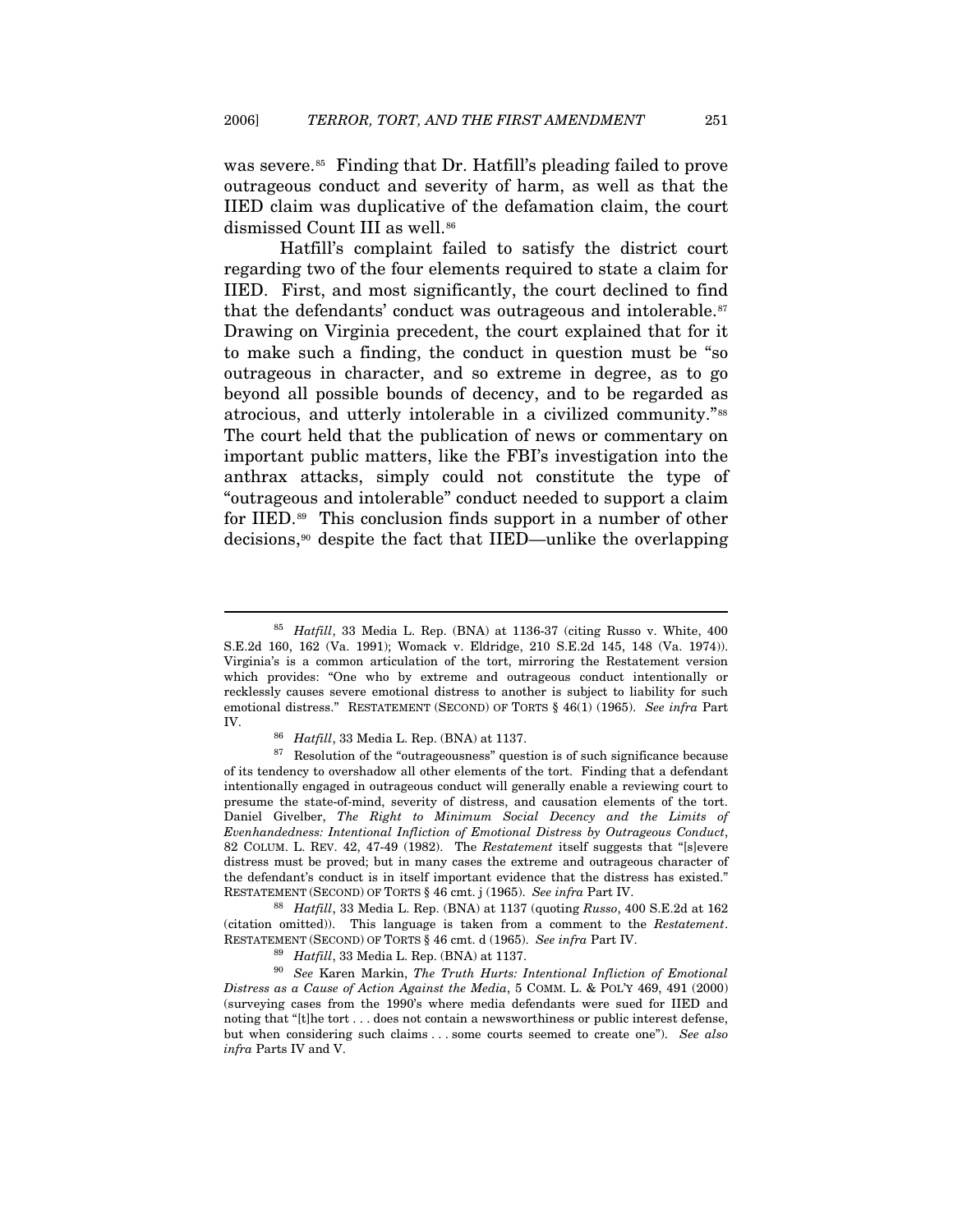public disclosure of private facts tort—does not contain an inherent "newsworthiness" defense.<sup>[91](#page-16-0)</sup>

Additionally, the court found that Dr. Hatfill only made "conclusory assertions" of suffering the requisite level of emotional distress and thus failed to sufficiently plead the fourth element of IIED.[92](#page-16-1) When a defendant's conduct is sufficiently outrageous, courts tend to presume the requisite degree of harm.[93](#page-16-2) Given the district court's failure to find the columns in question "outrageous and intolerable," it is not surprising that it also failed to find that such columns caused Dr. Hatfill severe emotional distress.

As the final ground for dismissing Count III, the court found it duplicative of Dr. Hatfill's defamation claim, and that it amounted to an attempt to evade constitutional limits on damage awards stemming from a single act of publication.[94](#page-16-3) Noting that both Dr. Hatfill's defamation and IIED claims were "expressly and solely based on . . . publication of the [same] series of columns," the court found that the latter claim must be dismissed.[95](#page-16-4) Whether or not a claim for IIED may lie when the underlying facts form the basis for another tort is a matter in some dispute. A number of jurisdictions view IIED as a "gap-filler" tort that is only available to redress wrongs not covered by a traditional area of tort law.[96](#page-16-5) Others take a seemingly opposite view and only allow IIED claims to proceed where the elements of another tort are satisfied, thus

<span id="page-16-3"></span><span id="page-16-2"></span><span id="page-16-1"></span><span id="page-16-0"></span><sup>91</sup> *See infra* notes 203, 216. 92 *Hatfill*, 33 Media L. Rep. (BNA) at 1137. 93 Givelber, *supra* note 87, at 47-49. 94 *Hatfill*, 33 Media L. Rep. (BNA) at 1137 ("[A] separate action for [IIED] which is premised solely on allegedly slanderous or libelous words themselves[] is not only superfluous but impermissibly duplicative." (quoting Smith v. Dameron, 12 Va. Cir. 105, 14 Media L. Rep. (BNA) 1879, 1881 (Va. Cir. Ct. 1987))). 95 *Id.* (citing *Smith*, 14 Media L. Rep. (BNA) at 1881). All three counts

<span id="page-16-4"></span>against Kristof were additionally dismissed for want of personal jurisdiction. *Id*. 96 Lowe v. Hearst Commc'ns, Inc., 414 F. Supp. 2d 669, 675 (W.D. Tex. 2006)

<span id="page-16-5"></span><sup>(&</sup>quot;I[IED] is a 'gap-filler' tort, allowing recovery in the rare instances in which a defendant intentionally inflicts severe emotional distress in an unusual manner so the victim has no other recognized theory of redress." (citing Hoffman-La Roche, Inc. v. Zeltwanger, 144 S.W.3d 438, 447 (Tex. 2004))); Idema v. Wager, 120 F. Supp. 2d 361 (S.D.N.Y. 2000) ("[A] cause of action for [IIED] should not be entertained where the conduct complained of falls well within the ambit of other traditional tort liability." (quoting Sweeney v. Prisoners' Legal Servs. of New York, 538 N.Y.S.2d 370, 374 (App. Div. 1989) (internal quotation marks omitted))); Nix v. Cox Enters., Inc., 545 S.E.2d 319, 325 (Ga. Ct. App. 2001) ("Publication of allegedly false statements cannot give rise to an action for [IIED], because the exclusive legal remedy where published works cause injury remains an action for defamation."), *rev'd on other grounds*, 560 S.E.2d 650 (Ga. 2002).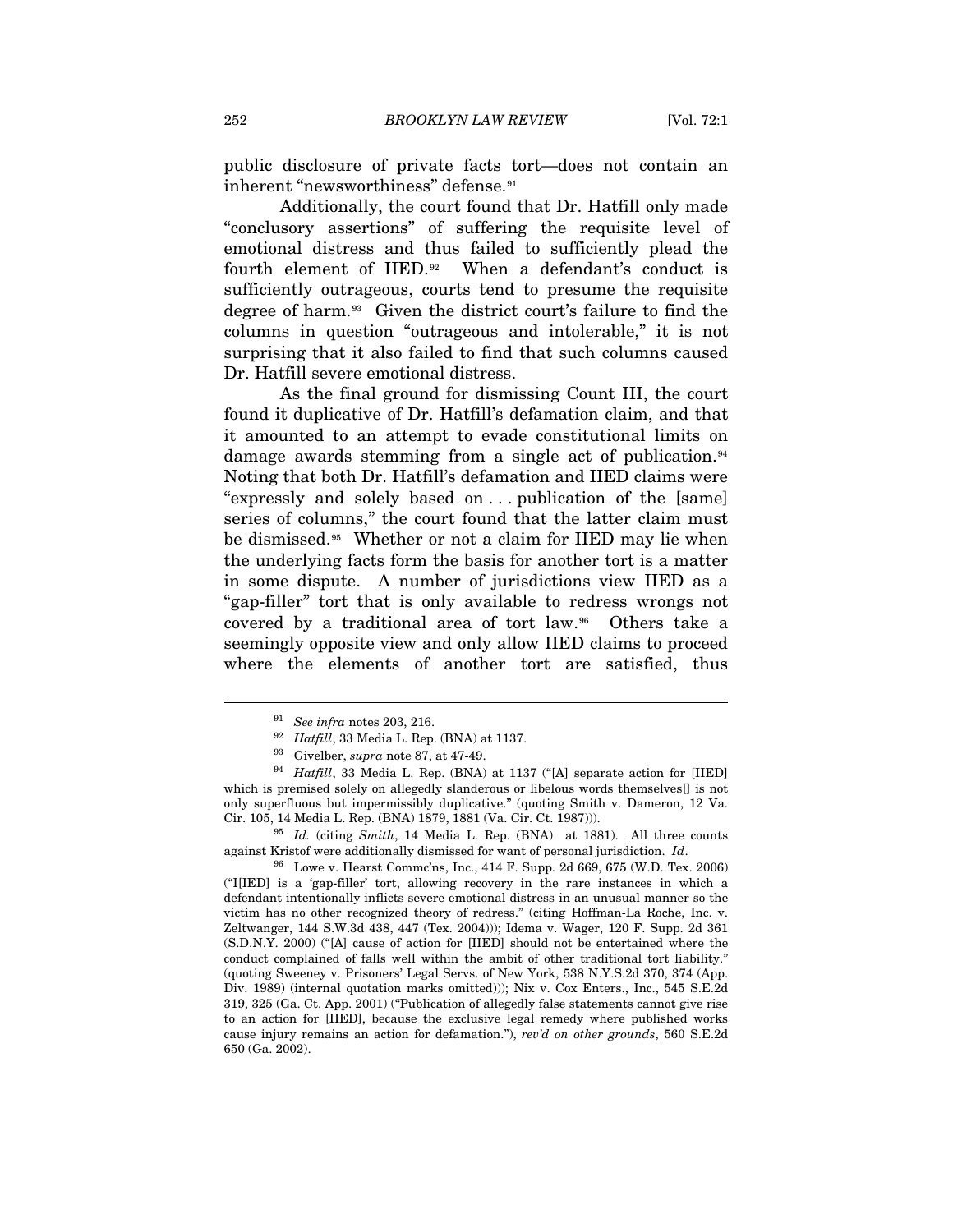essentially relegating IIED to a "parasitic" role as an element of a traditional tort's damages.[97](#page-17-0) Although Virginia law appears somewhat muddled on the issue,<sup>98</sup> once the court dismissed Dr. Hatfill's defamation claim, it could have proceeded under either of the aforementioned theories in order to dismiss the IIED claim. However, the court's concern about multiple damage awards suggests it viewed the "gap-filler" approach as the more constitutionally sound.[99](#page-17-2) Following his resounding defeat in district court, Dr. Hatfill appealed all of his claims against the *Times* to the United States Court of Appeals for the Fourth Circuit.[100](#page-17-3)

#### *B. Reinstatement by the Court of Appeals*

Dr. Hatfill's claims found a much more receptive audience when they were brought before a three-judge panel of the Fourth Circuit, a court notoriously unmoved by the familiar First Amendment pleas of media defendants.<sup>[101](#page-17-4)</sup> In an opinion written by Judge Dennis Shedd<sup>[102](#page-17-5)</sup> and issued on July 28, 2005, the court reinstated all three of Dr. Hatfill's claims against the *Times*.[103](#page-17-6)

In its consideration of Count I, the court surveyed Virginia defamation law and came to the conclusion that j

<span id="page-17-3"></span><span id="page-17-2"></span>dismissed all claims against Kristof individually. Hatfill v. New York Times Co., 416

<span id="page-17-4"></span>F.3d 320, 329 (4th Cir. 2005), *cert. denied*, 126 S. Ct. 1619 (2006). 101 *See, e.g.*, Falwell v. Flynt, 797 F.2d 1270 (4th Cir. 1986), *rev'd*, Hustler

<span id="page-17-6"></span><span id="page-17-5"></span><sup>102</sup> Chief Judge William Wilkins joined in the opinion, and Judge Paul Niemeyer dissented. 103 *Hatfill*, 416 F.3d 320.

<span id="page-17-0"></span><sup>97</sup> Harris v. City of Seattle, 32 Media L. Rep. 1279 (W.D. Wash. 2003) (Although IIED claims based on unsuccessful libel claims must be dismissed, it is improper to dismiss an IIED claim where an actionable tort that accounts for mental suffering, such as false light, survives the pleading stage. (citing Dworkin v. Hustler Magazine, 867 F.2d 1188, 1193 n.2 (9th Cir. 1989)); Leidholdt v. L.F.P., Inc., 860 F.2d 890, 893 n.4 (9th Cir. 1988)); Daly v. Viacom, Inc., 238 F. Supp. 2d 1118, 1125 n.4 (N.D. Cal. 2002) (Where libel and false light claims fail to state a cause of action, the

<span id="page-17-1"></span><sup>&</sup>lt;sup>98</sup> Compare Smith, 14 Media L. Rep. (BNA) at 1881 ("[A] separate action for [IIED] which is based solely on allegedly slanderous or libelous words themselves, is . . . impermissibly duplicative," because it would allow a plaintiff to circumvent "the strictures of modern defamation law."), *with* Foretech v. Advance Magazine Publishers, Inc., 765 F. Supp. 1099, 1104-05 (D.D.C. 1991) (applying Virginia law and holding that although *Hustler Magazine v. Falwell*, 485 U.S. 46 (1988), alleviated some of *Smith*'s concerns, an IIED claim cannot stand where a libel claim based on the same statements fails "absent a specific factual showing that [a defendant] acted for the specific purpose of inflicting emotional distress").<br><sup>99</sup> See Hatfill, 33 Media L. Rep. (BNA) at 1136-37.<br><sup>100</sup> Being unable to establish personal jurisdiction, Hatfill voluntarily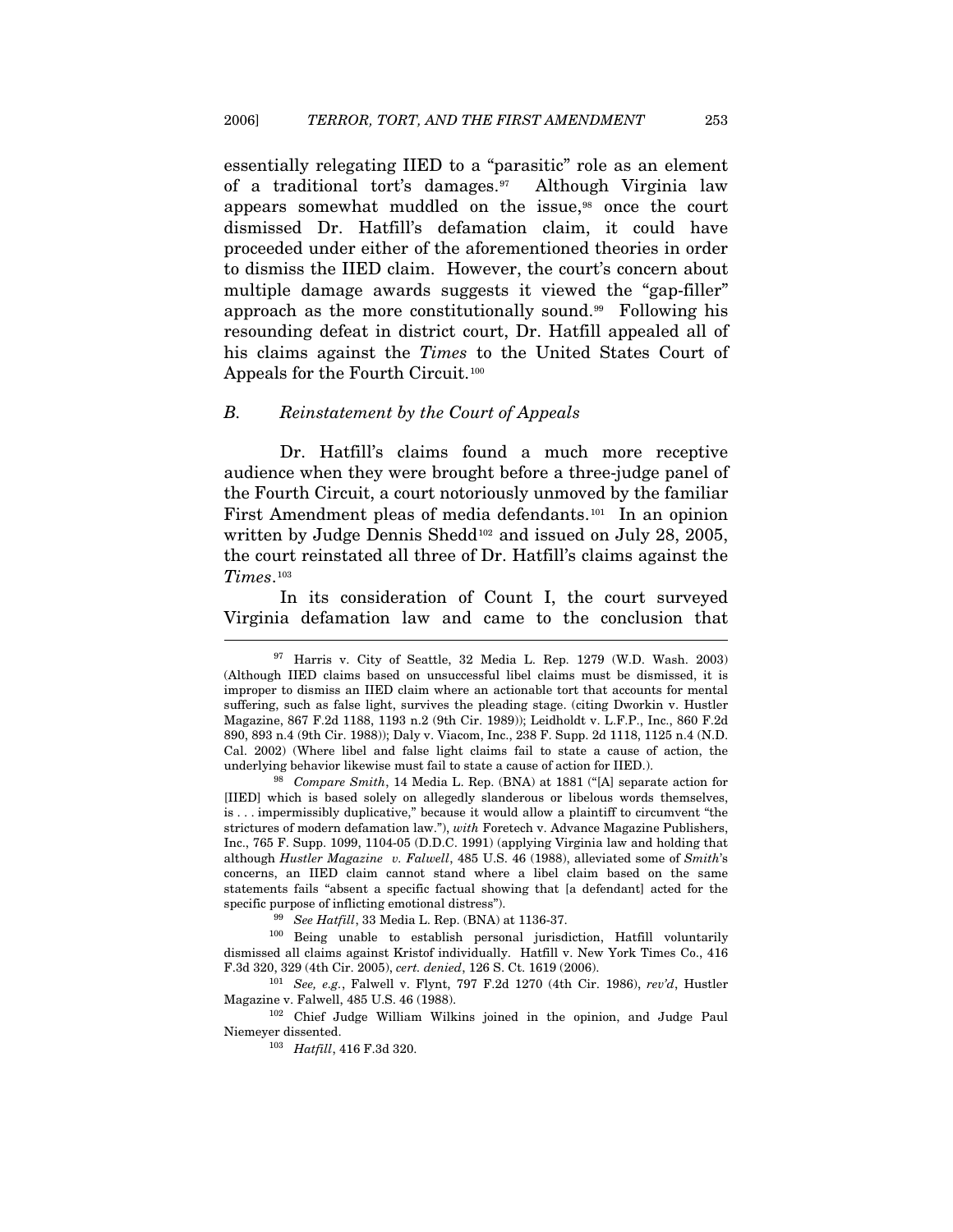Kristof's columns were capable of defamatory meaning in that they imputed to Hatfill the commission of a "criminal offense involving moral turpitude," namely the murders of five people, for which, if true, Dr. Hatfill could be indicted and punished.[104](#page-18-0) Notwithstanding Kristof's cursory, but oft-repeated statements urging his readers to maintain a presumption of innocence as to Dr. Hatfill, the court found that "the unmistakable theme of Kristof's columns [was] that the FBI should investigate Hatfill more vigorously because all of the evidence (known to Kristof) pointed to him," and that a reasonable reader of the columns would likely conclude that Dr. Hatfill was, in fact, the anthrax killer.[105](#page-18-1) The court reinstated Count II as well, finding that the district court erred in concluding both that the claim was timebarred and that the "discrete false statements" were independently incapable of defamatory meaning.[106](#page-18-2)

The analysis of Count III began by rejecting as too broad the district court's assertion that "[p]ublishing news or commentary on matters of public concern" can never be sufficiently extreme or outrageous to satisfy the elements of IIED.[107](#page-18-3) Reiterating its conclusion that Kristof's columns are reasonably read as accusing Dr. Hatfill of being responsible for the anthrax attacks, the court found that such an accusation could constitute extreme and outrageous conduct.[108](#page-18-4) Specifically, if as Dr. Hatfill alleged, the *Times* intentionally published a false accusation of murder without regard for its veracity and without allowing for response, extreme and outrageous conduct could be found.[109](#page-18-5) Particularly important to the court's determination was "the notoriety of the case, the charge of murder, and the refusal" of the *Times* to permit Dr. Hatfill's lawyer an opportunity to respond.[110](#page-18-6)

<sup>104</sup> *Id.* at 330-34 (citing Carwile v. Richmond Newspapers, Inc., 82 S.E.2d 588,

<span id="page-18-2"></span><span id="page-18-1"></span><span id="page-18-0"></span><sup>591 (</sup>Va. 1954)).  $10^5$  *Id.* at 333. 106 *Id.* at 334-35. The court also rejected the district court's conclusion that the statute of limitations barred Count II. *Id.*

<sup>107</sup> *Id.* at 336.

<sup>108</sup> *Hatfill*, 416 F.3d at 336. 109 *Id.*

<span id="page-18-6"></span><span id="page-18-5"></span><span id="page-18-4"></span><span id="page-18-3"></span><sup>&</sup>lt;sup>110</sup> *Id.* The court's treatment of the effects of "notoriety" poses an interesting First Amendment dilemma. Considering that the constitutional protections afforded the press are at their apex when commenting on matters of public concern, *see* Dun & Bradstreet, Inc. v. Greenmoss Builders, Inc., 472 U.S. 749, 758-59 (1985) ("It is speech on matters of public concern that is at the heart of the First Amendment's protection." (quoting First Nat'l Bank of Boston v. Bellotti, 435 U.S. 765, 776 (1978) (internal quotation marks omitted))), courts often privilege such activity, *see* Robert E. Dreschel, *Intentional Infliction of Emotional Distress: New Tort Liability for Mass Media*, 89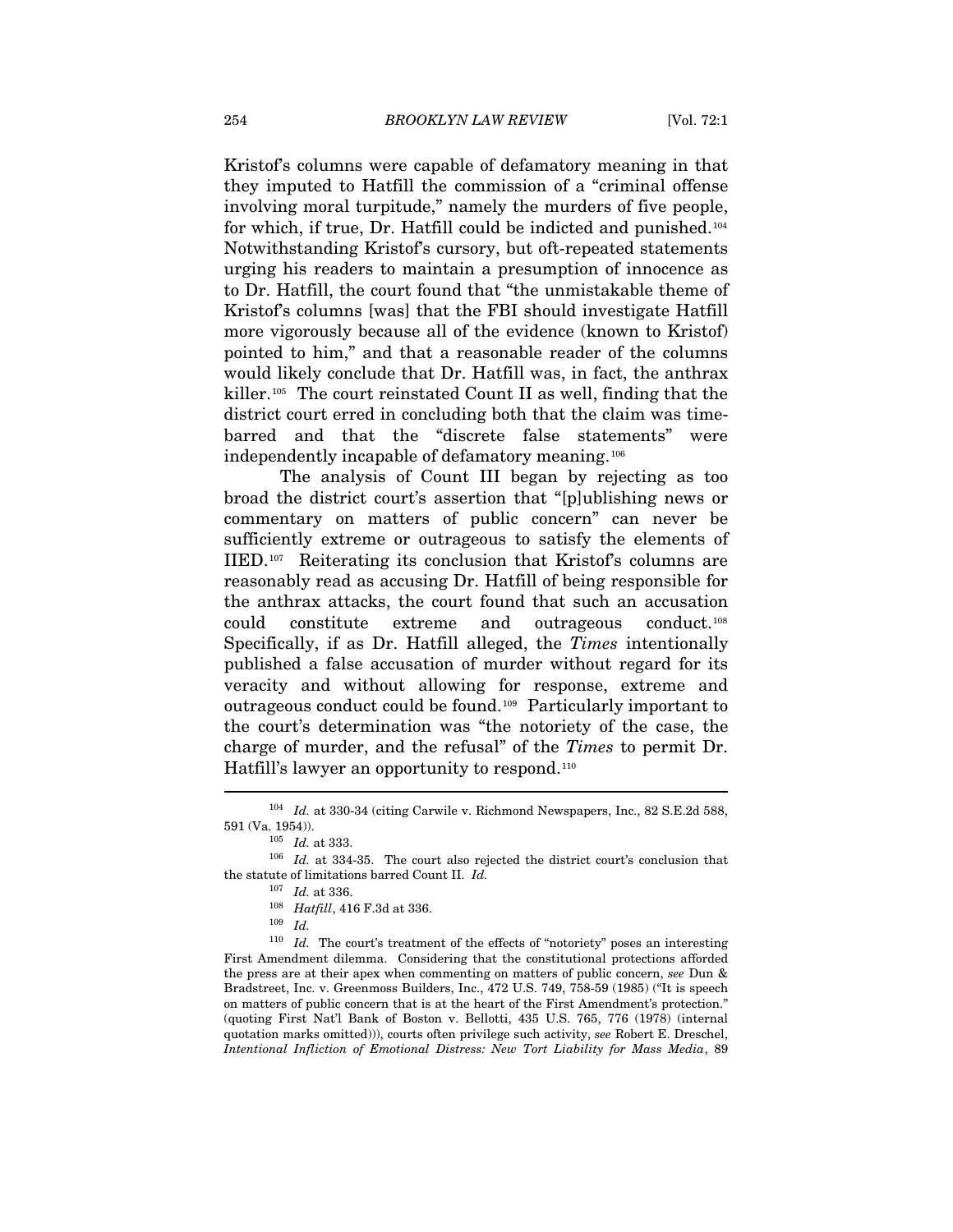The court went on to discount the *Times*' and the district court's contentions that allowing the IIED claim to proceed would allow Dr. Hatfill to evade constitutional limitations on defamation actions. The court reasoned that if Dr. Hatfill was unable to meet the constitutional requirements for recovery on his defamation claim, he would likely also be unable to recover for IIED.[111](#page-19-0) However, no mention was made as to what the basis seemingly was for the district court's concern, namely that the *Times* would be twice punished for a single act of publication.<sup>[112](#page-19-1)</sup> Instead the court saw their sole duty as determining whether Dr. Hatfill's complaint alleged intentional and outrageous misconduct.<sup>[113](#page-19-2)</sup>

The court also found that Dr. Hatfill sufficiently pled severe emotional distress because the complaint alleged that the columns caused him to "suffer[] severe and ongoing loss of reputation and professional standing, loss of employment, past and ongoing financial injury, severe emotional distress and other injury," as well as "grievous emotional distress."[114](#page-19-3) Like the district court, the Fourth Circuit's treatment of the severity of harm element of IIED was typical, in that it was overshadowed and seemingly determined by the outrageousness analysis. Sufficiently outrageous conduct

- 
- <span id="page-19-1"></span><span id="page-19-0"></span><sup>112</sup> *See supra* notes 94-99 and accompanying text. 113 *Hatfill*, 416 F.3d at 337. 114 *Id.*

DICK. L. REV. 339, 349 (1985) ("[C]ourts have indicated their sensitivity to constitutional interests by noting that intentional infliction claims may interfere with the media's privilege to publish news in the public interest." (citing Tumminello v. Bergen Evening Record, Inc., 454 F. Supp. 1156 (D.N.J. 1978))); Cape Pub'ns v. Bridges, 423 So.2d 426, 428 (Fla. App. 1982); Costlow v. Cusimano, 311 N.Y.S.2d 92, 95-96 (N.Y. App. Div. 1970); *see also* Dougherty v. Capital Cities Commc'ns, Inc., 631 F. Supp. 1566, 1570 (E.D. Mich. 1986) ("[T]he Sixth Circuit has expressly held that under Michigan law, [the press] ha[s] a qualified privilege to report on matters of public interest." (internal citations, quotations, and quotation marks omitted)), or at least consider it a powerful counterweight to allegations of outrageous or offensive conduct, *see* Markin, *supra* note 90, at 487 (surveying cases where media defendants were sued for IIED in the 1990's and finding that "[i]n about one-eighth of the cases, courts cited First Amendment concerns and generally ruled that the act of publishing the news, however shocking the report might be, does not constitute outrageous behavior"). Thus, the court's determination that the anthrax attacks' "notoriety" helped render the *Times*' coverage of those attacks tortious seems to run against an important theme of First Amendment doctrine. Yet, undeniably, someone falsely accused of a notorious murder will be more outraged than someone falsely accused of petty theft, despite, or perhaps because of the fact that the latter crime is of far less public consequence. This conflict demonstrates one of the difficulties of relying on an outrageousness standard to determine when otherwise protected speech should subject the speaker to liability. Other difficulties created by the outrageousness standard are discussed further in Parts IV and V. 111 *Hatfill*, 416 F.3d at 336-37.

<span id="page-19-3"></span><span id="page-19-2"></span>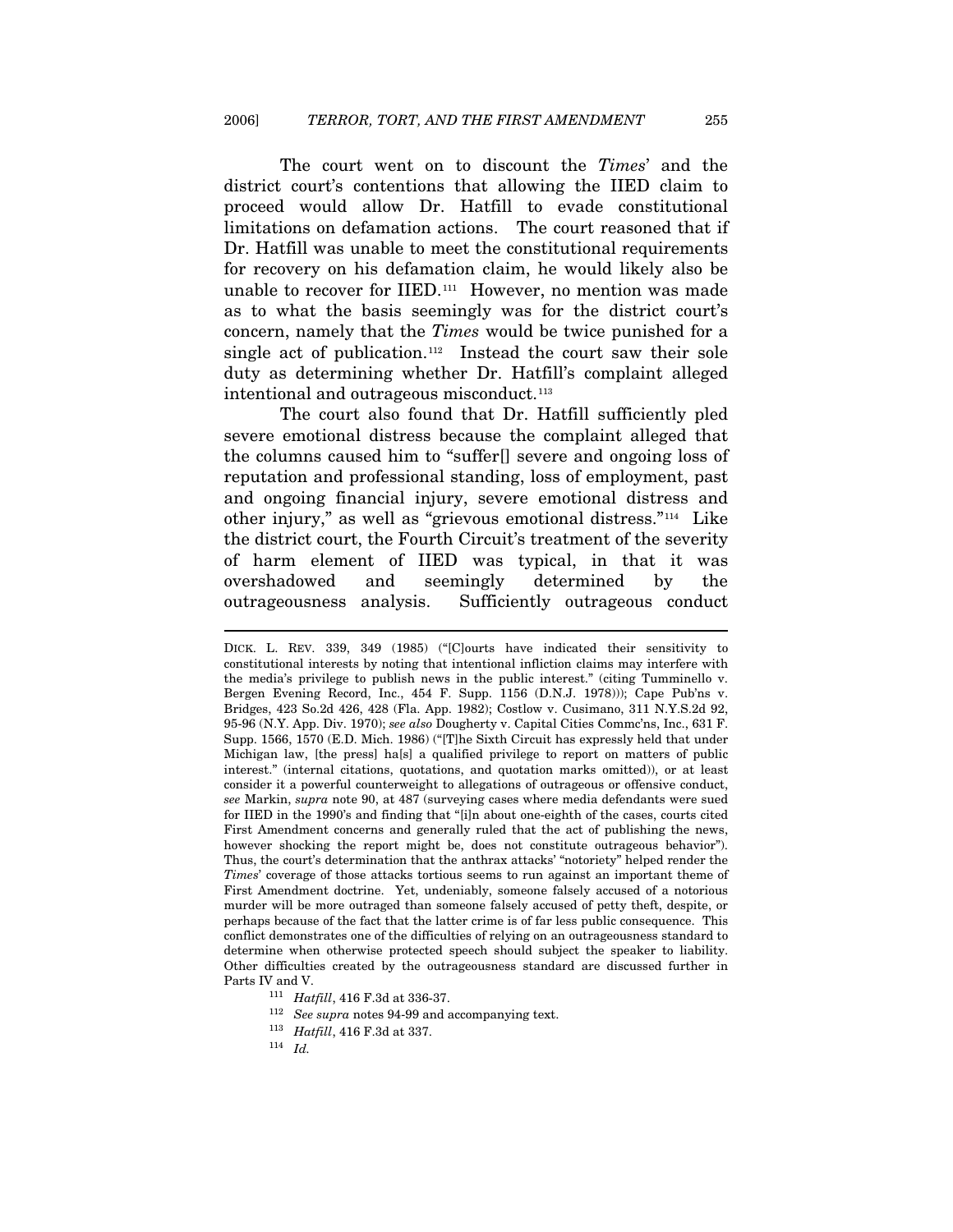generally leads courts to presume sufficiently severe harm.[115](#page-20-0) The court reversed the district court on each of Dr. Hatfill's claims and remanded the case for further proceedings.[116](#page-20-1) In a brief one page dissent that relied largely on the reasoning of the district court, Judge Paul Niemeyer stated that the claims should be dismissed because he found "nothing in the letter or spirit of the columns" amounting to an accusation. $117$ 

# *C. Denial of Rehearing En Banc*

After the Fourth Circuit's reversal, two out of the four judges who heard the case had voted to dismiss Dr. Hatfill's claims against the *Times*, yet all three counts of the complaint survived the  $12(b)(6)$  motion. Hoping they would be able to tip the balance in their favor, the *Times* petitioned the full Fourth Circuit for a rehearing en banc.<sup>[118](#page-20-3)</sup> Of the twelve judges weighing in on whether to grant the rehearing, only six voted in favor of doing so.[119](#page-20-4) Falling just short of producing the majority necessary to grant rehearing, the decision of the three-judge panel remained intact, as did Dr. Hatfill's claims.[120](#page-20-5) However, the views of the *Times*, and those of the press generally, did enjoy some measure of validation from the panel. In a rare move, Judge J. Harvie Wilkinson III, a former newspaper editorial page editor, issued a scathing ten page dissent from the denial of rehearing.<sup>[121](#page-20-6)</sup> The opinion, which sounded in clear First Amendment tones, began by stating:

The panel's decision in this case will restrict speech on a matter of vital public concern. The columns at issue urged government action on a question of grave national import and life-or-death consequence. . . . It is worth remembering the context in which the columns at issue were published. In the aftermath of the September 11 attacks, the nation was alerted to the fact that someone was

<sup>115</sup> *See supra* note 87.

<sup>116</sup> *Hatfill*, 416 F.3d at 337. 117 *Id.* at 337-38 (Niemeyer, J., dissenting). 118 Hatfill v. New York Times Co., 427 F.3d 253 (4th Cir. 2005), *cert. denied*,

<span id="page-20-3"></span><span id="page-20-2"></span><span id="page-20-1"></span><span id="page-20-0"></span><sup>126</sup> S. Ct. 1619 (2006). 119 *Id.*

<sup>120</sup> *Id.*

<span id="page-20-6"></span><span id="page-20-5"></span><span id="page-20-4"></span><sup>121</sup> Reporter's Comm. for the Freedom of the Press, *Divided Appeals Court Won't Review Libel Suit Decision*, Oct. 19, 2005, http://www.rcfp.org/news/2005/ 1019-lib-divide.html. Judge Wilkinson wrote another memorable dissent from a denial of rehearing involving an IIED claim brought under Virginia law against a media defendant. Falwell v. Flynt, 805 F.2d 484 (4th Cir. 1986) (Wilkinson, J., dissenting). His views in that opinion eventually found favor with a unanimous Supreme Court. *See* Hustler Magazine v. Falwell, 485 U.S. 46 (1988).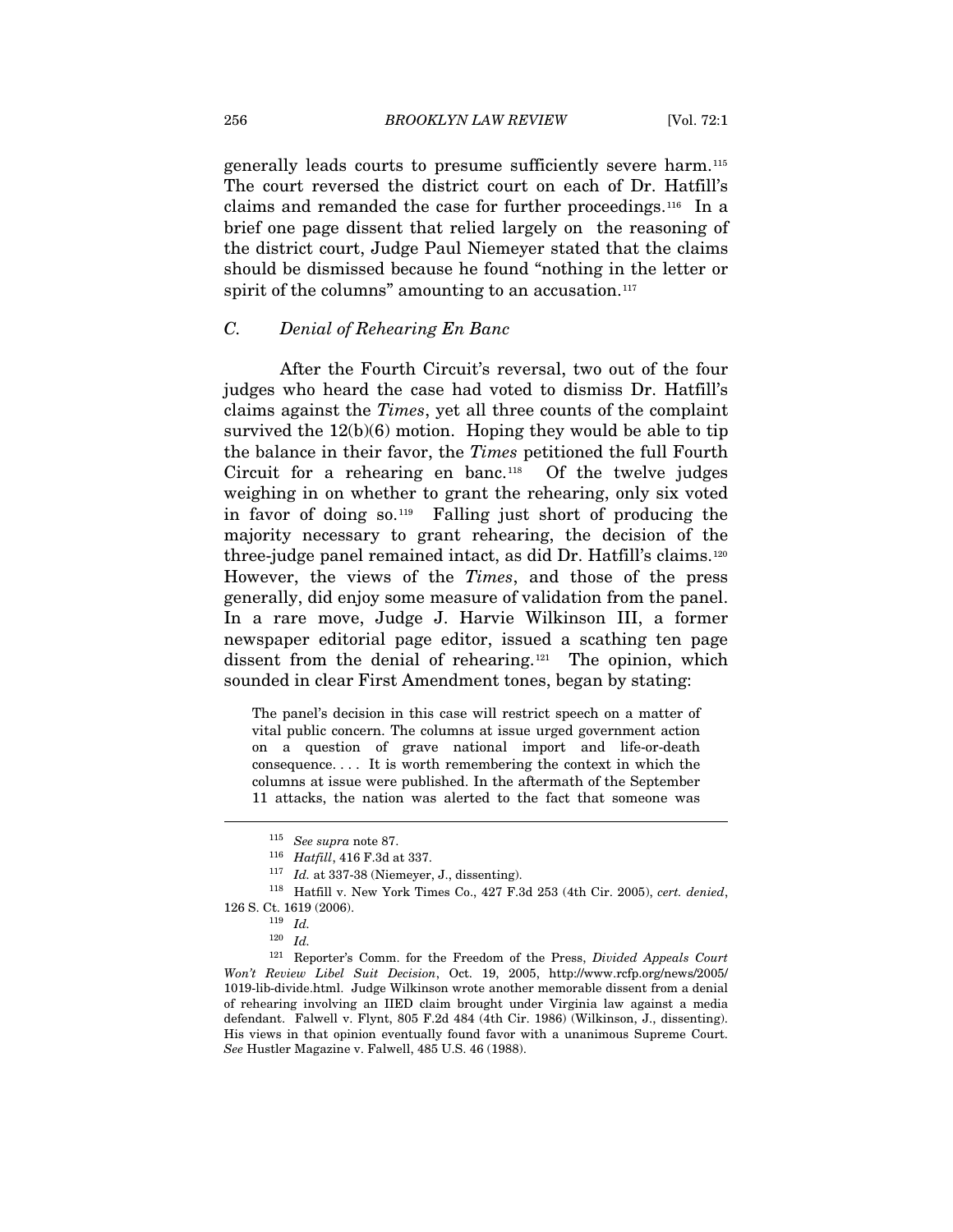sending letters laced with anthrax through the mails. The letters were not simply directed at public officials but apparently at private individuals as well. Those who handled mail on a regular basis were concerned for their safety, and even ordinary residents were advised to take special precautions when opening their mail. At least five people died from anthrax exposure. There was, in addition, worry that law enforcement was ineffectual in locating the source of the anthrax production and distribution. In other words, both the problem and the steps necessary to resolve it were matters of public, indeed national, concern.[122](#page-21-0)

Judge Wilkinson clearly felt Dr. Hatfill's complaint should have been dismissed and he went on to explain the threats posed by allowing these types of meritless claims to survive early dismissals. Acknowledging that the *Times* likely possessed the resources to defend its interests in lengthy court battles, Judge Wilkinson worried that many other smaller daily and weekly newspapers within the Fourth Circuit did not: "[t]he prospect of legal bills, court appearances, and settlement conferences means that all but the most fearless will pull their punches even where robust comment might check the worst impulses of government and serve the community well."[123](#page-21-1) Judge Wilkinson's concern was justified, as historically, plaintiffs have sued smaller news outlets quite frequently, despite their presumably shallow pockets.[124](#page-21-2)

Regarding the IIED claim, Judge Wilkinson was "quite at a loss" to see how publishing Kristof's columns was utterly intolerable in a civilized community, since they reported on "matters of unquestioned public interest with urgent national security implications."<sup>[125](#page-21-3)</sup> According to Wilkinson, "[t]he First Amendment expressly specifies that the 'civilized community' in which we live is one that encourages public commentary of this type."[126](#page-21-4) The dissent went on to explain how the anthrax attacks and the government's responses to them were "at the heart of a legitimate public inquiry" and how the *Times*, by publishing critical, albeit hard-hitting, columns regarding this inquiry was merely doing its job, "a job that the Constitution protects," and that it was inappropriate for a federal court to  $\overline{a}$ 

<span id="page-21-4"></span><span id="page-21-3"></span><span id="page-21-2"></span><span id="page-21-1"></span><span id="page-21-0"></span><sup>122</sup> *Hatfill*, 427 F.3d at 253-54 (Wilkinson, J., dissenting). 123 *Id.* at 255. 124 *See, e.g.*, Markin, *supra* note 90, at 501 ("One might anticipate that most [of the IIED] cases [from the 1990's] stemmed from the acts of the stereotypic aggressive network television news reporter. Such was not the case. More than half

<sup>&</sup>lt;sup>125</sup> *Hatfill*, 427 F.3d at 258 (Wilkinson, J., dissenting). <sup>126</sup> *Id.*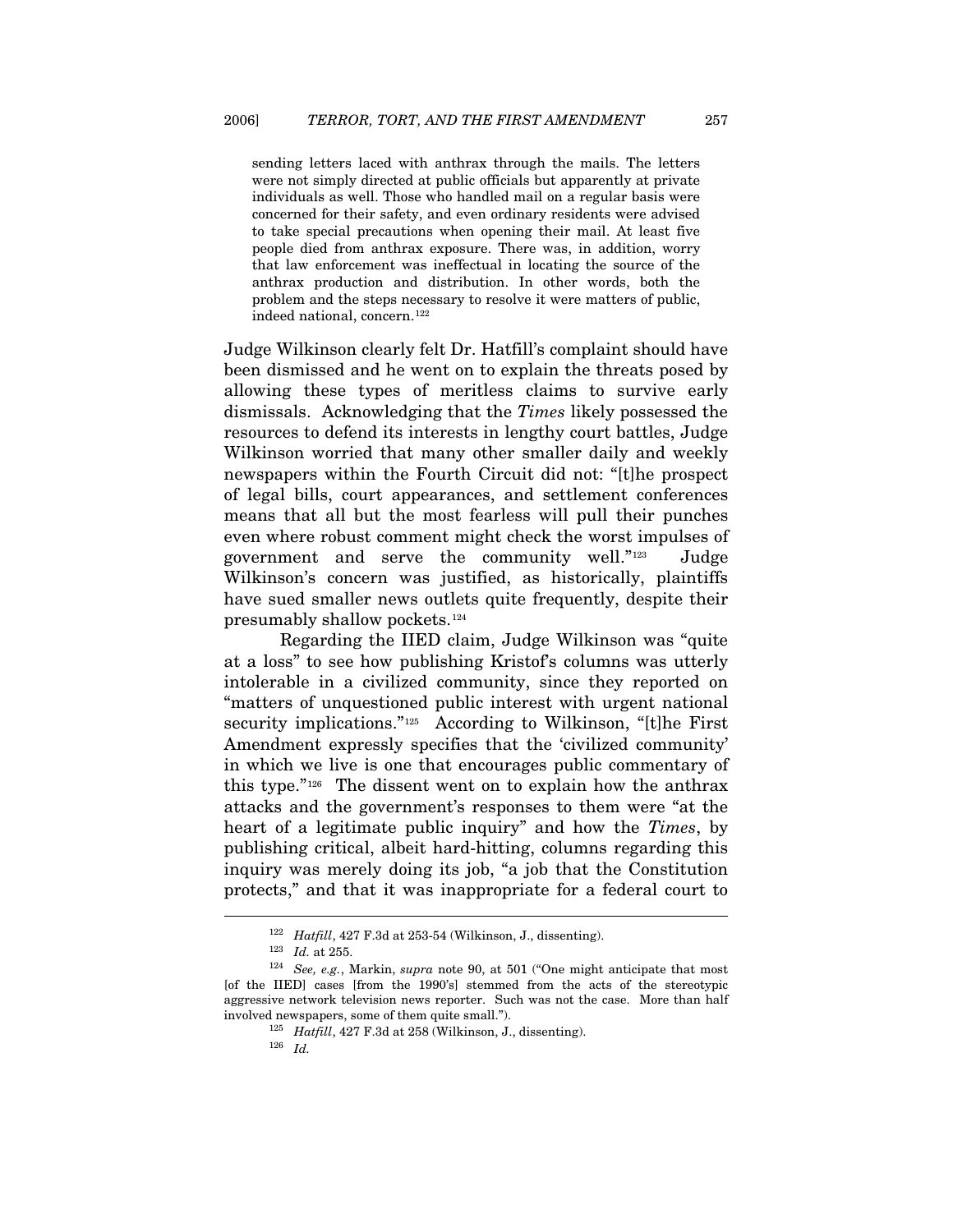"construe gray areas of Virginia law to punish [that job] and deter others from performing it."<sup>[127](#page-22-0)</sup>

Judge Wilkinson's eloquent dissent, while no doubt appreciated by the *Times*, did not prevent their 12(b)(6) motion from ultimately failing and their case from being remanded back to the district court.[128](#page-22-1) While the *Times* may eventually prevail in its case, the decision of the Fourth Circuit remains. What precedential value it acquires remains to be seen, but as noted by Judge Wilkinson, the court's readiness to accept that commentary "on a subject of unquestioned public interest" could support a claim for IIED constitutes a marked departure from the overwhelming trend of case law.[129](#page-22-2)

IV. INTENTIONAL INFLICTION OF EMOTIONAL DISTRESS

A detailed discussion of the development and implications of the tort of IIED is beyond the scope of this Note, and has already been ably undertaken in a number of works committed solely to that endeavor.[130](#page-22-3) Nevertheless, a brief history helps lay the foundation for what is this Note's focus, namely, application of the tort against the media pursuant to their coverage of matters of public concern. The goal of this section is to demonstrate that IIED is an extraordinarily vague and undeveloped tort. Given the tort's ambiguity, and the First Amendment's need for clear principles by which to adjudicate disputes regarding protected speech, this section argues that this area of the law needs greater clarity. While the Supreme Court offered some clarification in *Hustler Magazine v. Falwell*, many questions remain unanswered.

# *A. The Rise of the Tort of Outrage*

The general recognition of IIED as an independent cause of action, sometimes referred to as "prima facie tort" or "outrage," is a relatively recent development in the law.[131](#page-22-4)

<span id="page-22-1"></span><span id="page-22-0"></span><sup>&</sup>lt;sup>127</sup> *Id.* at 258-59.<br><sup>128</sup> The Supreme Court denied the *Times*' petition for a writ of certiorari. 126 S. Ct. 1619 (2006). 129 *Hatfill*, 427 F.3d at 258 (Wilkinson, J., dissenting). 130 *See, e.g.*, Givelber, *supra* note 87; Calvert Magruder, *Mental and* 

<span id="page-22-3"></span><span id="page-22-2"></span>*Emotional Disturbance in the Law of Torts*, 49 HARV. L. REV. 1033 (1936); William Prosser, *Intentional Infliction of Mental Suffering: A New Tort*, 37 MICH. L. REV. 874

<span id="page-22-4"></span><sup>(1939). 131</sup> The English case of *Wilkinson v. Downton* is generally credited as the first time that a court allowed recovery for emotional distress independently of an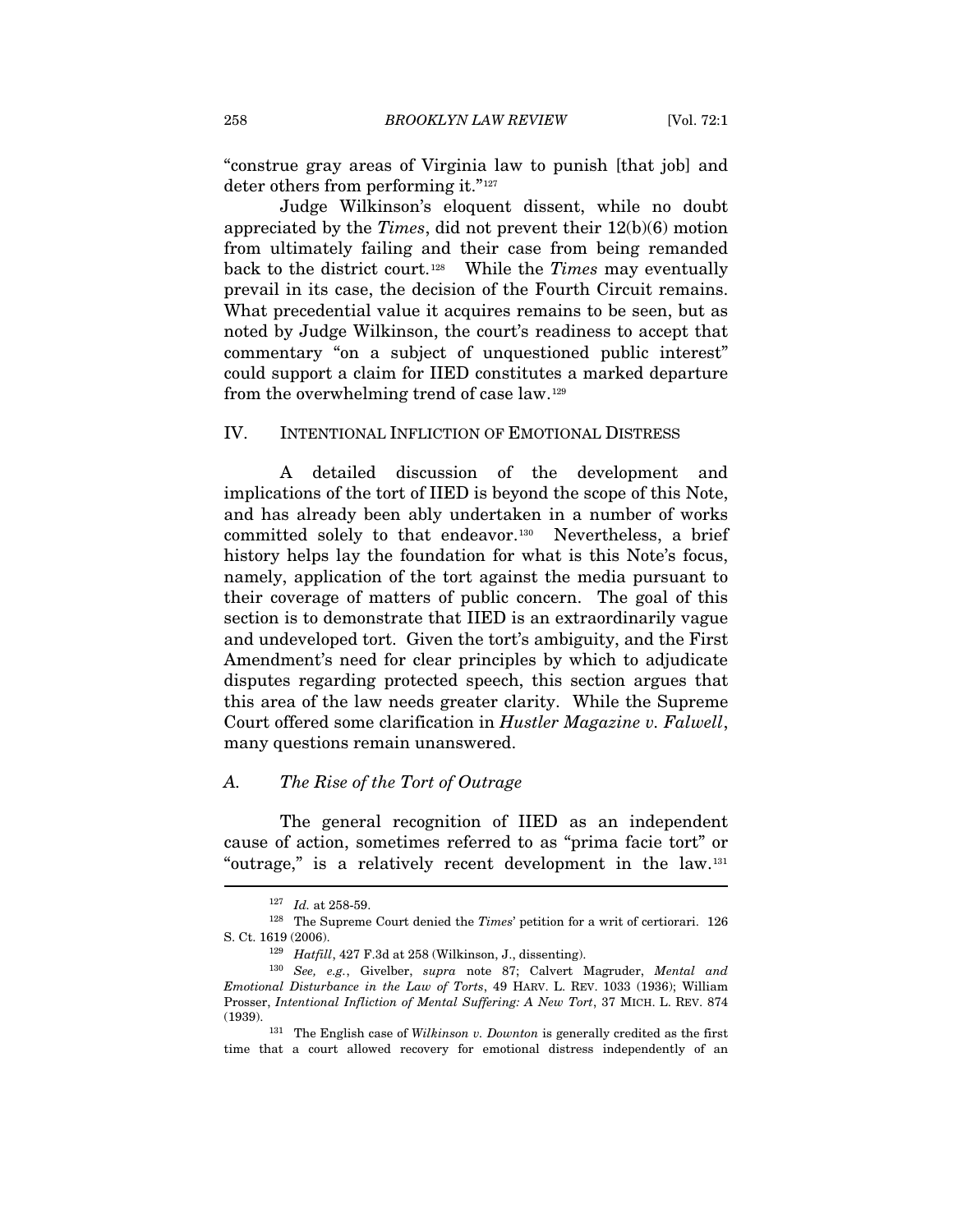Legal scholarship, more than court action, spurred this development.[132](#page-23-0) It was a 1936 article written by Professor Calvin Magruder in the *Harvard Law Review* that first noted that courts had "in an *ad hoc* manner, and perhaps not very scientifically . . . in large measure afforded legal redress for mental or emotional distress in the more outrageous cases, without formulating too broad a general principle."<sup>[133](#page-23-1)</sup> Magruder saw this judicial recognition as a preliminary stage in the evolution toward accepting the idea that:

[O]ne who, without just cause or excuse, and beyond all the bounds of decency, purposely causes a disturbance of another's mental and emotional tranquility of so acute a nature that harmful physical consequences might be not unlikely to result, is subject to liability in damages for such mental and emotional disturbance even though no demonstrable physical consequences actually ensue.<sup>[134](#page-23-2)</sup>

## Shortly after the Magruder article, Professor William Prosser wrote that "[i]t is time to recognize that the courts have created  $\overline{a}$

established cause of action. 2 Q.B. 57 (1897). The court in that case, attempting to achieve a just result in the absence of precedent, awarded damages to a woman who suffered permanent physical harm as a result of an ill conceived prank, in which the defendant erroneously informed her that her husband had broken both his legs in a horrible accident. *Id.* at 58-61; *see also* WILLIAM K. JONES, INSULT TO INJURY: LIBEL, SLANDER, AND INVASIONS OF PRIVACY 19 (2003). In the following decades, recovery for emotional distress was occasionally allowed in other circumstances, but only when, like Mrs. Wilkinson, such distress was embodied by actual physical harm. *See* Magruder, *supra* note 130, at 1045-48 (surveying and discussing some of the more colorful early cases). The prevailing view regarding recovery of purely emotional damages was aptly summarized by Lord Wensleydale in a frequently repeated passage from *Lynch v. Knight*: "Mental pain or anxiety the law cannot value, and does not pretend to redress, when the unlawful act complained of causes that alone." *See id.* at 1033 (citing Lynch v. Knight, Eng. Rep. 854, 863 (1861)). Yet, compensation for emotional distress unaccompanied by physical pain was allowed, if pled "parasitically" as an element of damages of another established cause of action. *See id.* at 1049 (The original *Restatement* provided that "emotional distress caused by the . . . tortious conduct which is the cause thereof is taken into account in assessing the damages recoverable by the other." (citing RESTATEMENT OF THE LAW, TORTS § 47(b) (1934))); *see also* Terrance C. Mead, *Suing Media for Emotional Distress: A Multi-Method Analysis of Tort Law Evolution*, 23 WASHBURN L.J. 24, 28 & n.20 (1983) (listing authorities). However, this situation would not endure the test of time and reason, for as astute legal scholars of the day correctly observed, "[t]he treatment of any element of damage as a parasitic factor belongs essentially to a transitory stage of legal evolution. A factor which is today recognized as parasitic will, forsooth, to-morrow be recognized as an independent basis of liability." *See* Magruder, *supra* note 130, at 1049 (quoting 1 STREET, THE FOUNDATIONS OF LEGAL LIABILITY 470 (1906)). Despite the fact that all jurisdictions now appear to technically recognize IIED as an independent tort, 2 ROBERT D. SACK, SACK ON DEFAMATION: LIBEL, SLANDER, AND RELATED PROBLEMS §13.6, at 13-45 (3d ed. 2005), many continue, in practice, to treat the tort parasitically, *see supra* text accompanying notes 96-98.<br><sup>132</sup> Givelber, *supra* note 87, at 42.<br><sup>133</sup> Magruder, *supra* note 130, at 1035.<br><sup>134</sup> *Id.* at 1058.

- 
- <span id="page-23-2"></span><span id="page-23-1"></span><span id="page-23-0"></span>
-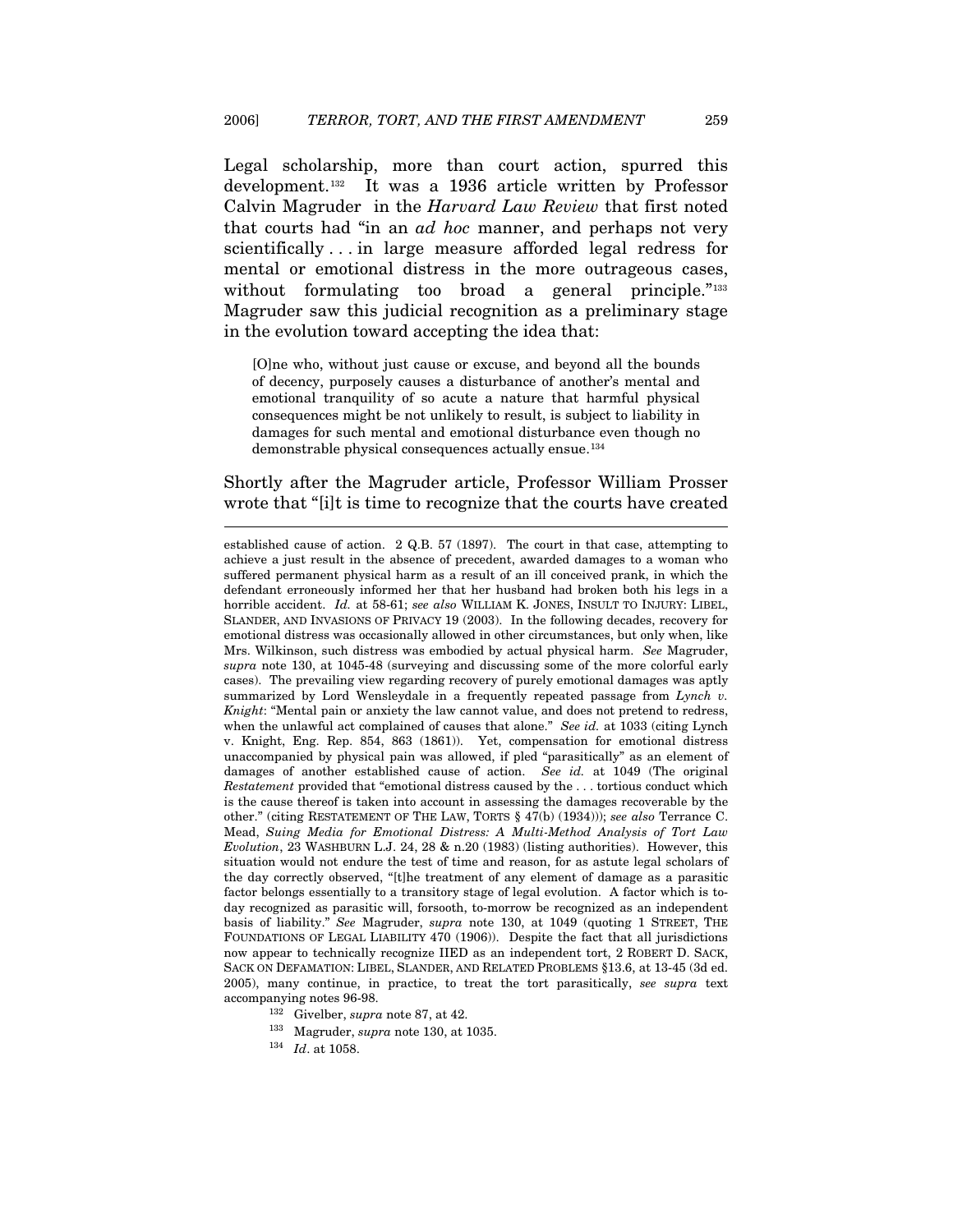a new tort. It appears ... in more than a hundred decisions . . . It is something very like assault. It consists of the intentional, outrageous infliction of mental suffering in an extreme form."[135](#page-24-0) While acknowledging that attempting to ascertain the ultimate limits of this evolving tort was doubtlessly a "matter of conjecture," Prosser observed that when courts find liability in this area, it is because the defendant has intentionally sought to inflict emotional distress on a particularly vulnerable plaintiff.[136](#page-24-1)

Some years after Professor Magruder's first tentative definition of the principle behind compensating emotional distress, the American Law Institute, in its *Restatements*, developed what is now the commonly accepted articulation of the tort of IIED: "One who by extreme and outrageous conduct intentionally or recklessly causes severe emotional distress to another is subject to liability for such emotional distress, and if bodily harm to the other results from it, for such bodily harm."<sup>[137](#page-24-2)</sup> IIED is now universally recognized as a cause of action by the states, and virtually all jurisdictions follow the *Restatement*'s four element formulation.<sup>[138](#page-24-3)</sup>

<sup>135</sup> Prosser, *supra* note 130, at 874.

<span id="page-24-1"></span><span id="page-24-0"></span><sup>&</sup>lt;sup>136</sup> *Id.* at 888. In the early cases, successful plaintiffs were almost universally women, in part because of the then prevailing view that "[t]here is a difference between violent and vile profanity addressed to a lady, and the same language to a Butte miner and a United States marine." *Id*. at 887. However, the noble protection of a lady's sensibilities only extended so far, as the courts had proved unwilling "to compensate the silly, hysterical fright of a woman at the approach of a man dressed up in feminine clothing." *Id*. at 888 (citing Nelson v. Crawford, 81 N.W. 335 (Mich. 1899)). Furthermore, claims seeking "damages for mental distress and humiliation on account of being addressed by a proposal of illicit intercourse" were also denied, "the view being, apparently, that there is no harm in asking." Magruder, *supra* note 130, at 1055. However, at the time "it [was] not altogether certain how long the chivalry of the southern courts [could] stand the strain" of allowing such propositions to go unpunished. Prosser, *supra* note 130, at 889. 137 RESTATEMENT (SECOND) OF TORTS § 46(1) (1965); Givelber, *supra* note 87,

<span id="page-24-2"></span>at 42. The Institute first acknowledged the cause of action in its 1948 supplement to the original *Restatement*, which provided that "[o]ne who, without a privilege to do so, intentionally causes severe emotional distress to another is liable (a) for such emotional distress, and (b) for bodily harm resulting from it." *Id*. at 43 & n.7 (quoting RESTATEMENT OF THE LAW, SUPPLEMENT, TORTS § 46 (1948)).<br><sup>138</sup> These four elements are: (1) extreme or outrageous conduct, (2) conduct

<span id="page-24-3"></span>was intentional or reckless, (3) conduct caused emotional distress, (4) the emotional distress was severe. SACK, *supra* note 131, at § 13.6. Rhode Island imposes the additional requirement that the conduct in question have caused some form of physical harm as well. *See* Clift v. Narragansett Television, L.P., 688 A.3d 805, 813 (R.I. 1996). For a comprehensive list of decisions recognizing the tort in various jurisdictions see SACK, *supra* note 131, at § 13.6 at 13-45; Markin, *supra* note 90, at 472 n.17.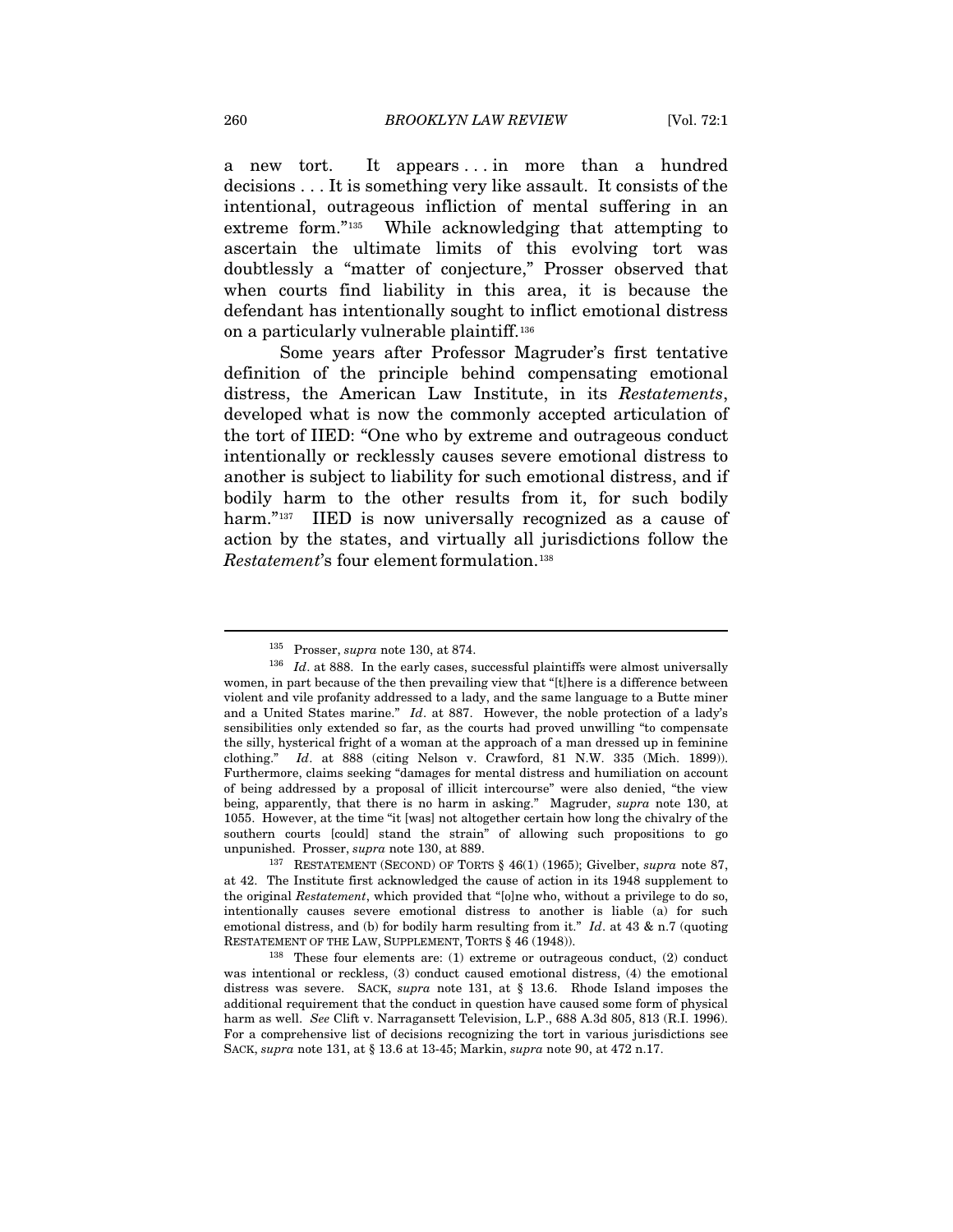As was the case in *Hatfill*, the question often centers around outrageousness,[139](#page-25-0) and whether "the conduct [was] so outrageous in character, and so extreme in degree, as to go beyond all possible bounds of decency, and to be regarded as atrocious, and utterly intolerable in a civilized community."[140](#page-25-1) In a passage aptly characterized as a "strange description of a rule of law,"[141](#page-25-2) the *Restatement* explains that "[g]enerally, the case is one in which the recitation of the facts to an average member of the community would arouse his resentment against the actor, and lead him to exclaim, 'Outrageous!'"[142](#page-25-3)

As a general matter, this passage is troubling because it appears to hinge civil liability on the "passion and prejudice of the moment," thus frustrating a central goal of due process.<sup>[143](#page-25-4)</sup> Using the outrageousness standard to judge speech further compounds the problem, given the First Amendment's doctrinal "hostility to overbreadth and vagueness," and its requirement that courts "look beyond the case at hand to the effects that liability *might have on other speakers*."[144](#page-25-5) Supreme Court jurisprudence makes clear the constitutional dilemmas provoked when unclear rules of state law restrict First Amendment freedoms.[145](#page-25-6)

This definitional vagueness combines with a general lack of judicially created limitations to make IIED potentially applicable in an extraordinarily broad range of settings. As Chief Judge Judith Kaye of the New York Court of Appeals

 $\overline{a}$ 

<span id="page-25-6"></span><span id="page-25-5"></span>expression."). 145 *See, e.g.*, Coates v. City of Cincinatti, 402 U.S. 611, 614 (1971). In Coates, the Court held that a city ordinance was "unconstitutionally vague because it subjects the exercise of the right of assembly to an unascertainable standard, and unconstitutionally broad because it authorizes the punishment of constitutionally protected conduct." *Id*.The Court continued, "[c]onduct that annoys some people does not annoy others. Thus, the ordinance is vague . . . in the sense that no standard of conduct is specified at all. As a result, 'men of common intelligence must necessarily guess at its meaning.'" *Id.* (citing Connally v. Gen. Constr. Co., 269 U.S. 385, 391 (1926)). IIED's outrageousness standard seems equally vague, as the activity prohibited is "outrageous conduct [which the *Restatement* explains] is conduct that is outrageous." *See* Givelber, *supra* note 87, at 53.

<span id="page-25-4"></span><span id="page-25-3"></span><span id="page-25-2"></span><span id="page-25-1"></span><span id="page-25-0"></span><sup>&</sup>lt;sup>139</sup> See supra note 87.<br>
<sup>140</sup> RESTATEMENT (SECOND) OF TORTS § 46 cmt. d (1965).<br>
<sup>141</sup> Givelber, *supra* note 87, at 52.<br>
<sup>142</sup> RESTATEMENT (SECOND) OF TORTS § 46 cmt. d (1965).<br>
<sup>143</sup> Givelber, *supra* note 87, at 52.<br> L. REV. 755, 771 (2004). *See also* Hustler Magazine v. Falwell, 485 U.S. 46, 55 (1988) ("'Outrageousness' in the area of political and social discourse has an inherent subjectiveness about it which would allow a jury to impose liability on the basis of the jurors' tastes or views, or perhaps on the basis of their dislike of a particular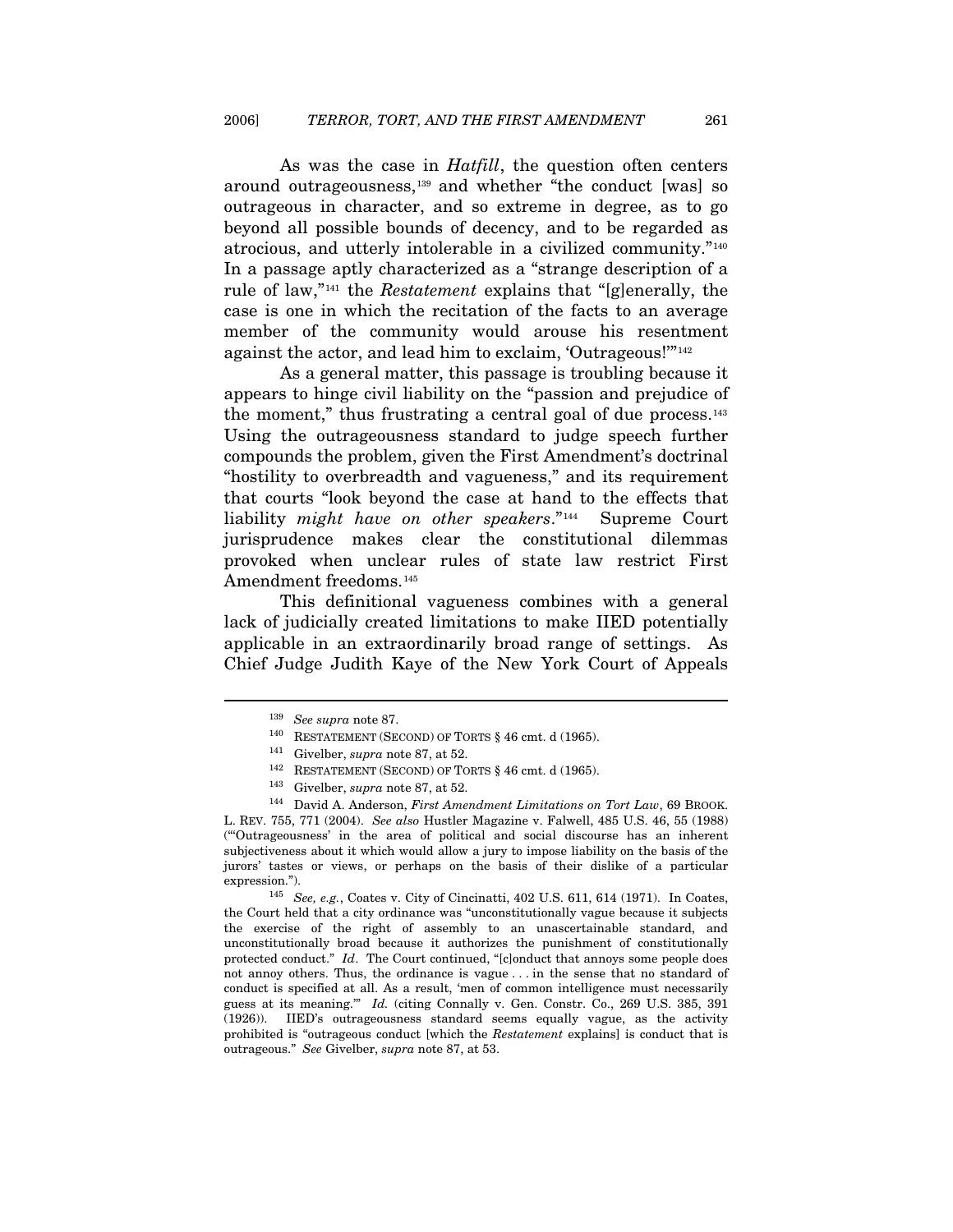observed, "[t]he tort is as limitless as the human capacity for cruelty."[146](#page-26-0) However, protecting emotional tranquility must at times give way, when doing so would abridge another's constitutional rights.[147](#page-26-1) This situation can and frequently does arise when the otherwise-protected speech of one citizen disturbs the emotional tranquility of another.[148](#page-26-2) Given its wide dissemination and often controversial nature, the speech in such situations frequently belongs to members of the media.<sup>[149](#page-26-3)</sup> The following sections discuss the interplay between tort law and the First Amendment when plaintiffs sue members of the media for IIED.

#### *B. Outrageous Acts of the Media*

Suits for IIED against media defendants, much to their dismay, have steadily increased in the past three decades. In 1985, Professor Robert E. Dreschel identified thirty-five cases in which plaintiffs alleged IIED as an independent cause of action against the media, and noted that all but six had been brought since 1978.[150](#page-26-4) Terrance C. Mead conducted a survey of cases reported in the *Media Law Reporter* between the years 1977 and 1981, and found eighteen involving claims of IIED.[151](#page-26-5) In 2000, using the same methodology, Dr. Karen Markin found ninety-four such cases reported between 1990 and 1999.[152](#page-26-6) Between 2000 and 2004 alone, the *Media Law Reporter* tells us that plaintiffs brought claims of IIED against media defendants at least fifty-nine times.[153](#page-26-7) Because of the tort's

<span id="page-26-0"></span><sup>146</sup> Howell v. New York Post Co., 81 N.Y.2d 115, 122 (1993). *See also* RESTATEMENT (SECOND) OF TORTS § 46 cmt. c (2006) ("The law is still in a stage of development, and the ultimate limits of this tort are not yet determined."). 147 *See generally* Hustler Magazine v. Falwell, 485 U.S. 46 (1988); Richard D.

<span id="page-26-2"></span><span id="page-26-1"></span>Bernstein, Note, *First Amendment Limits on Tort Liability for Words Intended to Inflict Severe Emotional Distress*, 85 COLUM. L. REV. 1749 (1985). 148 *See infra* Part IV.B. 149 *Id.*

<sup>150</sup> Robert E. Dreschel, *Intentional Infliction of Emotional Distress: New Tort* 

<span id="page-26-7"></span><span id="page-26-6"></span><span id="page-26-5"></span><span id="page-26-4"></span><span id="page-26-3"></span>Liability for Mass Media, 89 DICK. L. REV. 339, 346 (1984-1985).<br><sup>151</sup> Mead, *supra* note 131, at 32-33 & n.52.<br><sup>152</sup> Markin, *supra* note 90, at 478.<br><sup>153</sup> Botts v. New York Times Co., 106 F. App'x 109 (3d Cir. 2004); Hu Palmer Commc'ns, Inc., 60 F. App'x 747 (10th Cir. 2003); Yohe v. Nugent, 321 F.3d 35 (1st Cir. 2003); Riley v. Harr, 292 F.3d 282 (1st Cir. 2002); Worrell-Payne v. Gannett Co., 49 F. App'x. 105 (9th Cir. 2002); Ruffin-Steinback v. dePasse, 267 F.3d 457 (6th Cir. 2001); Zeran v. Diamond Broad., 203 F.3d 714 (10th Cir. 2000); Lynch v. Omaha World-Herald Co., 300 F. Supp. 2d 896 (D. Neb. 2004); Harris v. Seattle, 315 F. Supp. 2d 1105 (W.D. Wash. 2004); Hatfill v. New York Times Co., 33 Media L. Rep. (BNA) 1129 (E.D. Va. 2004), *rev'd*, 416 F.3d 320 (4th Cir. 2005), *cert. denied*, 126 S. Ct. 1619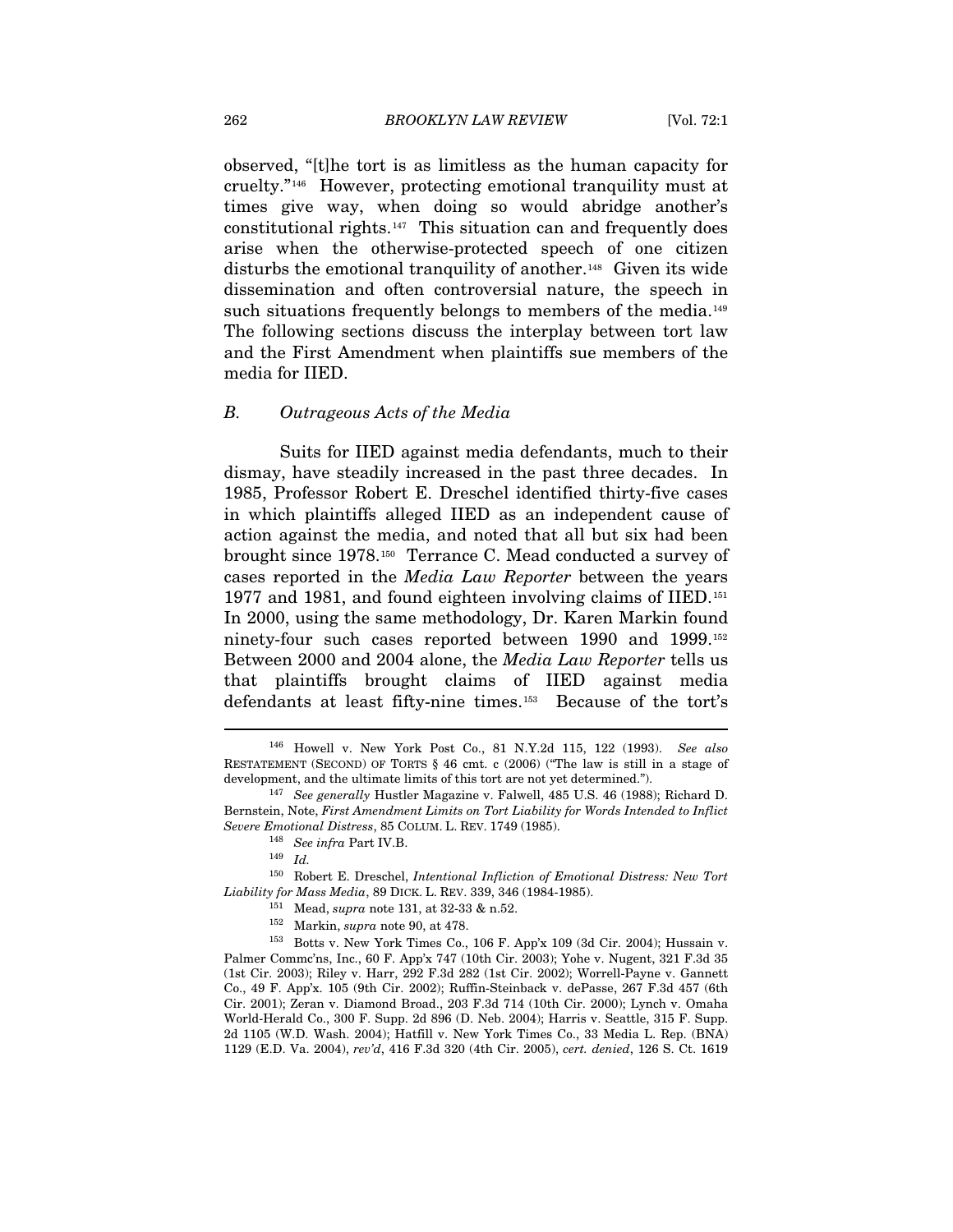indeterminate scope, the increase in IIED suits justifiably creates worry amongst the press, who necessarily report on highly disturbing and controversial matters.<sup>[154](#page-27-0)</sup>

The cases in which members of the media have been sued for IIED can roughly be divided into two categories—those in which the allegedly outrageous conduct stemmed from actions taken in gathering, or in some instances, making the news, and those cases in which the allegedly outrageous  $\overline{a}$ 

<span id="page-27-0"></span>

<sup>(2006);</sup> Albright v. Morton, 321 F. Supp. 2d 130 (D. Mass. 2004), *aff'd*, Amrak Prods., Inc. v. Morton, 410 F.3d 69 (1st Cir. 2005); Marks v. Seattle, 32 Media L. Rep. (BNA) 1949 (W.D. Wash. 2003); Garrett v. Viacom, 31 Media L. Rep. (BNA) 2433 (N.D.W. Va., 2003); Gales v. CBS Broad., Inc., 269 F. Supp. 2d 772 (S.D. Miss. 2003), *aff'd*, 124 F. App'x 275 (5th Cir. 2005); Muzikowski v. Paramount Pictures Corp., 31 Media L. Rep. (BNA) 2601 (N.D. Ill. 2003); Collier v. Murphy, 31 Media L. Rep. (BNA) 2159 (N.D. Ill. 2003); Campoverde v. Sony Pictures Entm't, 31 Media L. Rep. (BNA) 1361 (S.D.N.Y. 2002); Daly v. Viacom, 238 F. Supp. 2d 1118 (N.D. Cal. 2002); Isbrigg v. Cosmos Broad. Corp., 30 Media L. Rep. (BNA) 1331 (S.D. Ind. 2002); A.M.P. v. Hubbard Broad., Inc., 216 F. Supp. 2d 933 (D. Minn. 2001); Miracle v. New Yorker Magazine, 190 F. Supp. 2d 1192 (D. Haw. 2001); Ferris v. Larry Flynt Publ'g, Inc., 29 Media L. Rep. (BNA) 1833 (D. Haw. 2001); Stanley v. Gen. Media Commc'ns, Inc., 149 F. Supp. 2d 701 (W.D. Ark. 2001); Idema v. Eager, 120 F. Supp. 2d 361 (S.D.N.Y. 2000); Van Buskirk v. New York Times Co., 28 Media L. Rep. (BNA) 2525 (S.D.N.Y. 2000); Mineer v. Williams, 82 F. Supp. 2d 702 (E.D. Ky. 2000); Long v. Walt Disney Co., 10 Cal. Rptr. 3d 836 (Cal Ct. App. 2004); Laird v. Spelling, 30 Media L. Rep. (BNA) 1085 (Cal. Ct. App. 2001); Walker v. Kiousis, 114 Cal. Rptr. 2d 69 (Cal. Ct. App. 2001); Wiley v. AIDS Healthcare Found., Inc., 33 Media L. Rep. (BNA) 1307 (Cal. Super. Ct. 2004); Clawson v. Saint Louis Post-Dispatch L.L.C., 32 Media L. Rep. (BNA) 2608 (D.C. Super. Ct. 2004); Smith v. Kranert, 28 Media L. Rep. (BNA) 2375 (Fla. Cir. Ct. 2000); Lewis v. Sunbeam Television, 28 Media L. Rep. (BNA) 2214 (Fla. Cir. Ct. 2000); Collins v. Creative Loafing Savannah, 592 S.E.2d 170 (Ga. App. 2003); Nix v. Cox Enters., Inc., 545 S.E.2d 319 (Ga. App. 2001), *rev'd on other grounds*, 560 S.E.2d 650 (Ga. 2002); Bahktiernejad v. Cox Enters., Inc., 541 S.E.2d 33 (Ga. Ct. App. 2000); Crawl v. Cox Enters., Inc., 29 Media L. Rep. (BNA) 1826 (Ga. State Ct. 2001); Steele v. Spokesman-Review, 61 P.3d 606 (Idaho 2002); Uranga v. Federated Publ'ns, Inc., 29 Media L. Rep. (BNA) 1961 (Idaho 2001), *superceded on reh'g by* 67 P.3d 29 (Idaho 2003); Tuite v. Corbitt, 830 N.E.2d 779 (Ill. App. 2005); Delaney v. Int'l Union UAW Local No. 94, 675 N.W.2d 832 (Iowa 2004); Lane v. Mem'l Press, Inc., 11 Mass L. Rptr. 468 (Mass. Super. Ct. 2000); Mitchell v. Baltimore Sun Co., 32 Media L. Rep. (BNA) 1819 (Md. Cir. Ct. 2004), *rev'd on other grounds*, 883 A.2d 1008 (Md. Ct. Sp. App. 2005); March Funeral Homes West, Inc. v. WJZ-TV Channel 13, Media L. Rep. 2207 (Md. Ct. Sp. App. 2003); Collins v. Detroit Free Press, Inc., 627 N.W.2d 5 (Mich. Ct. App. 2001); Shriner v. Flint Journal, 29 Media L. Rep. (BNA) 1525 (Mich. Cir. Ct. 2000); Craver v. Povitch, 32 Media L. Rep. (BNA) 2385 (N.Y. App. Div. 2004); Bement v. N.Y.P. Holdings, Inc., 307 A.D.2d 86 (N.Y. App. Div. 2003); Garns v. Lonsberry, 32 Media L. Rep. (BNA) 1907 (N.Y. Sup. Ct. 2003); Mayhew v. Imus, 30 Media L. Rep. (BNA) 1061 (N.Y. Sup. Ct. 2001); Gelbman v. Valleycrest Prod., Ltd., 732 N.Y.S.2d 528 (N.Y. Sup. Ct. 2001); Irvine v. Akron Beacon Journal, 30 Media L. Rep. (BNA) 2008 (Ohio Ct. App. 2002); Conese v. Hamilton Journal-News, Inc., 29 Media L. Rep. (BNA) 2499 (Ohio Ct. App. 2001); Dominick v. Index Journal, 29 Media L. Rep. (BNA) 2329 (S.C. Cir. Ct. 2001); Piper v. Mize, 31 Media L. Rep. (BNA) 1833 (Tenn. Ct. App. 2003); Dolcefino v. Randolph, 30 Media L. Rep. (BNA) 1161 (Tex. Ct. App. 2001); Cox Texas Newspapers v. Wootten, 59 S.W.3d 717 (Tex. Ct. App. 2001); Provencio v. Paradigm Media, Inc., 44 S.W.3d 677 (Tex. Ct. App. 2001); Doe v. Mobile Video Tapes, Inc., 43 S.W.2d 40 (Tex. Ct. App. 2001); Davis v. Star-Telegram Operating, Ltd., 29 Media L. Rep. (BNA) 1755 (Tex. Ct. App. 2000). 154 Markin, *supra* note 90, at 473; Dreschel, *supra* note 150, at 361.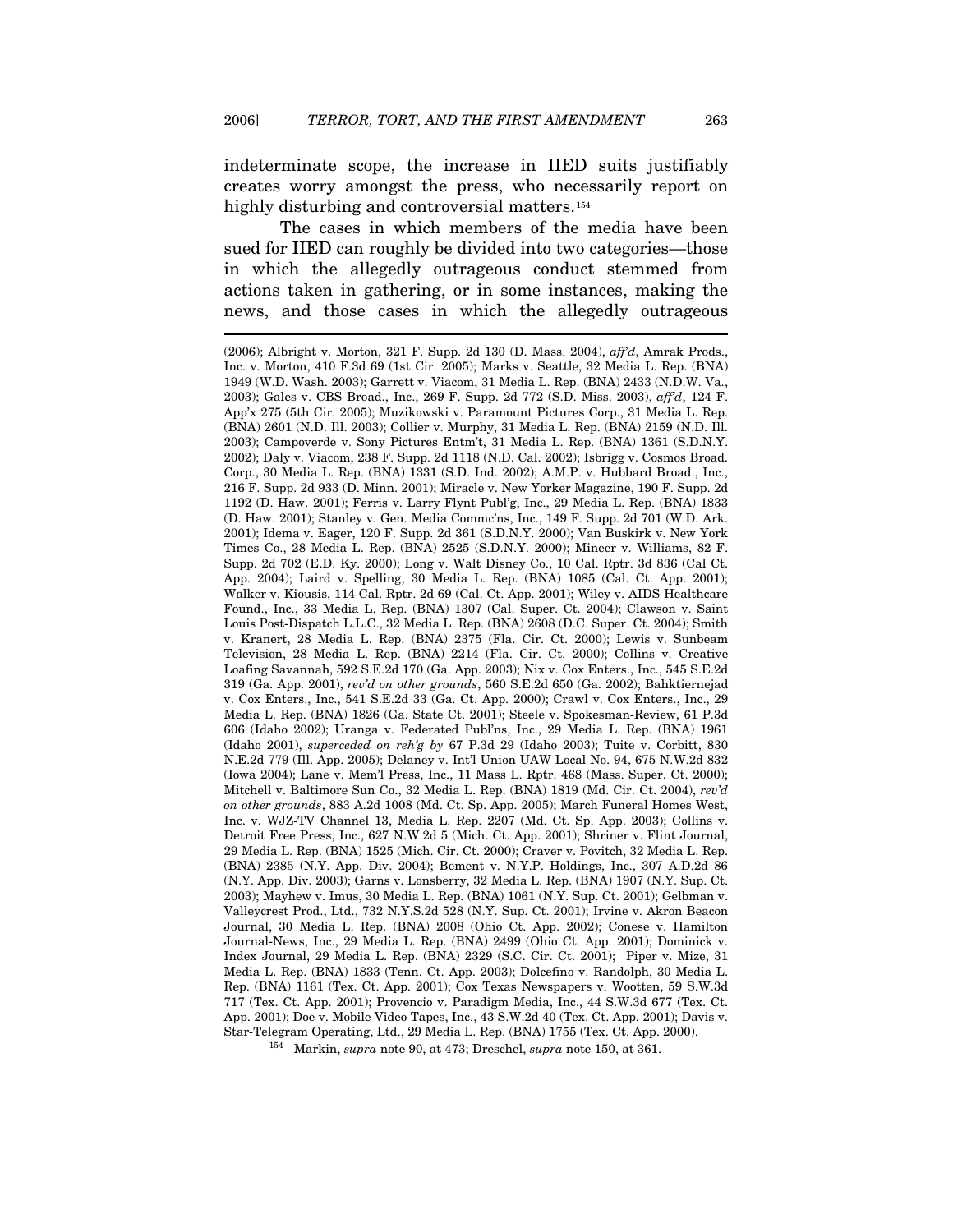conduct was the publication or the broadcast itself.[155](#page-28-0) Often times these categories overlap, most typically when a journalist acts in a dubious manner while obtaining material that is later published.[156](#page-28-1) However, when courts find outrageous conduct in such situations it is generally based on the conduct of the journalists in obtaining the news, rather than the content of the news itself.[157](#page-28-2) This is largely because the First Amendment offers much less protection for the media when they are pursuing the news than it does when they are disseminating it.[158](#page-28-3) The press have "no special immunity from the application of general laws[, nor any] special privilege to invade the rights and liberties of others."[159](#page-28-4) While the Supreme Court offered some protection to newsgathering by upholding the right of the press to publish information culled from public records and proceedings,[160](#page-28-5) "the First Amendment has never been construed to accord a newsman immunity from *torts* or crimes committed" while in pursuit of a story.<sup>[161](#page-28-6)</sup>

Constitutional concerns assume a much more prominent role when media defendants are sued for IIED based on the  $\overline{a}$ 

<span id="page-28-0"></span><sup>155</sup> *See generally* Markin, *supra* note 90, at 479-91 (dividing IIED claims brought against media defendants into those based on newsgathering activity and those based on the content of the publication or broadcast). 156 *See* Barrett v. Outlet Broad., Inc., 22 F. Supp. 2d 726 (S.D. Ohio 1997)

<span id="page-28-1"></span><sup>(</sup>television journalists accompanied police to suicide scene, entered house while family was forced to wait outside and obtained footage of dead woman that was later broadcast on evening news); Miller v. Nat'l Broad. Co., 232 Cal. Rptr. 668 (Cal. Ct. App. 1986) (news crew accompanied paramedics into plaintiff's house and filmed her dying husband and broadcast footage without plaintiff's consent); Green v. Chicago Tribune Co., 675 N.E.2d 249 (Ill. App. Ct. 1997) (newspaper journalists photographed plaintiff's dying son and recorded plaintiff's last words to him, then published photo and last words without plaintiff's consent); Howell v. New York Post Co., Inc., 81 N.Y.2d 115, 122 (1993) (photographer trespassed on to psychiatric hospital's property to obtain photograph, later published, of plaintiff walking with famous crime victim); Dolcefino v. Randolph, 30 Media L. Rep. (BNA) 1161 (Tex. Ct. App. 2001) (reporter used hidden video camera to record segment that was later aired of city controller and staff member wasting city funds by not working on a work day). 157 *Barrett*, 22 F. Supp. 2d at 747; *Miller*, 232 Cal. Rptr. at 682; *Green*, 675

<span id="page-28-2"></span>N.E.2d at 257. *See also* KOVR-TV, Inc. v. Superior Court, 37 Cal. Rptr.2d 431, 435 (Cal. Ct. of App. 1995) (although footage was never broadcast, reporter's conduct of approaching young children in their home and informing them that their neighbor had murdered her two children and committed suicide and then filming their reaction could reasonably be understood by jury as outrageous enough to support claim of IIED). 158 Markin, *supra* note 90, at 479 (citing Houchins v. KQED, Inc., 438 U.S. 1

<span id="page-28-3"></span><sup>(1978);</sup> Saxbe v. Wash. Post Co., 417 U.S. 843 (1974); Branzburg v. Hayes, 408 U.S. 665 (1972)).  $159$  Cohen v. Cowles Media, 501 U.S. 663, 670 (1991) (quoting Associated Press

<span id="page-28-4"></span>v. Nat'l Labor Relations Bd., 301 U.S. 103, 132-33 (1937)). 160 *See* Cox Broad. Corp. v. Cohn, 420 U.S. 469 (1975). 161 *Miller*, 232 Cal. Rptr. at 685 (quoting Dietmann v. Time, Inc., 449 F.2d

<span id="page-28-6"></span><span id="page-28-5"></span><sup>245, 249 (9</sup>th Cir. 1971)).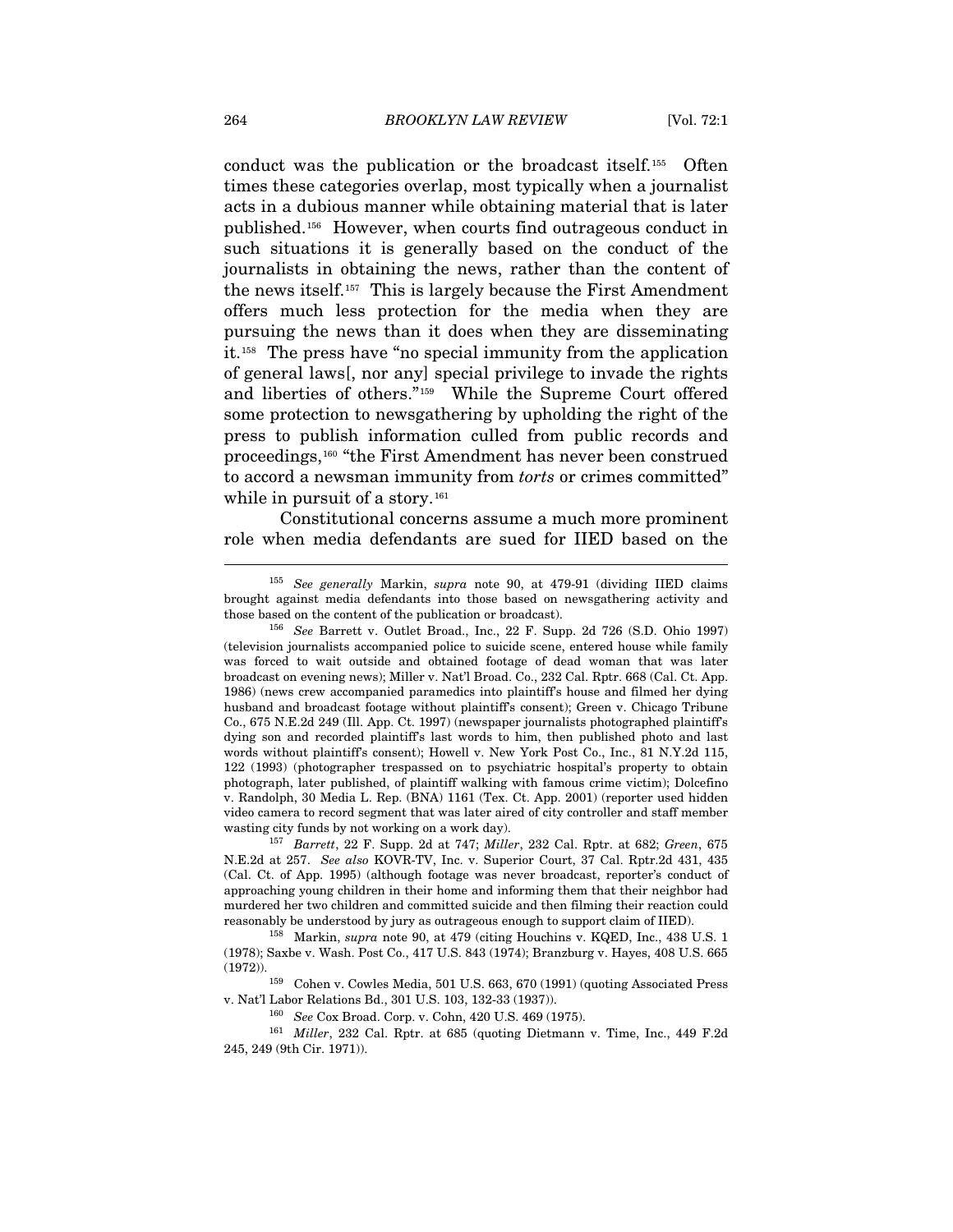content of their publications.[162](#page-29-0) Successful suits against the media in these situations are rare,[163](#page-29-1) especially when the subject matter in question rises above the level of mere ridicule.[164](#page-29-2) However, these suits, often pled side by side with actions for defamation and invasion of privacy, by far constitute the majority of IIED claims brought against the press.[165](#page-29-3) While the content of a disputed publication or broadcast is rarely adjudged outrageous, media defendants must nevertheless endure the costs and distractions of these increasingly common lawsuits, defending against claims overwhelmingly proven to be without merit.[166](#page-29-4) The burden of

 $\overline{a}$ 

<span id="page-29-2"></span><span id="page-29-1"></span><span id="page-29-0"></span><sup>162</sup> *See* Markin, *supra* note 90, at 491-92. 163 SACK, *supra* note 131, § 13.6, 13-50 to 13-51. 164 *See* Esposito-Hilder v. SFX Broad., Inc., 236 A.D.2d 186 (N.Y. App. Div. 1997) (radio show hosts held contest where plaintiff was named "ugliest bride"); Murray v. Schlosser, 574 A.2d 1339 (Conn. Super. Ct. 1990) (plaintiff, also a new bride, was declared "dog of the week" by DJs and won prize of dog food and collar); Kolegas v. Heftel Broad. Corp. (radio show hosts derided plaintiff for marrying wife that had "Elephant Man" disease, despite fact that plaintiff paid station to promote festival being held to raise awareness of the disease). 165 Of the fifty-nine reported cases between 2000 and 2004, *supra* note 153,

<span id="page-29-3"></span>only eleven were based on something other than content: Lynch v. Omaha World-Herald Co., 300 F. Supp. 2d 896 (D. Neb. 2004) (plaintiff who "hacked" into defendant newspaper's website claimed that defendant destroyed evidence and acted fraudulently in order to obtain criminal conviction against him); Campoverde v. Sony Pictures Entm't, 31 Media L. Rep. (BNA) 1361 (S.D.N.Y. 2002) (lawyer involved in highly publicized adoption proceeding appeared on "The Ricki Lake Show" and claimed that he was coerced into signing new contract); Walker v. Kiousis, 114 Cal. Rptr. 2d 69 (Cal. Ct. App. 2001) (citizen arrested for drunken driving filed allegedly false complaint claiming that arresting officer acted improperly); Lewis v. Sunbeam Television, Inc., 28 Media L. Rep. (BNA) 2214 (Fla. Cir. Ct. 2000) (television station broadcast intercepted conversation in which police officer brags to friend about beating up her cheating boyfriend); Mitchell v. Baltimore Sun Co., 32 Media L. Rep. (BNA) 1819 (Md. Cir. Ct. 2004) (reporters visited former Congressman in nursing home and refused to leave), *rev'd on other grounds*, 883 A.2d 1008 (Md. Ct. Sp. App.); Shriner v. Flint Journal, 29 Media L. Rep. (BNA) 1525-26 (Mich. Cir. Ct. 2000) (reporter sued newspaper over statements made in the newsroom regarding the termination of reporter's employment); Craver v. Povitch, 32 Media L. Rep. (BNA) 2385 (N.Y. App. Div. 2004) (minor sued "The Maury Povitch Show" after show introduced her to man that allegedly raped her); Gelbman v. Valleycrest Prods., Ltd., 732 N.Y.S.2d 528 (N.Y. Sup. Ct. 2001) (contestant eliminated from "Who Wants to Be a Millionaire?" claimed that he was asked unfair question with multiple correct answers); Piper v. Mize, 31 Media L. Rep. (BNA) 1833 (Tenn. Ct. App. 2003) (defendant allowed allegedly defamatory underground newspaper to be placed with free periodicals at his place of business); Dolcefino v. Randolph, 30 Media L. Rep. (BNA) 1161 (Tex. Ct. App. 2001) (reporter used hidden video camera to record city controller and staff member waste city funds by not working on a work day); Provencio v. Paradigm Media, Inc, 44 S.W.3d 677 (Tex. Ct. App. 2001) (media outlet sent postcards falsely claiming to be from the "Texas Department of Public Safety" to plaintiff sex offender's trailer park seeking address verification). 166 Of the cases surveyed, *supra* note 153, no final judgments were reported

<span id="page-29-4"></span>where plaintiffs prevailed on a content-based IIED claim, however, there were several plaintiff "victories" where such claims survived dismissal and summary judgment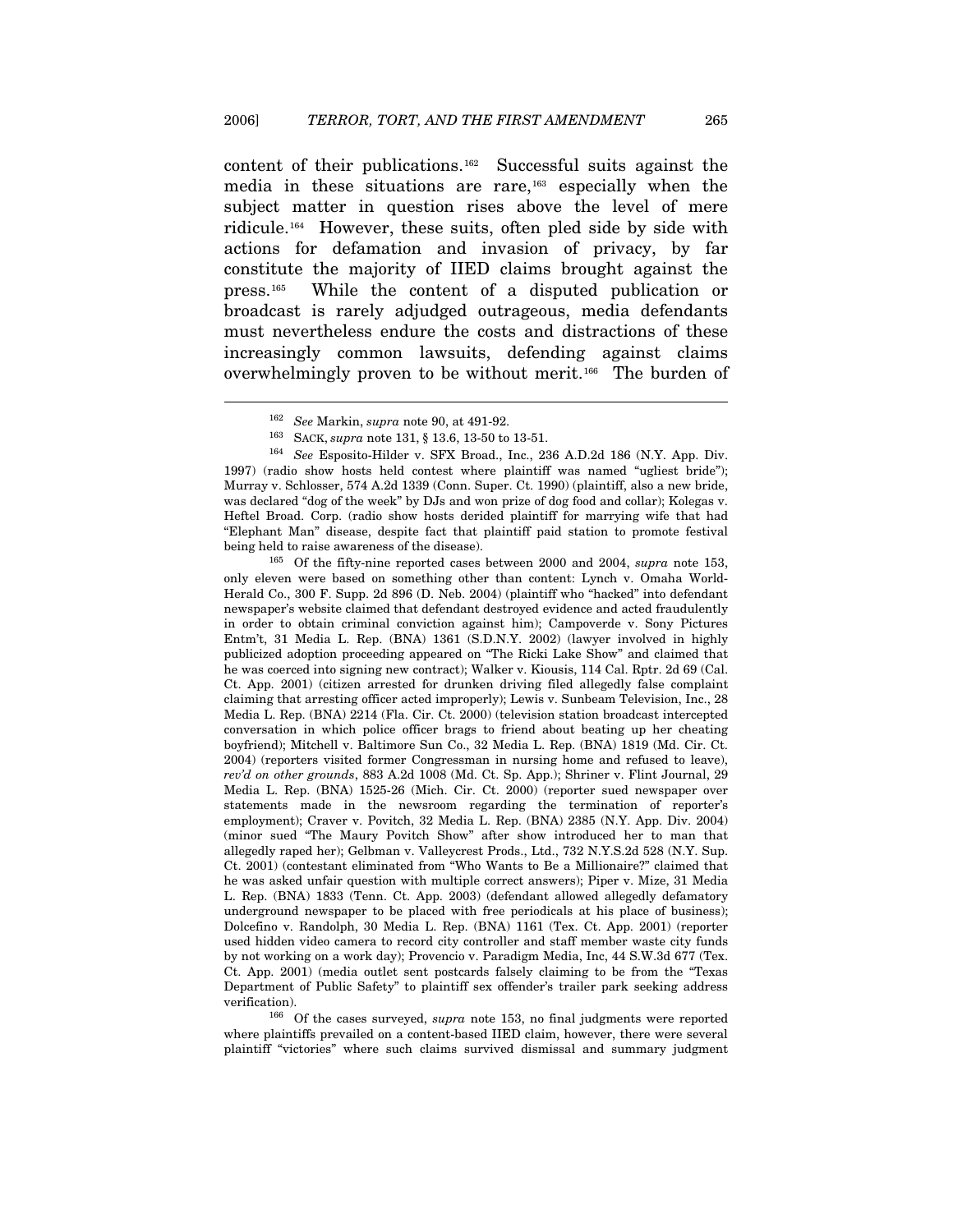defending these suits is heightened by the vague and unprincipled standards by which IIED claims are typically evaluated.[167](#page-30-0) The lack of clear standards evidences the *Restatement*'s concession that the tort of IIED is "still in a stage of development."[168](#page-30-1) This immaturity becomes especially apparent when the tort is applied against speech alongside the ancient tort of defamation. Defamation, unlike IIED, is not only clearly articulated as a matter of tort law, but also has had its constitutional ramifications carefully examined, albeit with somewhat complicated results.<sup>[169](#page-30-2)</sup> Despite the complex constitutional guidelines associated with defamation, would-be speakers still know the standards by which their speech will be judged and thus the fear of self-censorship is thought to be alleviated.[170](#page-30-3) The same can not be said for IIED.

# *C. Preachers, Porn & Public Discourse: The Implications of*  Hustler Magazine v. Falwell

The constitutional considerations associated with defamation actions have, however, to a certain extent influenced courts' resolution of IIED claims. This influence achieved its most famous expression by the Supreme Court in *Hustler Magazine v. Falwell*.<sup>[171](#page-30-4)</sup> The dispute giving rise to that

motions. Marks v. City of Seattle, 32 Media L. Rep. (BNA) 1949 (W.D. Wash. 2003) (false light based IIED claim survived 12(b)(6) motion where video broadcast of city official's assistant portrayed her as using city-paid rental car for personal use); Muzikowski v. Paramount Pictures Corp., 31 Media L. Rep. (BNA) 2601 (N.D. Ill. 2003) (claim survived 12(b)(6) motion because defendant's bare assertion that the First Amendment provides a defense, while possibly accurate, does not address whether plaintiff stated a legally cognizable claim); Uranga v. Federated Publ'ns, Inc., 29 Media L. Rep. (BNA) 1961, 1970 (Idaho 2001) (summary judgment on IIED claim reversed because based on meritless constitutional and fair report privileges), *superceded on reh'g*, 67 P.3d 29, 35-36 (summary judgment reinstated because "[c]hanging the cause of action from invasion of privacy to infliction of emotional distress does not circumvent the constitutional protection of the publication");The Fourth Circuit's decision in *Hatfill v. New York Times Co.* is of course another example of an IIED claim surviving a motion for early dismissal. 416 F.3d 320, 337 (2005), *cert. denied*, 126 S. Ct. 1619

<span id="page-30-1"></span><span id="page-30-0"></span> $^{167}$  See supra notes 153-61 and accompanying text.<br>  $^{168}$  RESTATEMENT (SECOND) OF TORTS § 46 cmt. c (1965).<br>  $^{169}$  See Anderson, *supra* note 144, at 787-88 (listing cases and describing "the phalanx of constitutional rules limiting defamation"). 170 *See* Herbert v. Lando, 441 U.S. 153, 159 (1979) (explaining that the Court's

<span id="page-30-4"></span><span id="page-30-3"></span><span id="page-30-2"></span>defamation jurisprudence "rested primarily on the conviction that the common law of libel gave insufficient protection to the First Amendment guarantees . . . and that to avoid self-censorship it was essential that liability for damages be conditioned on the specified showing of culpable conduct by those who publish damaging falsehood").  $171$  485 U.S. 46 (1988).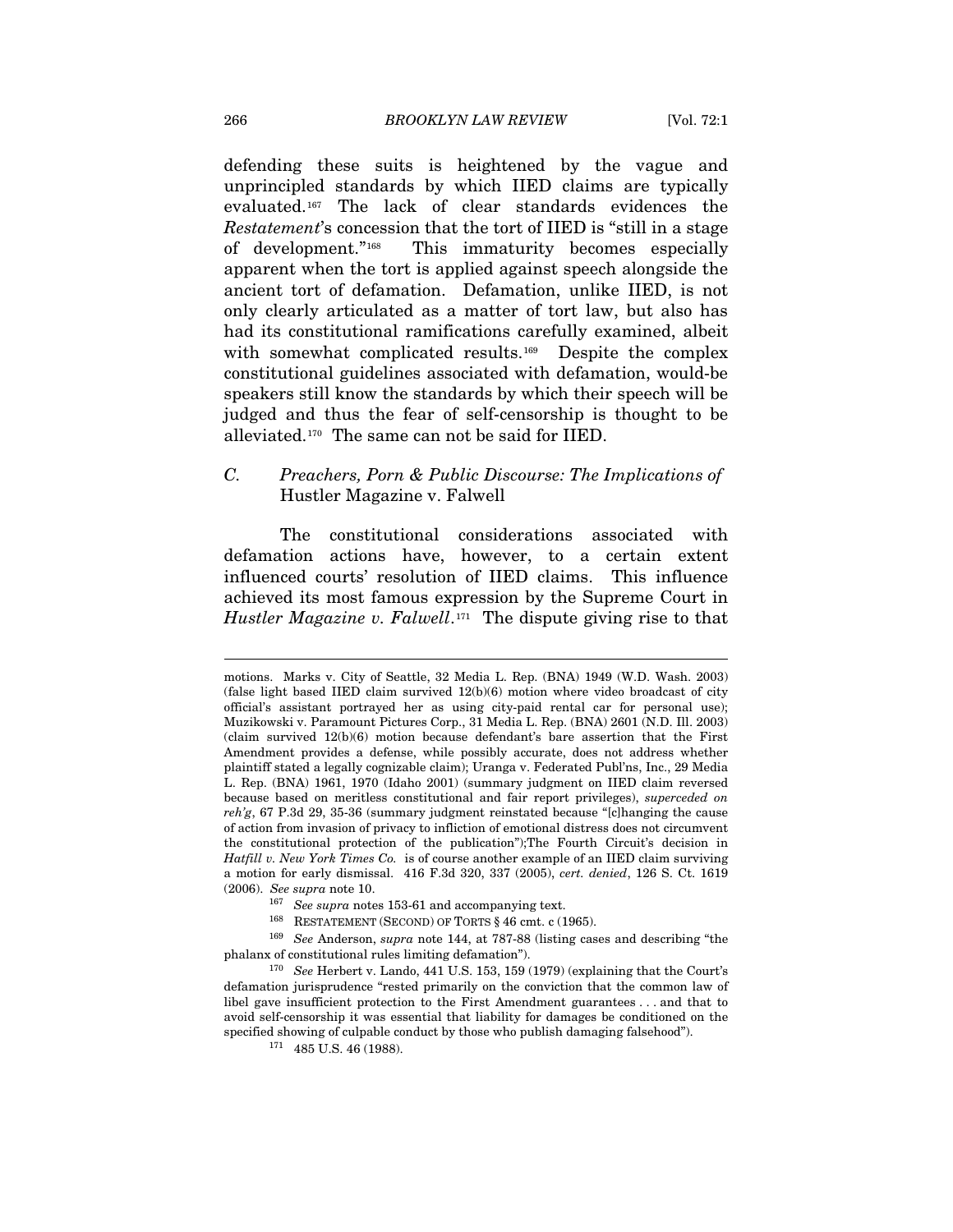decision concerned a lewd ad parody of televangelist Reverend Jerry Falwell published in the pages of *Hustler*, a pornographic men's magazine.[172](#page-31-0) Falwell, an admitted public figure, sued *Hustler* and its publisher, Larry Flynt,<sup>[173](#page-31-1)</sup> for invasion of privacy under Virginia statute, defamation, and IIED.[174](#page-31-2) When the case came before the Supreme Court on certiorari from the Fourth Circuit, only the IIED claim was at issue.[175](#page-31-3) The Court unanimously ruled that the parody was not actionable and found for Flynt and his magazine.[176](#page-31-4)

Observers see the *Falwell* decision primarily as the Court's clarification and reiteration of the "actual malice" standard, and the reasons giving rise to that standard, pronounced in *New York Times v. Sullivan*.[177](#page-31-5) Rejecting the Fourth Circuit's focus on outrageousness and Flynt's stated

<span id="page-31-1"></span>see Clay Calvert & Robert Richards, *Larry Flynt Uncensored: A Dialogue With the Most Controversial Figure in First Amendment Jurisprudence*, 9 COMMLAW CONSPECTUS 159 (2001). For an interview with Flynt's attorney, see Clay Calvert & Robert D. Richards, *Alan Isaacman and the First Amendment: A Candid Interview with Larry Flynt's Attorney*, 19 CARDOZO ARTS & ENT. L.J. 313 (2001). 174 *Falwell*, 485 U.S. at 47-48. 175 *Id.* at 48-49. The district court had dismissed the privacy claim, because

 $\overline{a}$ 

<span id="page-31-4"></span><sup>176</sup> *Falwell*, 485 U.S. at 47, 57. Justice Kennedy took no part in the decision and Justice White filed a brief concurring opinion. *Id.*

<span id="page-31-0"></span><sup>&</sup>lt;sup>172</sup> *Id.* at 48. The parody contained a fictionalized interview where Falwell described his "first time" as a "drunken incestuous rendezvous with his mother in an outhouse." *Id.* For a detailed discussion of the decision and its implications, see Robert C. Post, *The Constitutional Concept of Public Discourse: Outrageous Opinion, Democratic Deliberation, and* Hustler Magazine v. Falwell, 103 HARV. L. REV. 601 (1990); Rodney A. Smolla, *Emotional Distress and the First Amendment: An Analysis of*  Hustler v. Falwell, 20 ARIZ. ST. L. J. 423 (1988). *See also* Catherine L. Amspacher & Randal Steven Springer, Note, *Humor, Defamation and Intentional Infliction of Emotional Distress: The Potential Predicament for Private Figure Plaintiffs*, 31 WM. & MARY L. REV. 701 (1990) (expressing concern over the ability of private figure plaintiffs to protect their emotional well being after *Falwell*).<br><sup>173</sup> For an interview with Larry Flynt regarding his First Amendment legacy,

<span id="page-31-3"></span><span id="page-31-2"></span>although the *Hustler* parody had used Falwell's name and likeness, it had not done so "for purposes of trade" within the meaning of the statute that Falwell sued under. Falwell v. Flynt, 797 F.2d 1270, 1273 (4th Cir. 1986), *overruled*, Hustler Magazine v. Falwell, 485 U.S. 45 (1988). The jury found for Flynt and *Hustler* on the defamation claim, "finding that no reasonable man would believe that the parody was describing actual facts about Falwell." *Id.*

<span id="page-31-5"></span><sup>177 376</sup> U.S. 254 (1964). *See, e.g.*, Post, *supra* note 172, at 612; Smolla, *supra*  note 172, at 435 (describing Chief Justice Rehnquist's opinion in *Falwell*: "[I]n both letter and spirit, he was reaffirming *New York Times* with relish."). *New York Times*  held that a public official could not recover "damages for a defamatory falsehood relating to his official conduct unless he proves that the statement was made with 'actual malice'—that is, with knowledge that it was false or with reckless disregard of whether it was false or not." New York Times Co. v. Sullivan, 376 U.S. 254, 279-80 (1964). Subsequent cases extended the actual malice requirement to defamation claims brought by "public figures," as opposed to just public officials. Curtis Publ'g Co. v. Butts, 388 U.S. 130 (1967); Associated Press v. Walker 389 U.S. 28 (1967).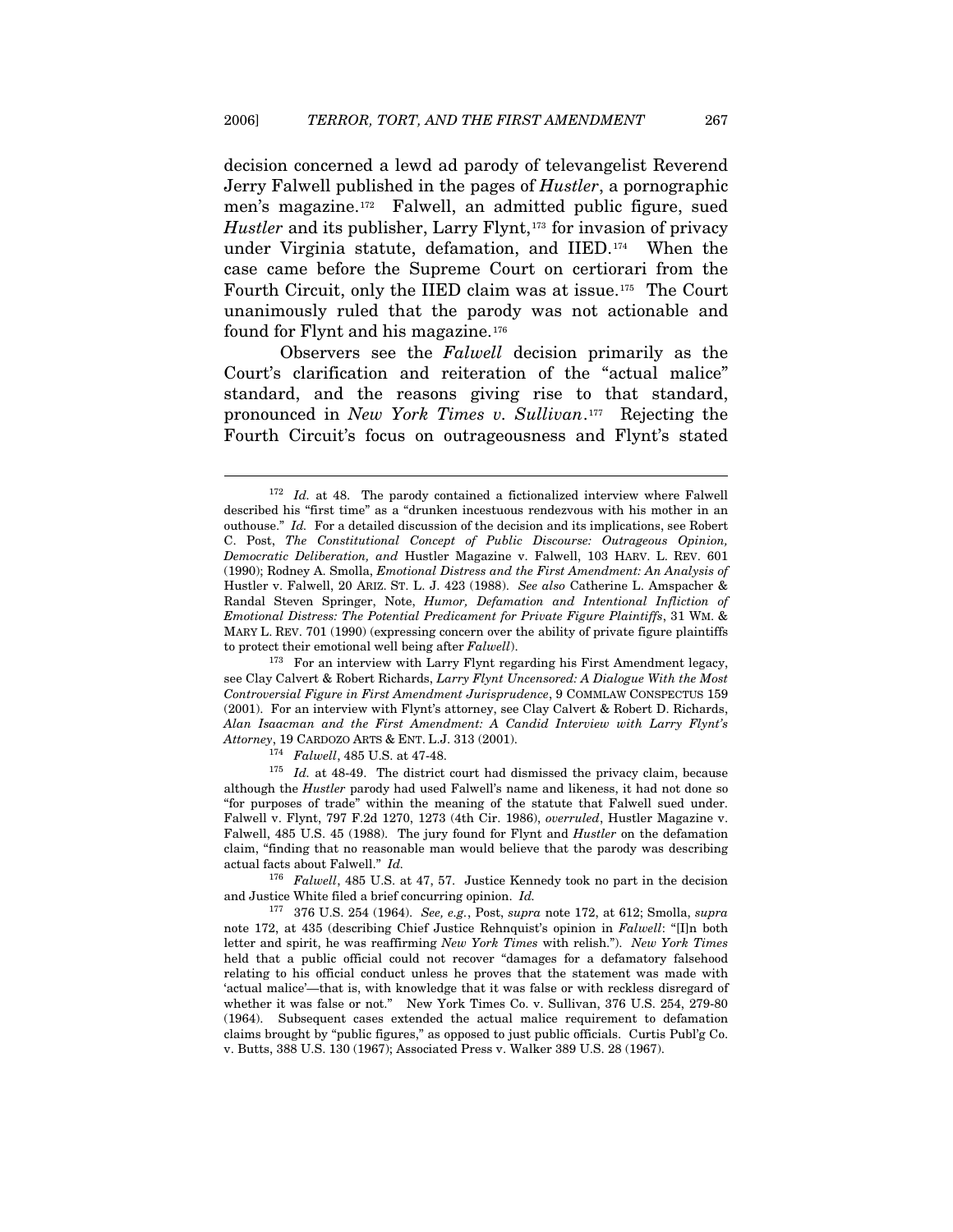intent to "assassinate" Falwell's integrity,[178](#page-32-0) the Court held that public figures and public officials could not recover for the tort of IIED stemming from publications such as the Falwell parody without additionally demonstrating that the publication contains a false statement of fact made with "actual malice, *i.e.*, with knowledge that the statement was false or with reckless disregard as to whether it was true."[179](#page-32-1) Because the statements at issue were not reasonably capable of being perceived as statements of fact, the Court reversed the jury verdict against *Hustler* and Flynt.<sup>[180](#page-32-2)</sup> Thus, the ultimate rule emerging from *Falwell*, the only instance in which the Supreme Court has attempted to reconcile the tort of IIED and the First Amendment, is a narrow one, and has been criticized as offering little guidance beyond the particular circumstances of the case.[181](#page-32-3) Nevertheless, the Court discussed the concept of "outrageousness," found it an inappropriate standard to determine liability in the area of "political and social discourse," and ultimately rejected it as a guide for judging speech about public persons.<sup>[182](#page-32-4)</sup>

The decisions of the lower courts over the past eighteen years, whether mentioning *Falwell* or not, seem largely in agreement that speech on matters of public concern should not give rise to liability for IIED. Despite the multitude of IIED claims challenging such speech during this period, successful plaintiffs are conspicuously lacking.[183](#page-32-5) The courts considering these claims utilized a variety of approaches but generally reached the same conclusion and found liability in such situations inappropriate. Some courts found reporting on newsworthy events simply unable to constitute outrageous conduct;[184](#page-32-6) others determined the plaintiff bringing the suit was

<span id="page-32-0"></span><sup>178</sup> Falwell v. Flynt, 797 F.2d 1270, 1273, 1275 (4th Cir. 1986), *overruled*, Hustler Magazine v. Falwell, 485 U.S. 46 (1988). 179 *Falwell*, 485 U.S. at 56. The court maintained that this holding was "not

<span id="page-32-1"></span>merely a 'blind application' of the New York Times standard," but rather reflected their "considered judgment that such a standard is necessary to give adequate 'breathing space' to the freedoms protected by the First Amendment."  $Id$ .

<span id="page-32-5"></span><span id="page-32-4"></span><span id="page-32-3"></span><span id="page-32-2"></span><sup>&</sup>lt;sup>180</sup> *Id.* at 57.<br><sup>181</sup> *See Post, supra note 172, at 614-15 & n.66.*<br><sup>182</sup> *Falwell, 485 U.S. at 55.*<br><sup>182</sup> *See Hatfill v. New York Times Co., 427 F.3d at 253, 258 (4th Cir. 2005)* (Wilkinson, J., dissenting) ("The panel offers no decision from Virginia or any other state that holds a news report on a subject of unquestioned public interest to be an intentional infliction of emotional distress.").

<span id="page-32-6"></span> $184$  Brown v. Hearst Corp., 54 F.3d 21, 27 (1st Cir. 1995) (news segment implying plaintiff murdered his missing wife was not outrageous because segment consisted of generally accurate coverage of a legitimate news story); Ross v. Burns, 612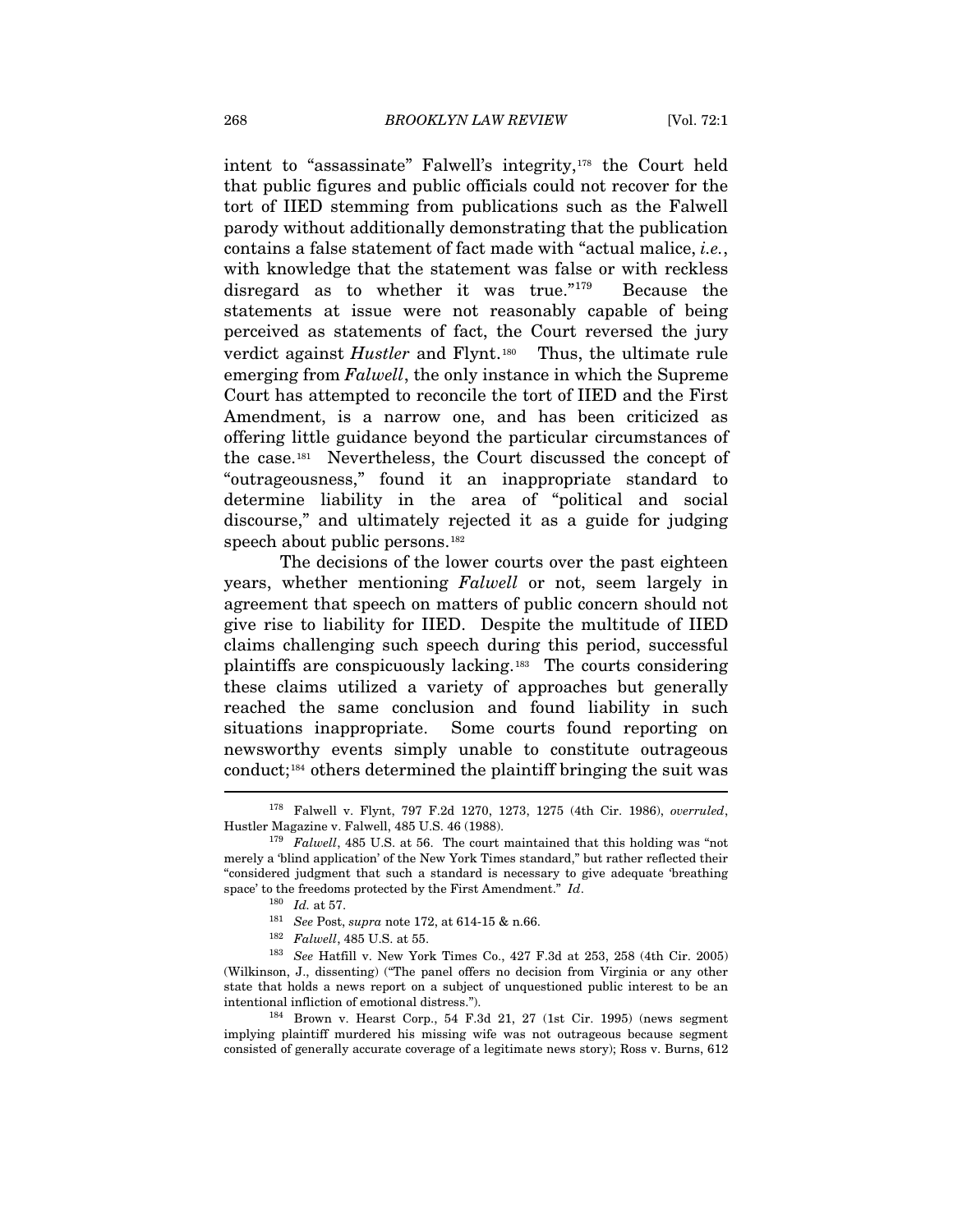a public figure unable to prove actual malice;[185](#page-33-0) while still others found the conduct in question possibly outrageous, but held the First Amendment nevertheless protected the defendant from liability.[186](#page-33-1) Many other courts considering IIED claims failed to undertake any real substantive analysis at all and instead merely reiterated the *Restatement* test before concluding, without explanation, that the plaintiff failed to meet it.<sup>[187](#page-33-2)</sup>

In some respects, the current situation parallels the condition present when Professors Magruder and Prosser first noted that the courts, without clearly articulating their reasons, recognized that plaintiffs had an interest in their emotional wellbeing independent from any other interest.

<span id="page-33-0"></span>Harris v. Seattle, 315 F. Supp. 2d 1105, 1111 (W.D. Wash. 2004); Isgrigg v. Cosmos Broad. Corp., 30 Media L. Rep. (BNA) 1331 (S.D. Ind. 2002); Steele v. Spokesman-Review, 61 P.3d 606, 610 (Idaho 2002); Garns v. Lonsberry, 32 Media L. Rep. (BNA) 1907, 1909 (N.Y. Sup. Ct. 2003); Conese v. Hamilton Journal-News, Inc., 29 Media L. Rep. (BNA) 2499, 2502 (Ohio Ct. App. 2001). *See also* Lane v. Mem'l Press, Inc., 11 Mass. L. Rptr. 468 (Super. Ct. 2000) (finding it unlikely that allegations concerning public officials could ever be extreme and outrageous). 186 *See, e.g.*, Citizen Publ'g Co. v. Miller, 115 P.3d 107, 110, 115 (Ariz. 2005)

<span id="page-33-1"></span>(en banc) (conceding that letter to editor published in newspaper that called for readers to randomly execute local Muslims in order to win war in Iraq was outrageous, but finding it protected by the First Amendment as political speech). 187 The analysis of the Tenth Circuit in *Hussain v. Palmer Commc'ns, Inc.*

<span id="page-33-2"></span>typifies this approach. 60 F. App'x 747 (10th Cir. 2003). In that case, plaintiff's digitally altered photo was aired on defendant's news program and plaintiff was falsely identified as being sought by authorities in connection with the 1995 Oklahoma City bombing. *Id.* at 748-49. After explaining the *Restatement* test, the court's entire substantive analysis of the IIED claim consisted of the following:

After careful review, we find nothing in the record which indicates that the defendants behaved in such an extreme or outrageous manner towards Hussain as to impose liability for [IIED]. There is no evidence in the record to indicate that the plaintiff could prove that the defendants' conduct qualified under any of these standards.

*Id.* at 754.

F.2d 271, 274 (6th Cir. 1980) (publishing photos and identity of undercover police officer with headline "Know Your Enemies" not outrageous—publishing photos taken in public place in conjunction with "news story" cannot be "extreme and outrageous"); Hatfill v. New York Times Co., 33 Media L. Rep. (BNA) 1129, 1137 (E.D. Va. 2004) ("[p]ublishing news or commentary on matters of public concern simply cannot be deemed . . . outrageous"), *rev'd*, 416 F.3d 320 (4th Cir. 2005), *cert. denied*, 126 S. Ct. 1619 (2006); Dougherty v. Capitol Cities Commc'ns, Inc., 631 F. Supp. 1566, 1576 (E.D. Mich. 1986) ("reporting on . . . matters of legitimate public interest . . . without actual malice . . . cannot be . . . extreme and outrageous"); Crawl v. Cox Enters., 29 Media L. Rep. (BNA) 1826, 1830 (Ga. State Ct. 2001) (publishing witness' name in connection with noteworthy crime is not outrageous because it is accurate news account of event of public concern). *See also* Van Buskirk v. New York Times Co., 28 Media L. Rep. (BNA) 2525, 2528 (S.D.N.Y. 2000) (writing a letter claiming plaintiff lied about committing war crimes found not to be outrageous).<br><sup>185</sup> *See, e.g.*, Worrell-Payne v. Gannett Co., 49 F. App'x. 105 (9th Cir. 2002);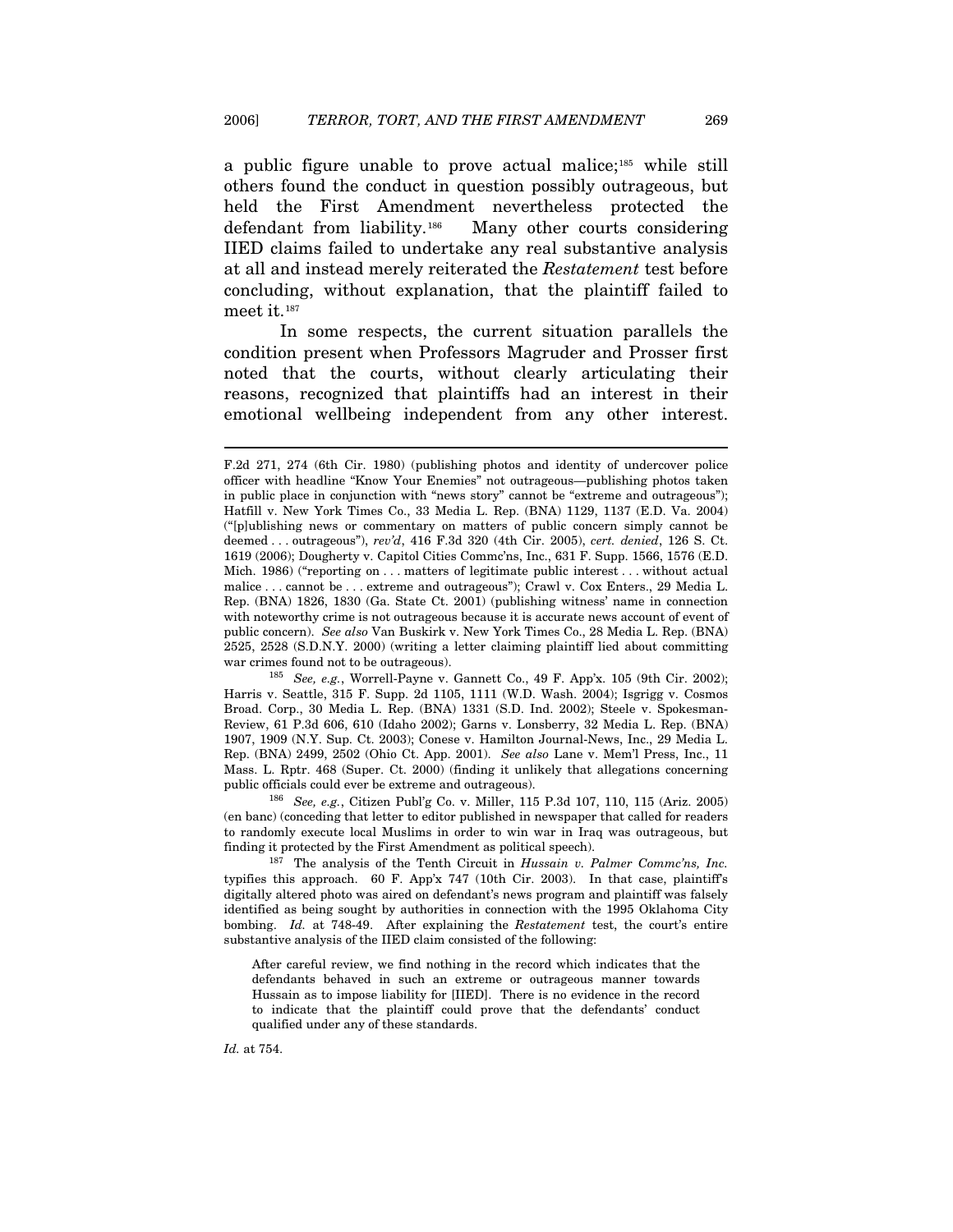Likewise courts considering IIED claims, aware of the time honored principle "that speech on public issues occupies the highest rung of the hierarchy of First Amendment values, and is entitled to special protection,"[188](#page-34-0) have found ways, "in an *ad hoc* manner, and perhaps not very scientifically"<sup>[189](#page-34-1)</sup> to protect the media from liability for IIED when they are fulfilling their constitutional role.

Despite this piecemeal recognition of a newsworthiness defense, absent binding precedent in a given jurisdiction, courts are under no obligation to shield speech on matters of public concern from liability for IIED. The Fourth Circuit's decision in *Hatfill* evidences this.<sup>[190](#page-34-2)</sup> Furthermore, the variety of techniques being employed by the courts creates great uncertainty as to how any given claim will be adjudicated. Considering the widespread distribution of modern media product, this creates a significant impediment to effectively evaluating the potential liability of a given publication and can lead to self-censorship, a central fear of First Amendment doctrine.[191](#page-34-3) "Having to evaluate the liability schemes of fifty jurisdictions imposes a considerable burden on speech itself, quite apart from the actual effects of those schemes."[192](#page-34-4) This situation is in need of remedy, and "[a]lthough there is little evidence that [IIED] will ever provide the basis for principled adjudication" as a matter of tort law, the First Amendment is capable of imposing requirements so that the principled adjudication of claims against protected speech is possible.[193](#page-34-5) Such constitutional requirements appear most clearly in the

<span id="page-34-0"></span><sup>188</sup> Dun & Bradstreet, Inc. v. Greenmoss Builders, Inc., 472 U.S. 749, 759 (1985) (citing NAACP v. Claiborne Hardware Co., 458 U.S. 886, 913 (1982); Carey v. Brown, 447 U.S. 455, 467 (1980)).<br><sup>189</sup> *See supra* note 133 and accompanying text.<br><sup>190</sup> A district court already relied upon this decision as grounds for refusing to

<span id="page-34-2"></span><span id="page-34-1"></span>dismiss an IIED claim, albeit in an almost factually identical case concerning a separate article written about Dr. Hatfill in *Vanity Fair*. *See* Hatfill v. Foster, 401 F. Supp. 2d 320, 335 (S.D.N.Y. 2005), *rev'd on other grounds*, 415 F. Supp. 2d 353 (S.D.N.Y. 2006). 191 *See, e.g*., City of Lakewood v. Plain Dealer Pub. Co., 486 U.S. 750, 759

<span id="page-34-5"></span><span id="page-34-4"></span><span id="page-34-3"></span><sup>(1988) (</sup>identifying self censorship as a "major First Amendment risk[] associated with unbridled licensing schemes"); Philadelphia Newspapers v. Hepps, Inc., 475 U.S. 767, 789 (1986) (Stevens, J., dissenting) (opining that the possibility of an erroneous defamation verdict "would create a strong impetus toward self-censorship, which the First Amendment cannot tolerate" (quoting Rosenbloom v. Metromedia, Inc., 403 U.S. 29, 50 (1971) (Brennan, J., plurality)). 192 Anderson, *supra* note 144, at 794. 193 *See* Givelber, *supra* note 88, at 75.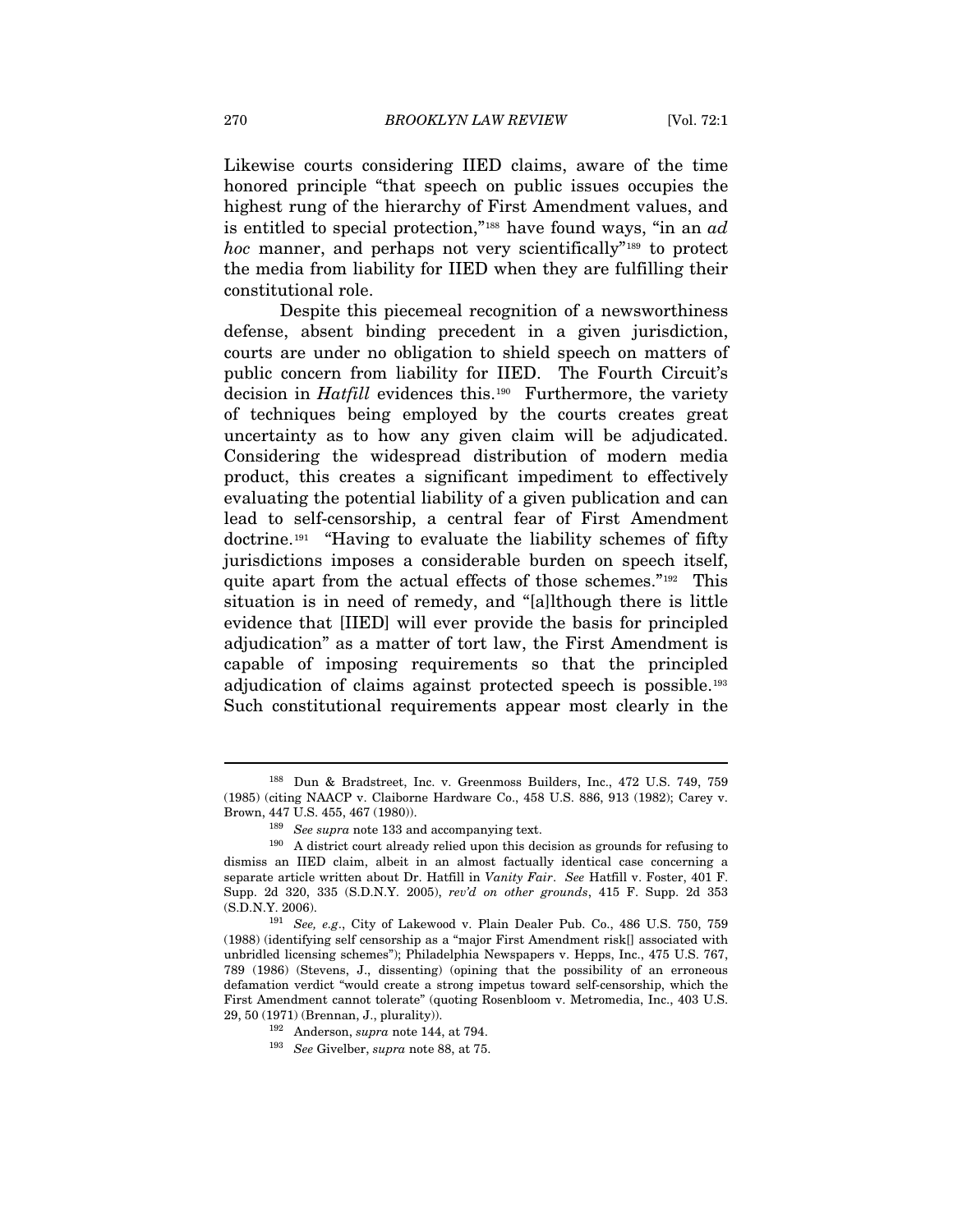field of defamation law,[194](#page-35-0) but *Falwell* demonstrates the possibility that similar rules may be adopted and applied in other areas of tort law as well.

# V. CONCLUSION

### *A. Proposed Newsworthiness Defense*

In *Falwell*, the Supreme Court questioned the constitutionality of judging public discourse by an outrageousness standard.[195](#page-35-1) This inevitably casts doubt on using the accepted formulation of IIED to judge public discourse, as the *Restatement*'s four-element test, in practice, generally reduces the analysis to the single element of outrageousness.[196](#page-35-2) In order to reconcile IIED with the First Amendment, at least to the extent needed to decide *Falwell*, the Court engrafted the actual malice standard onto the *Restatement* test—thus assuring that the Court's carefully crafted protections regarding speech on public figures would not be torn down by the emerging tort of IIED.[197](#page-35-3) Consequently, one element of public discourse was granted constitutional protection from emotional distress claims. The First Amendment's conception of public discourse, however, encompasses more than simply speech about public figures, it "embraces at the least the liberty to discuss publicly . . . all matters of public concern."[198](#page-35-4) The facts giving rise to *Hatfill* make clear the potential of important public matters to draw ostensibly private figures into their vortex.[199](#page-35-5) Yet, the current legal framework leaves it to the lower courts to determine for themselves how to treat these cases.[200](#page-35-6) While it is rare indeed that a court finds the content of a legitimate news story to be outrageous,[201](#page-35-7) the problem remains that outrageousness, with all its inherent vagueness and subjectivity, still governs the

<sup>194</sup> *See supra* note 183 and accompanying text.

<span id="page-35-7"></span><span id="page-35-6"></span><span id="page-35-5"></span><span id="page-35-4"></span><span id="page-35-3"></span><span id="page-35-2"></span><span id="page-35-1"></span><span id="page-35-0"></span><sup>195</sup> *See supra* notes 181-82 and accompanying text. Commentators quickly echoed this concern. *See, e.g.*, Smolla, *supra* note 172, at 446 ("[N]othing could be more antithetical to settled first amendment doctrine than the notion that speech may be penalized merely for being 'outrageous.'").<br><sup>196</sup> See supra notes 87, 140-45 and accompanying text.<br><sup>197</sup> See supra notes 177-79 and accompanying text.<br><sup>198</sup> Thornhill v. Alabama, 310 U.S. 88, 101 (1940).

<sup>199</sup> *See supra* Part II. 200 *See supra* notes 184-87 and accompanying text. 201 *Id.*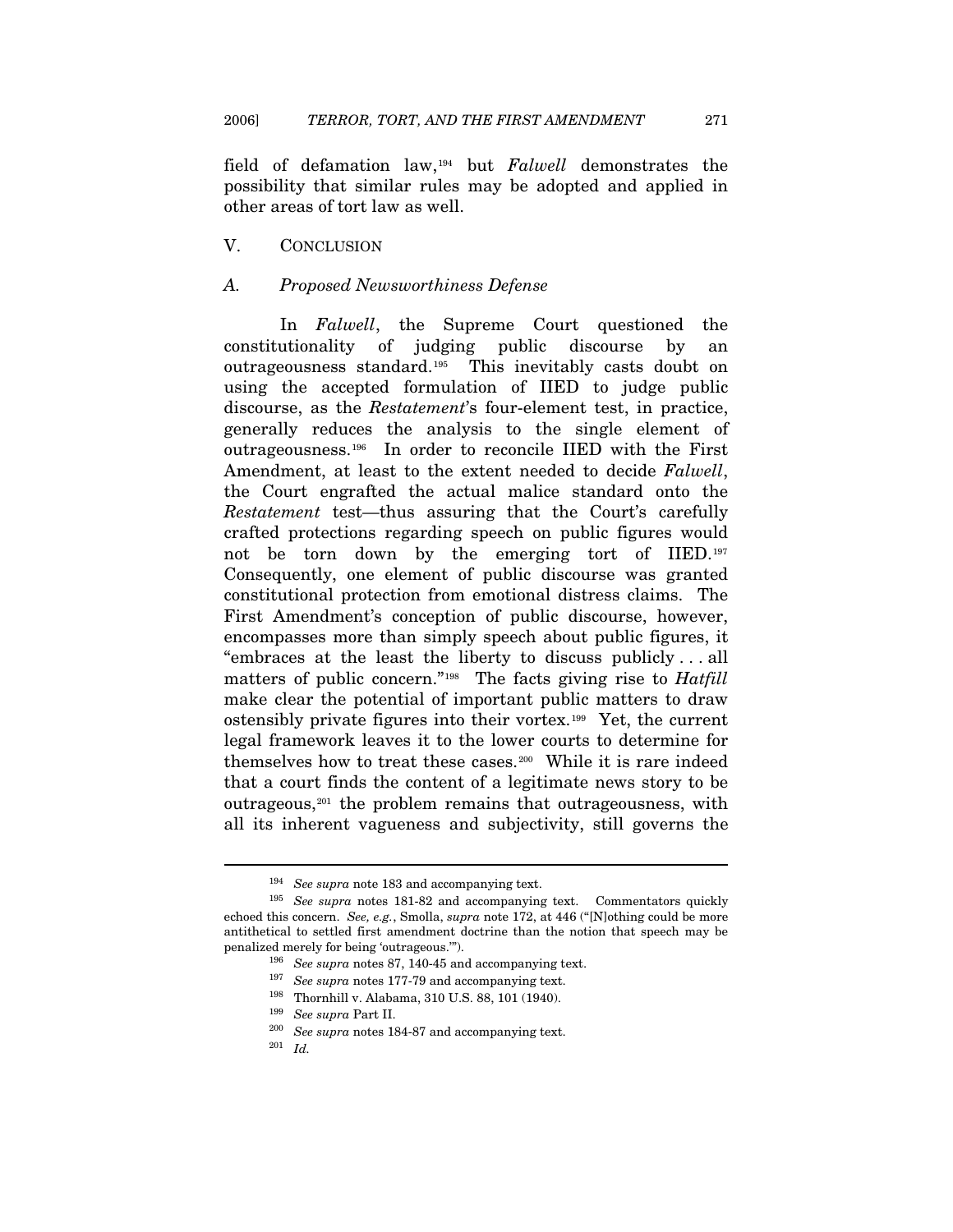analysis.[202](#page-36-0) In order to protect the important constitutional principles espoused in *Falwell*, courts considering IIED claims based on the content of speech should recognize a newsworthiness defense and dismiss plaintiffs' claims when they seek to punish speech on matters of legitimate public concern.

The adoption of a newsworthiness defense to speechbased torts is by no means a novel idea; the common law embraces such a defense with respect to the privacy tort of public disclosure of private facts,[203](#page-36-1) and the Supreme Court seemingly accepted, then firmly rejected the defense as applied to defamation claims—at least insofar as asserting the defense required plaintiffs to prove actual malice, rather than mere negligence.[204](#page-36-2) Neither the common law nor the Court have definitively spoken on such a defense for IIED claims; the experience of the other speech torts, however, provides valuable insight regarding both the applicability and the constitutional necessity of such a defense in the IIED context.

The roots of the public disclosure tort's newsworthiness defense can be traced back as far as 1890, when Samuel Warren and Louis Brandeis wrote in their seminal article, *The Right to Privacy*, that "[t]he right to privacy does not prohibit any publication of matter which is of public or general interest."[205](#page-36-3) The current formulation of the public disclosure tort, as embodied in the *Restatement*, provides for liability when a defendant publicizes private facts about a plaintiff that "would be highly offensive to a reasonable person," and are "*not of legitimate concern to the public*."[206](#page-36-4) Judge Richard Posner

<span id="page-36-1"></span><span id="page-36-0"></span><sup>202</sup> *See supra* notes 140-45 and accompanying text. 203 *See* RESTATEMENT (SECOND) OF TORTS § 652D (1965) ("One who gives publicity to a matter concerning the private life of another is subject to liability to the other for invasion of his privacy, if the matter publicized is of a kind that (a) would be highly offensive to a reasonable person, and (b) is *not of legitimate concern to the public*." (emphasis added)).

<span id="page-36-2"></span> $204$  The Court, in a plurality opinion written by Justice Brennan, seemingly extended the *New York Times* requirement—that a plaintiff prove actual malice—to cases brought by private individuals where the allegedly defamatory speech related to matters of public concern. Rosenbloom v. Metromedia, Inc. 402 U.S. 29, 52 (1971) (Brennan, J., plurality opinion). This state of the law was short-lived, however, for three years later, a majority of the Court rejected the proposed extension of the *New York Times* test and held that the Constitution only required a private libel plaintiff to prove that the defendant was negligent. Gertz v. Robert Welch, Inc., 418 U.S. 323, 346

<span id="page-36-4"></span><span id="page-36-3"></span><sup>(1974). 205</sup> Samuel D. Warren & Louis D. Brandeis, *The Right to Privacy*, 4 HARV. L. REV. 193, 214 (1890).<br><sup>206</sup> RESTATEMENT (SECOND) OF TORTS § 652D (1965) (emphasis added)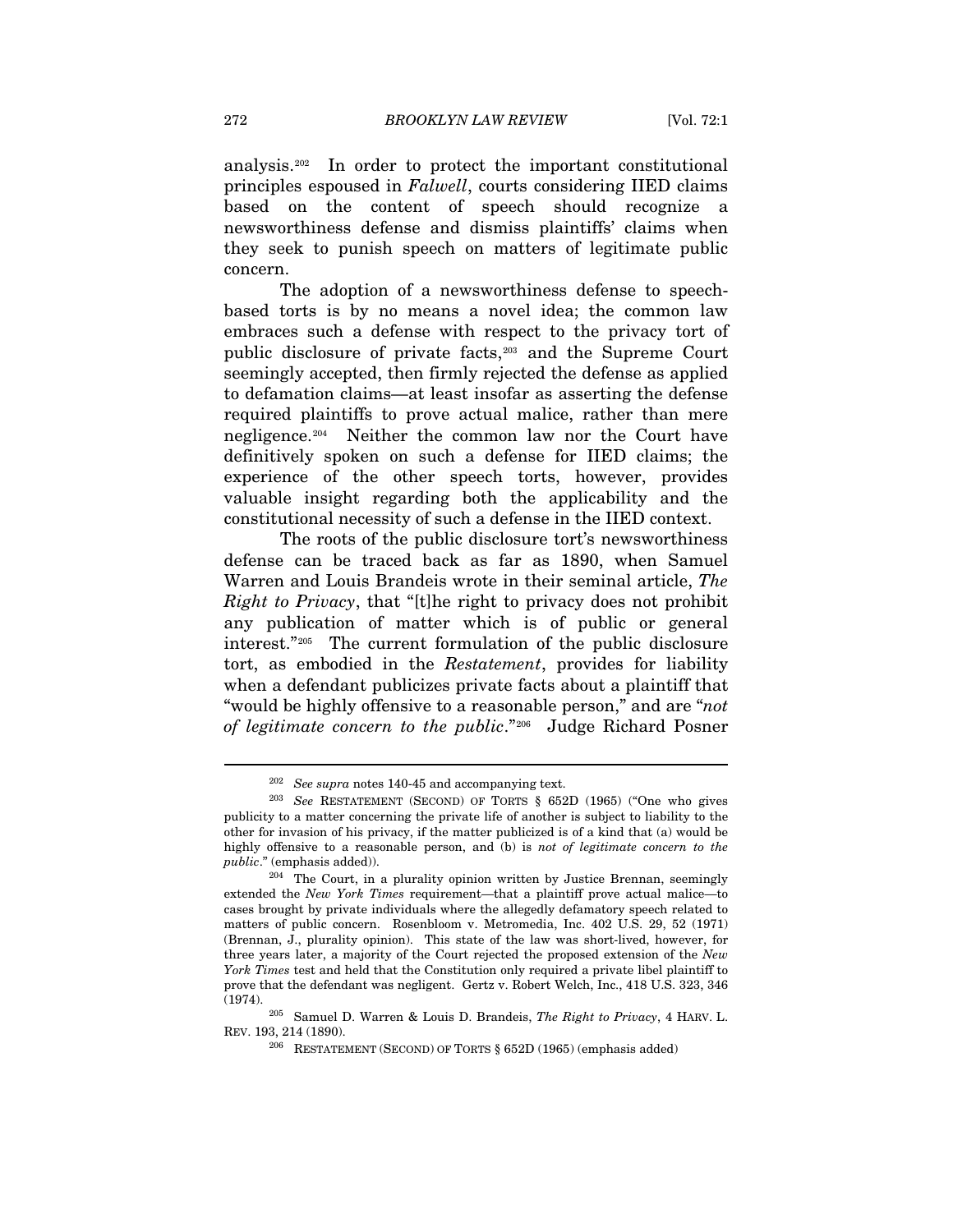explained that these two elements of the tort are largely inseparable, as "[a]n individual, and more pertinently perhaps the community, is most offended by the publication of intimate personal facts when the community has no interest in them beyond the voyeuristic thrill of penetrating the wall of privacy that surrounds a stranger."[207](#page-37-0) Thus, one probably best understands the concept of newsworthiness in this context as a creature of tort law, mitigating the offensiveness of a given disclosure. While the First Amendment lurks in the background whenever tort law seeks to punish speech—public disclosure's newsworthiness defense was conceived as one of the tort's inherent elements, rather than as an explicit constitutional prohibition.[208](#page-37-1)

In contrast, the Supreme Court's flirtation with a newsworthiness defense to defamation claims was born wholly of First Amendment concerns. In *Rosenbloom v. Metromedia*, *Inc.*, Justice Brennan, writing for a plurality, observed that the constitutional conceptions of free speech and free press embody more than simply the ability to comment upon the affairs of public persons[.209](#page-37-2) Brennan explained that the interest of the public centers around public events and a plaintiff's participation in those events, not the plaintiff's "prior anonymity or notoriety."[210](#page-37-3) In order to "honor the [First Amendment's commitment to robust debate on public issues," Brennan thought it necessary to extend constitutional protection to all speech on matters of public concern, regardless of whether the persons involved were public or private figures.[211](#page-37-4) Just three years later in *Gertz v. Robert Welch, Inc.*, however, a majority of the court rejected the *Rosenbloom* plurality's extension of the *New York Times* test.[212](#page-37-5)Reasoning that private persons were more vulnerable to *reputational*

<sup>&</sup>lt;sup>207</sup> Haynes v. Alfred A. Knopf, 8 F.3d 1222, 1232 (7th Cir. 1993).<br><sup>208</sup> In explaining the rationale for the defense, Warren and Brandeis discussed

<span id="page-37-2"></span><span id="page-37-1"></span><span id="page-37-0"></span>libel law and the notion of a qualified privilege to discuss matters of public concern, specifically topics concerning public figures. Warren & Brandeis, *supra* note 205, at 214-16. While this concept became a canon of First Amendment doctrine in *New York Times v. Sullivan*, at the time it was merely a concern of tort law. *See* 376 U.S. 254. Warren and Brandeis's focus on tort remedies rather than First Amendment implications is further evidenced by the fact that they explained the importance of the newsworthiness defense by looking to French law, not the Constitution. Warren & Brandeis, *supra* note 205, at 214-16.<br><sup>209</sup> 403 U.S. 29, 41 (1971) (Brennan, J., plurality opinion).<br><sup>210</sup> *Id.* at 43.

<span id="page-37-5"></span><span id="page-37-4"></span><span id="page-37-3"></span><sup>210</sup> *Id.* at 43. 211 *Id.* at 41, 43-44. 212 418 U.S. 323, 346-47 (1974).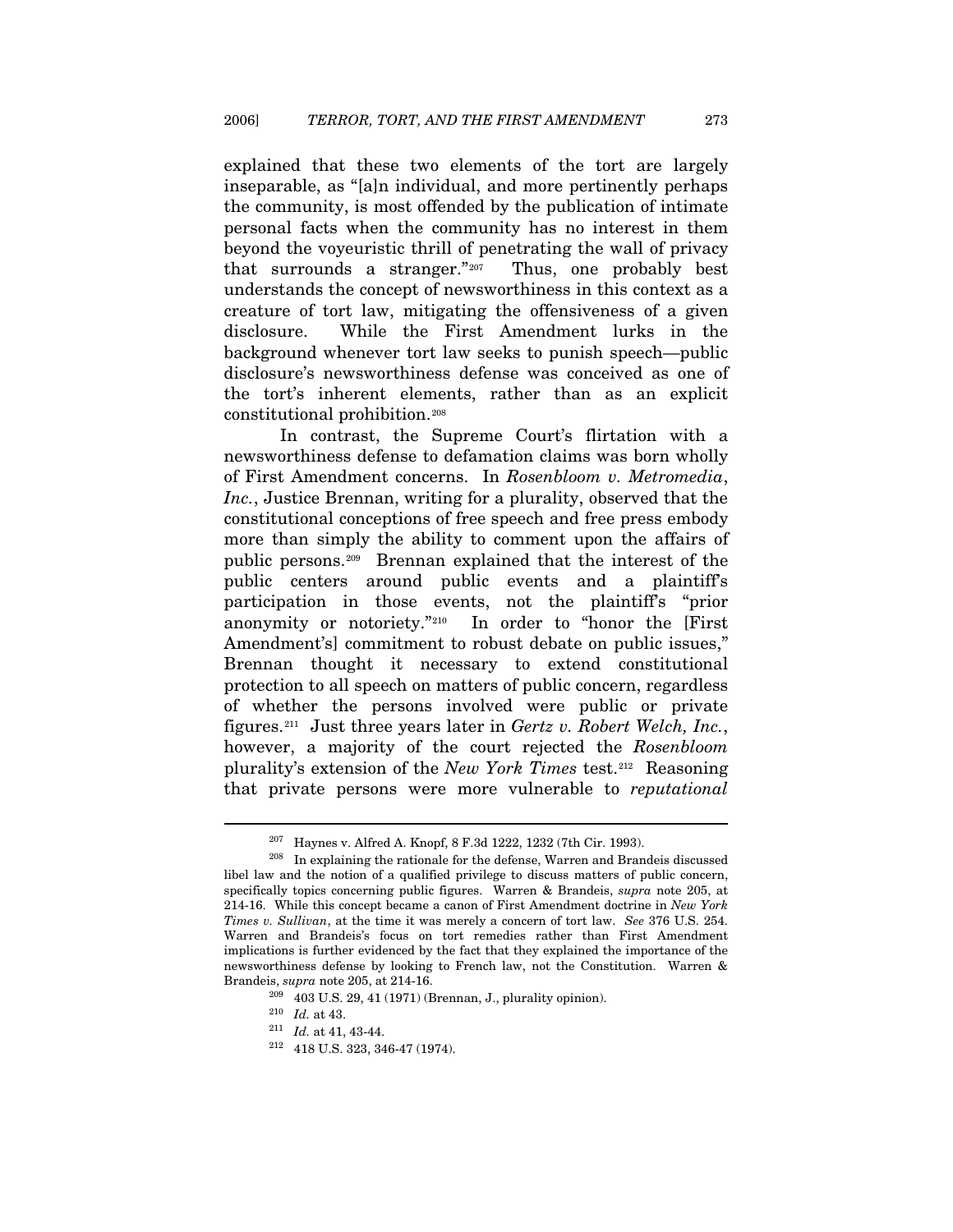injury and more deserving of recovery than public persons, the Court found the extension unacceptable.[213](#page-38-0) Justice Powell's majority opinion also expressed concern about forcing on the lower courts the task of determining, on a case-by-case basis, what publications concerned matters of legitimate public interest.[214](#page-38-1)

At first blush, one might see *Gertz* as foreclosing the possibility of a constitutionally based newsworthiness defense for IIED claims. After all, *Falwell* was based on *New York Times*[215](#page-38-2) and *Gertz* declined to extend *New York Times* to situations involving private persons. While this argument contains a certain logical appeal, it leaves something important out of the equation—namely, that defamation and IIED are different torts. While they often apply to the same situation, they seek to redress different wrongs, and thus require plaintiffs to prove completely different elements.[216](#page-38-3) The First Amendment necessarily requires different things from each.<sup>[217](#page-38-4)</sup> *Falwell* does not say otherwise, rather, the court explicitly noted that its holding was not a "blind application of the *New York Times* standard," but rather reflected that such a standard was needed in the IIED context to provide sufficient "breathing space" to First Amendment freedoms.[218](#page-38-5) The problem left unresolved by *Falwell* and not answered by *Gertz* is that, in IIED claims, publicly important speech involving private persons is still judged by an extremely subjective outrageousness standard. In the libel context, such speech cannot be the basis for liability, unless a court at the very least finds that defamatory statements were published with negligence as to their veracity.<sup>[219](#page-38-6)</sup> This is a factual finding properly left to the jury. In the IIED context, however, liability hinges on whether a given publication leads the jury, as representatives of community sentiment, to exclaim

<span id="page-38-2"></span><span id="page-38-1"></span><span id="page-38-0"></span><sup>213</sup> *Id.* at 345-46. 214 *Id.* at 346. 215 *See supra* notes 177-82 and accompanying text. 216 *See* Smolla, *supra* note 172, at 439 (explaining why, because of the differing objectives of the two torts, it was "logically indefensible" to mechanically and literally apply *New York Times* to IIED claims).

<span id="page-38-6"></span><span id="page-38-5"></span><span id="page-38-4"></span><span id="page-38-3"></span><sup>217</sup> *See* Smolla, *supra* note 172, at 438 ("moving from one tort context to another changes not only the elements of the tort cause of action, but also the balance of first amendment interests"). 218 Hustler Magazine v. Falwell, 485 U.S. 46, 56 (1988). 219 *Gertz*, 418 U.S. at 347.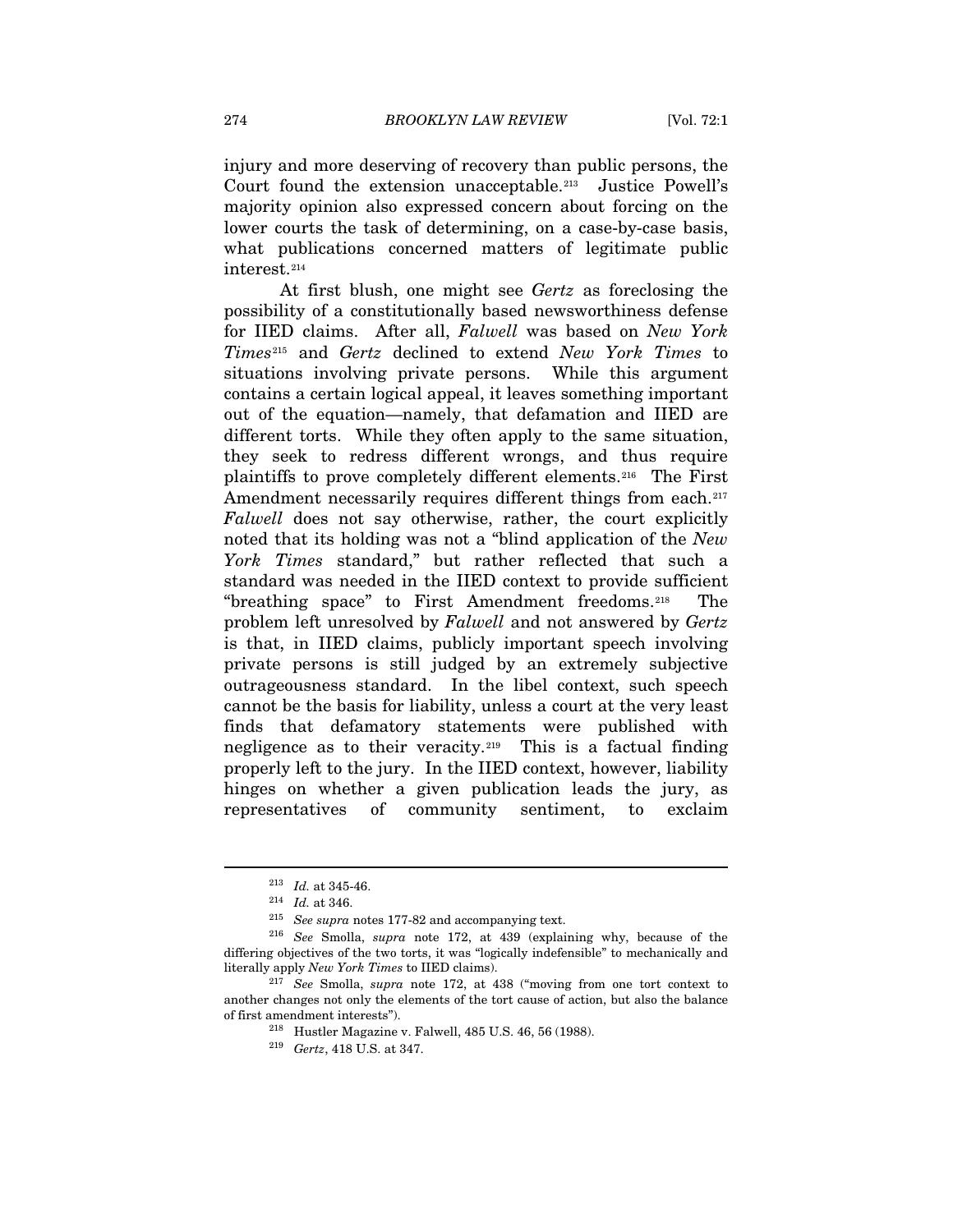"Outrageous!"[220](#page-39-0) This latter test clearly poses different First Amendment problems than the former, thus, *Gertz*'s rejection of a newsworthiness defense to defamation claims fails to foreclose the possibility of adopting such a defense to IIED claims.

In the context of speech, the elements of IIED parallel those of the public disclosure tort to a far greater degree than they do those of defamation. In order for speech to be a tortious public disclosure, it must be "highly offensive to a reasonable person,"[221](#page-39-1) whereas in the IIED context tortious speech consists of that which is "extreme and outrageous" as determined by community sentiment.[222](#page-39-2) Assuming that the community's sentiments are reasonable, it is difficult to differentiate between these two standards in any sort of principled manner.[223](#page-39-3) Because of this, commentators have noted the lack of any "logical reason" why a newsworthiness defense should apply to one tort action but not the other.[224](#page-39-4) While the newsworthiness defense to public disclosure claims was conceived in tort law,<sup>[225](#page-39-5)</sup> it suffices to protect defendants from being punished for exercising their First Amendment right to speak on public matters simply because one might find their speech "highly offensive." Such a defense is likewise needed to prevent plaintiffs from using IIED claims to punish the press, or any other speaker, simply because their speech on public matters could be considered "outrageous" by some.

"[T]he world of debate about public affairs"[226](#page-39-6) occupies a preeminent role in our constitutional scheme.[227](#page-39-7) In order to adequately safeguard the right to freely engage in this debate,

 $\begin{array}{ll} \textit{220} & \textit{See supra note} \text{ 141 and accompanying text.} \\ \textit{221} & \textit{See supra note} \text{ 206 and accompanying text.} \end{array}$ 

<span id="page-39-3"></span><span id="page-39-2"></span><span id="page-39-1"></span><span id="page-39-0"></span><sup>&</sup>lt;sup>222</sup> See supra notes 140-45 and accompanying text.<br><sup>223</sup> See Dreschel, *supra* note 150, at 354 ("In fact, the proof requirements of the two torts resemble each other rather closely."). Although IIED technically requires proof of severity of harm and intent to inflict emotional suffering, courts generally infer these elements upon finding sufficiently outrageous conduct. *See supra* notes 87, 140- 45 and accompanying text. 224 Dreschel, *supra* note 150, at 355. The First Amendment aside, it seems

<span id="page-39-4"></span>the newsworthiness defense to the public disclosure tort could easily become meaningless if a plaintiff could circumvent it simply by recasting their action as a claim for IIED. *Id.*

<span id="page-39-7"></span><span id="page-39-6"></span><span id="page-39-5"></span><sup>225</sup> *See supra* notes 207-08 and accompanying text. 226 Hustler Magazine v. Falwell, 485 U.S. 46, 53 (1988). 227 *See, e.g.*, Whitney v. California, 274 U.S. 357, 375-76 (1927) (Brandeis, J., dissenting) ("Those who won our independence believed . . . that public discussion is a political duty; and that this should be a fundamental principle of the American government.").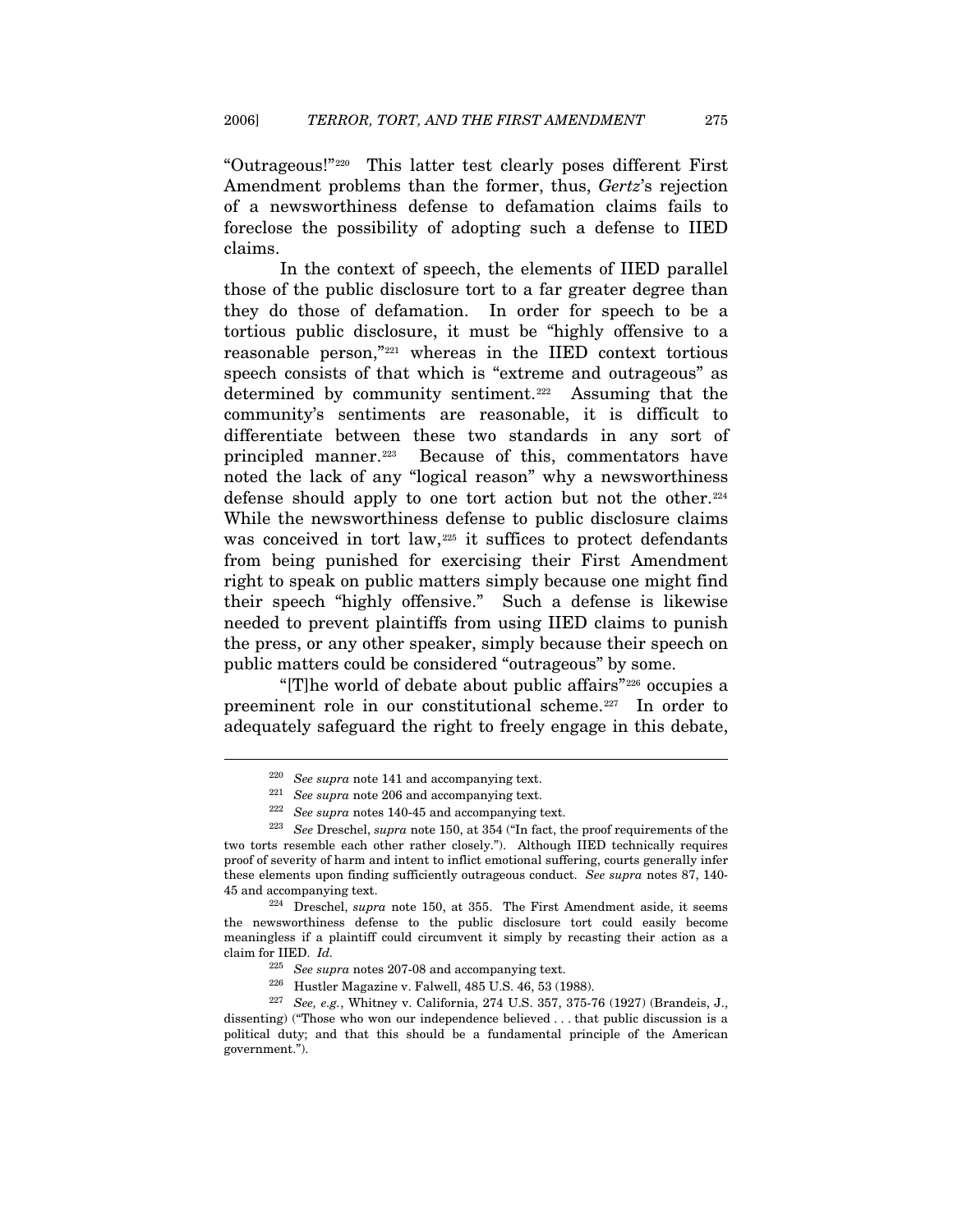courts considering IIED claims based on the content of speech should allow defendants to assert a newsworthiness defense. Where the contested speech unquestionably relates to a matter of legitimate public concern, the IIED claim should be dismissed. When a court "can determine from the pleadings a case-dispositive First Amendment defense," dismissal is appropriate as it protects First Amendment rights and obviates the need for an extended, costly, and ultimately futile trial.[228](#page-40-0) Despite the concerns expressed by Justice Powell in *Gertz*, the making of this determination seems well within the faculties of the judiciary.[229](#page-40-1) Courts have been undertaking this exact inquiry in the context of the public disclosure tort for years. As the Court in *Falwell* saw the need to borrow a principle of defamation law to address the First Amendment threat presented by a public figure's IIED claim, so too should courts today borrow a principle from the field of privacy law to address the threat presented by the burgeoning numbers of IIED claims being adjudicated under an unconstitutionally vague standard. Adopting a newsworthiness defense is not merely a "blind application" of a principle of privacy law; rather it is necessary to prevent constitutionally protected expression from being judged by an inherently subjective standard—thus providing adequate "breathing space" for First Amendment freedoms.<sup>[230](#page-40-2)</sup>

#### *B.* Hatfill v. New York Times *Revisited*

In *Hatfill*, the newsworthiness of Kristof's columns placed no formal obligation on the Fourth Circuit to dismiss Dr. Hatfill's IIED claim. The public importance of Kristof's subject matter was only relevant insofar as it factored into the court's outrageousness analysis. While the district court believed that publishing news or commentary on a matter of legitimate concern could never be sufficiently outrageous, the Fourth Circuit disagreed.<sup>[231](#page-40-3)</sup> In holding that an op-ed piece on such an undeniably important item of news could be outrageous, the court single-handedly expanded the scope of IIED.<sup>[232](#page-40-4)</sup> While a

<sup>228</sup> *See* Citizen Publ'g Co. v. Miller, 115 P.3d 107 (Ariz. 2005). 229 *See supra* note 214 and accompanying text.

<sup>230</sup> *See supra* note 217 and accompanying text.

<sup>231</sup> *See supra* note 107 and accompanying text.

<span id="page-40-4"></span><span id="page-40-3"></span><span id="page-40-2"></span><span id="page-40-1"></span><span id="page-40-0"></span><sup>232</sup> *See* Markin, *supra* note 90, at 488 (exhaustively surveying IIED claims against media defendants in the 1990's and opining that "[a]t most one can conclude that the publication of editorial content, no matter how intrusive into a person's